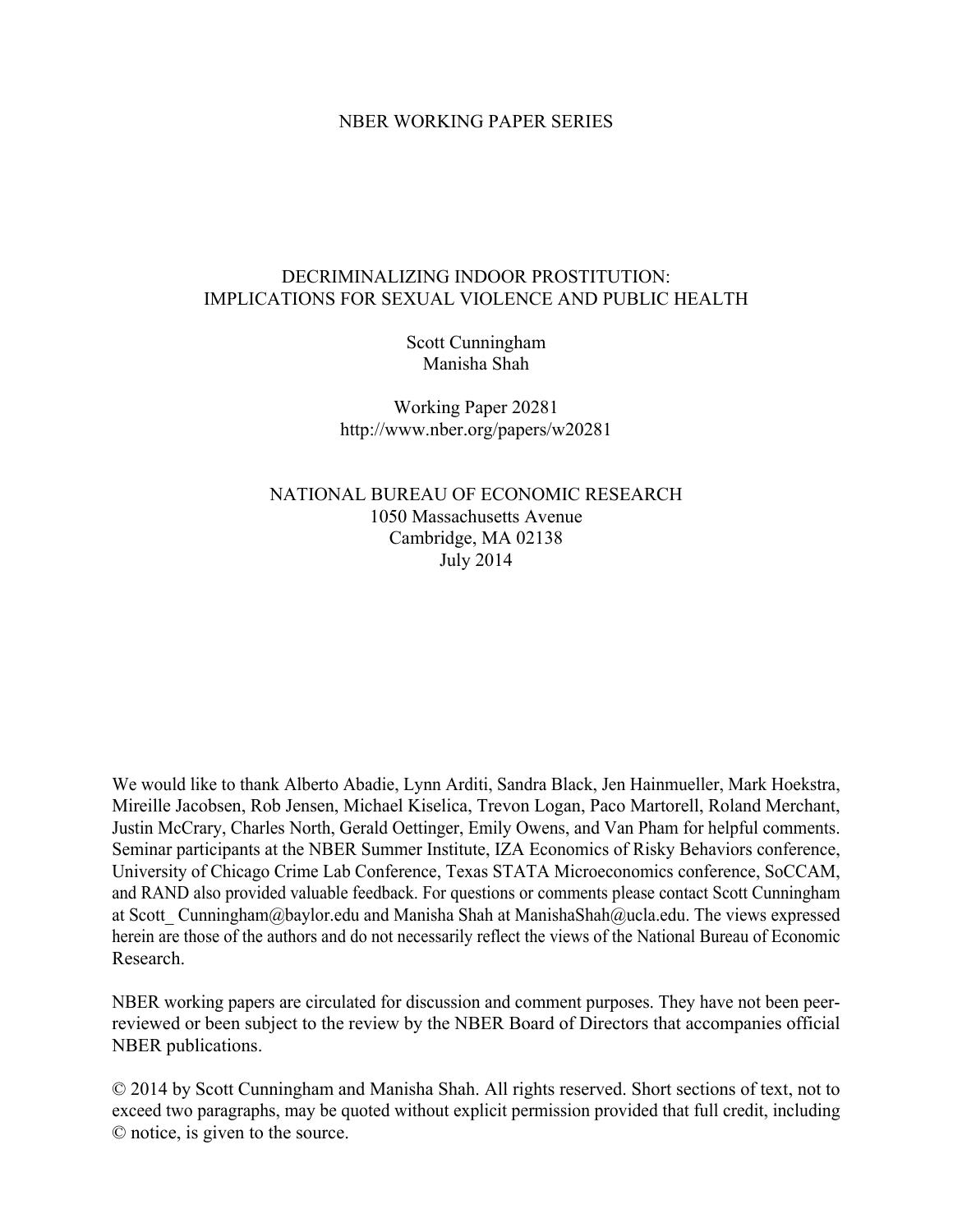Decriminalizing Indoor Prostitution: Implications for Sexual Violence and Public Health Scott Cunningham and Manisha Shah NBER Working Paper No. 20281 July 2014 JEL No. I18,J16,K42

# **ABSTRACT**

Most governments in the world including the United States prohibit prostitution. Given these types of laws rarely change and are fairly uniform across regions, our knowledge about the impact of decriminalizing sex work is largely conjectural. We exploit the fact that a Rhode Island District Court judge unexpectedly decriminalized indoor prostitution in 2003 to provide the first causal estimates of the impact of decriminalization on the composition of the sex market, rape offenses, and sexually transmitted infection outcomes. Not surprisingly, we find that decriminalization increased the size of the indoor market. However, we also find that decriminalization caused both forcible rape offenses and gonorrhea incidence to decline for the overall population. Our synthetic control model finds 824 fewer reported rape offenses (31 percent decrease) and 1,035 fewer cases of female gonorrhea (39 percent decrease) from 2004 to 2009.

Scott Cunningham Baylor University Dept of Economics One Bear Place #98003 Waco, Texas 76798-8003 (254) 710-4753 scott cunningham@baylor.edu

Manisha Shah Department of Public Policy University of California, Los Angeles Luskin School of Public Affairs 3250 Public Affairs Building Los Angeles, CA 90095-1656 and NBER manishashah@ucla.edu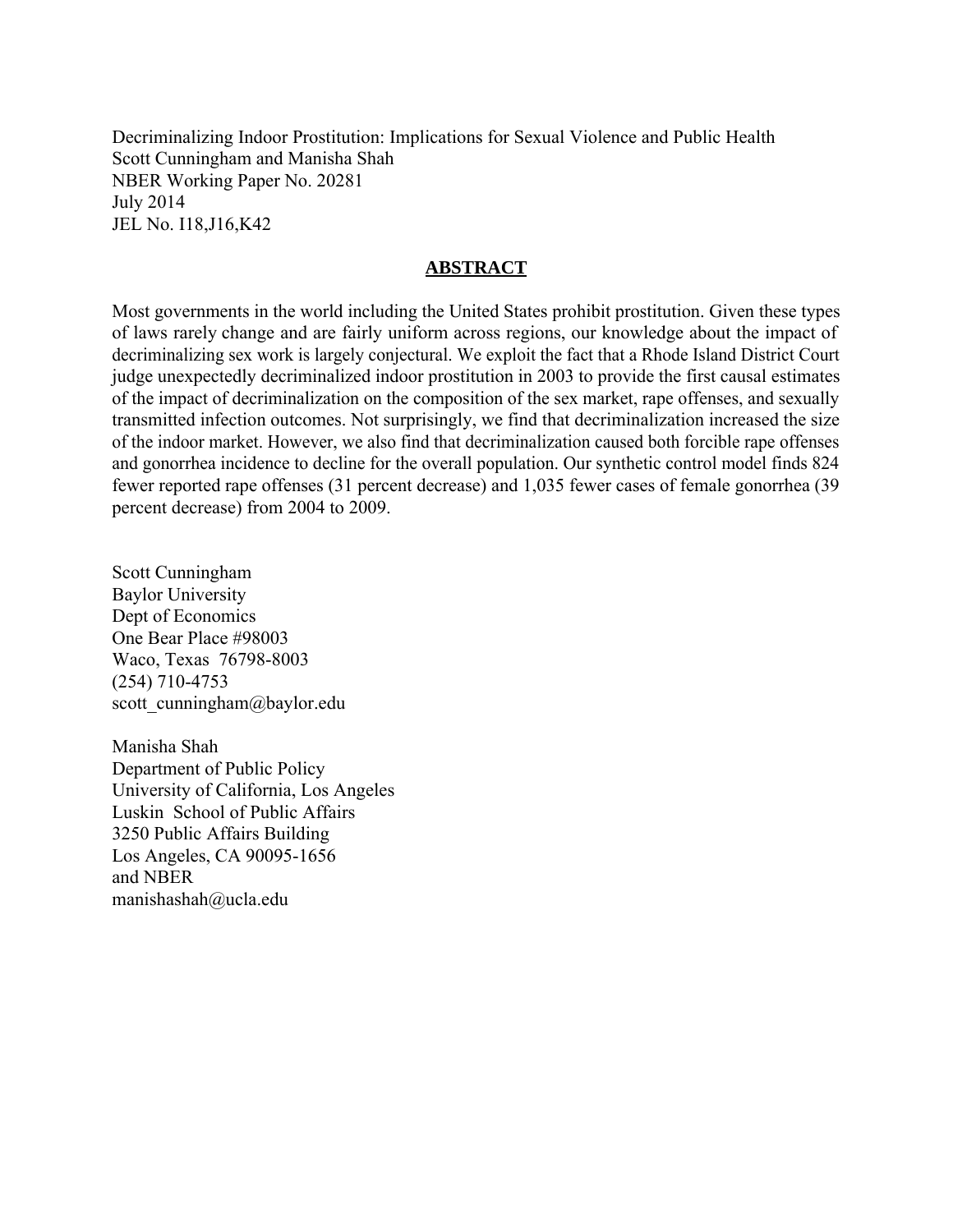## 1 Introduction

In the last 15 years, the American prostitution market appears to have shifted from a primarily outdoor (street-based) to indoor market (massage parlors, escort agencies, and much of the online market) (Cunningham and Kendall, 2011). The indoor market constitutes up to 85% of all sex work activity in the United States (US) (Urban Justice Center, 2005). Though prohibited, the world's oldest profession thrives and grows indoors. The prostitution trade is estimated to generate over \$14 billion a year in the US (Havoscope, 2013). A 2004 poll reports that 30 percent of single men over the age of 30 have paid for sex in the US (Langer, Arnedt and Sussman, 2004).

Most governments in the world including the United States prohibit prostitution. This is likely due to moral concerns though disease transmission and victimization risks associated with sex markets are salient policy concerns (Posner and Silbaugh, 1996). For example, the 1992 National Health and Social Life Survey (NHSLS) shows that 22.9% of female prostitutes report they have ever had gonorrhea relative to 4.7% of non-prostitute females. Given the average prostitute sees 200-300 clients per year, and men have a 20% risk of getting the infection from a single act of vaginal intercourse with an infected woman while women have a 60-80% risk of getting the infection from a single act of vaginal intercourse with an infected man (National Institutes of Health, 2001); the spread of disease is a significant public health concern. Sex market related violence is also common. One study finds that 68% of women engaged in street-level prostitution have been raped by clients and another reports that one third of all serial murder victims are prostitutes (Farley and Barkan, 1998a; Brewer et al., 2006).

The aim of this paper is to provide the first quasi-experimental estimates of the causal effect of decriminalizing indoor prostitution on the composition of the sex market (size, supply, and price), population sexually transmitted infection (STI) outcomes, and forcible female rape offenses by using an unanticipated legal interpretation of a longstanding state statute. We focus on rape and gonorrhea due to the high association each has with prostitution (Farley and Kelly, 2000; Ross et al., 2012). We estimate the causal impact of decriminalization by exploiting the fact that a Rhode Island (RI) District Court judge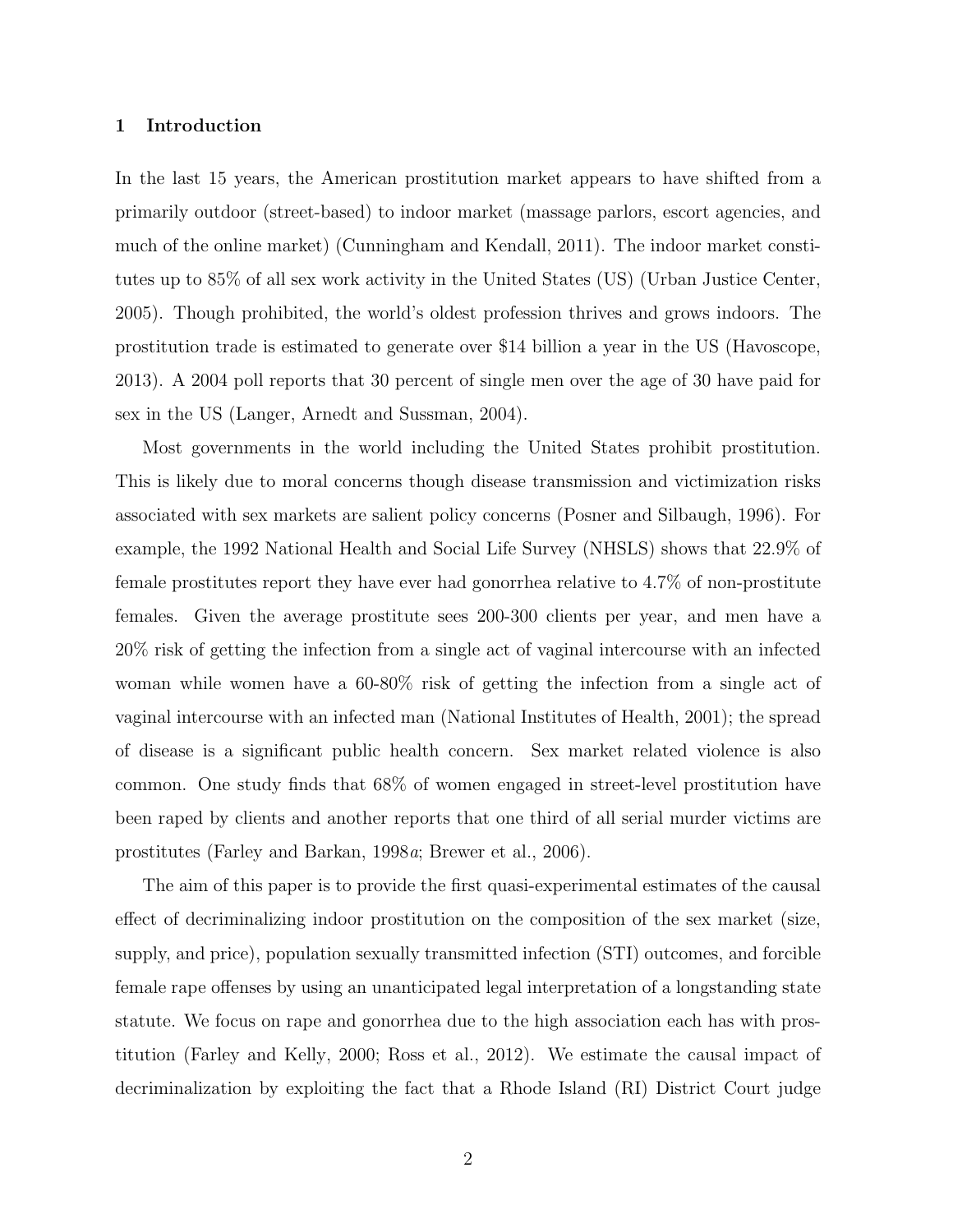effectively decriminalized indoor prostitution in 2003 (Arditi, 2009). This decision was unexpected and caused a significant and sustained de facto decriminalization of indoor prostitution. Neither the event nor its consequences have been widely understood or studied by researchers. Indoor prostitution was ultimately re-criminalized in 2009, but from 2003 to 2009, Rhode Island was the only state in the US with unbridled decriminalized indoor prostitution and prohibited street prostitution with the decision being made in such a significant and unanticipated way.

We first show that this judicial decision which decriminalized the indoor sex market had bite. Decriminalization decreased prostitute arrests, increased indoor prostitution advertising, and expanded the size of the indoor prostitution market itself. We then estimate the causal effect of decriminalization on per capita rape offenses and gonorrhea incidence using differences-in-differences (DD) and synthetic control models and find robust evidence across all models that decriminalization caused rape offenses and gonorrhea incidence to decrease. Our synthetic control model finds 824 fewer reported rape offenses and 1,035 fewer cases of female gonorrhea from 2004 to 2009 as a result of decriminalization.

Our knowledge of whether laws and regulation can reduce the potential costs associated with prostitution is poorly understood. Some social scientists have proposed a system which involves decriminalization of indoor sex work (as opposed to uniform criminalization), but few governments have been willing to experiment with the policy (Weitzer, 2011). It has been argued that indoor prostitution typically involves less exploitation, less risk of violence, more control over working conditions, more job satisfaction, and higher self-esteem (Weitzer, 2005). Street prostitution has higher rates of gonorrhea (Willcox, 1962; Wren, 1967; Dunlop, Lamb and King, 1971; Potterat, Rothenberg and Bross, 1979), rape and sexual assault (Farley and Barkan, 1998b; Church et al., 2001a). However, none of these studies provide causal estimates, and most are plagued by statistical problems due to reliance on small, non-representative samples based on convenience sampling. In addition, despite the greater prevalence of indoor sex work, the majority of research has focused on street work (Lever et al. 2005). Given these types of laws rarely change and are fairly uniform across regions, our knowledge about the impact of decriminalizing indoor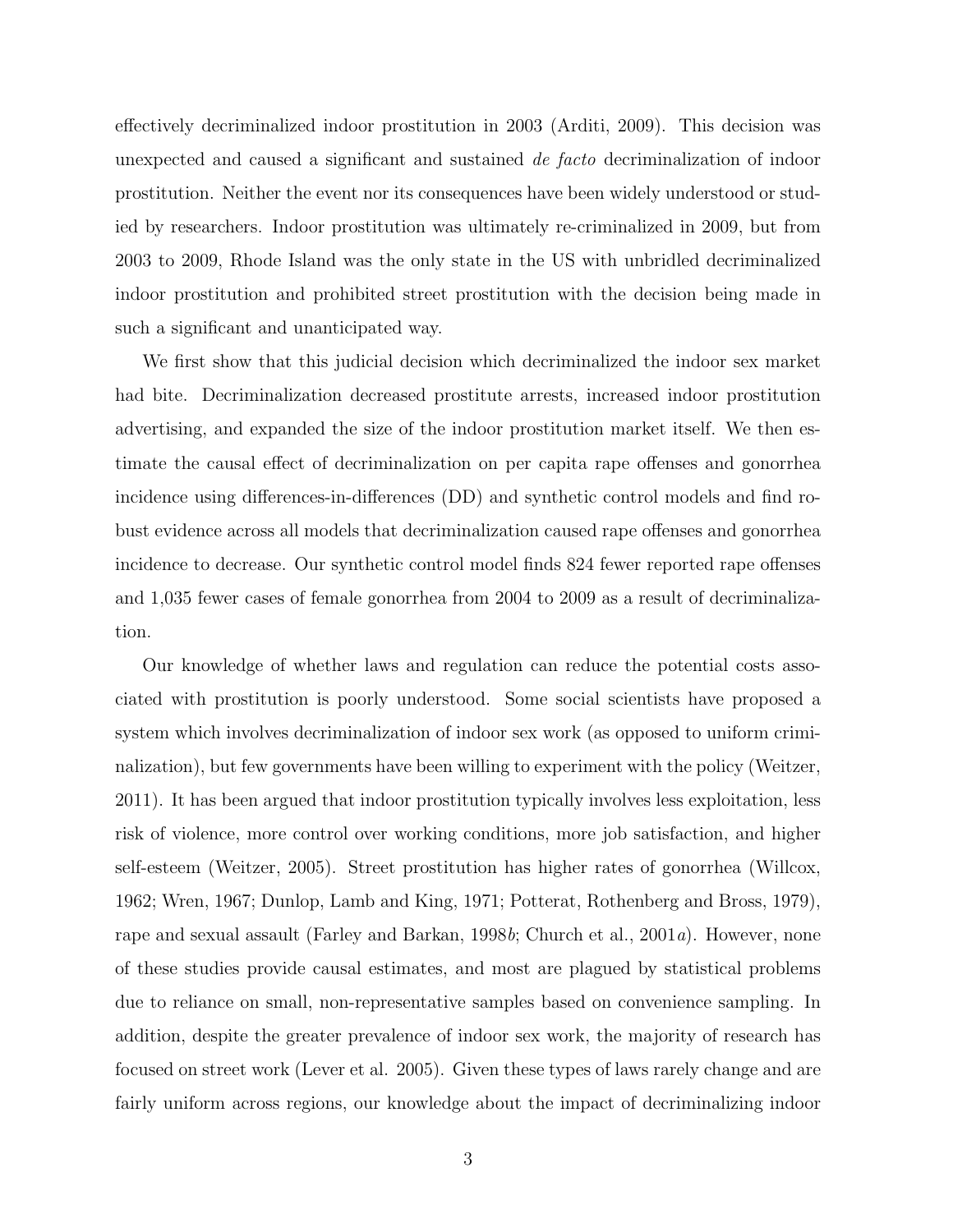sex work is largely conjectural.

Our contribution to this literature is twofold. First, as far as we know, we are the first social scientists to evaluate the decriminalization of prostitution using a natural experiment. This allows us to provide the first causal estimates on the impacts of decriminalization. It is important to note that the outcomes of interest are not only prostitution related—we are using population STI outcomes and rape offenses. This allows us to say something about the impacts of decriminalization as they relate to the population at large, not just sex workers. Secondly, police agencies, lawmakers, and prosecutors all over the US have responded to the growth on the indoor sex market by reallocating large amounts of resources toward arresting indoor sex workers. This reallocation has been considerably costly for local police since the indoor market is more diffuse and hidden.<sup>1</sup> This research can influence change in policies related to police effort of enforcement of laws against prostitution, particularly related to indoor sex work. Decriminalization of indoor prostitution has experienced the most political traction as an alternative to uniform criminalization. Some regions where decriminalization policies have been debated and/or implemented besides the US include various Northern European countries, various Latin American countries, as well as Australia, Canada, New Zealand, Thailand, and South Africa (Platt, 2001; Kohm and Selwood, 2004; Jordan, 2005).

## 2 Conceptual Framework

In this section we provide some of the theoretical arguments for the expected impact of decriminalizing indoor prosecution. Decriminalization should expand the size of the indoor sex market by reducing the costs of entry both for sex workers and firms (i.e massage parlors, brothels, etc.). Once the activity is decriminalized, sex workers are less likely to be arrested, harassed by police, etc. and firms can choose to invest since they now have secure property rights. As the indoor sex market increases, we also expect the stigma-related

<sup>&</sup>lt;sup>1</sup>In a 2009 suit, Illinois Cook County Sheriff, Tom Dart, sued Craigslist for its role in "facilitating prostitution" and requested \$100,000 in compensation for police man-hours the county had incurred to pay police to investigate prostitution advertisements on the website. His suit claimed that "between January and November 2008 his department devoted 3,120 man-hours and approximately \$105,081 to make 156 arrests" (Rigg, 2010).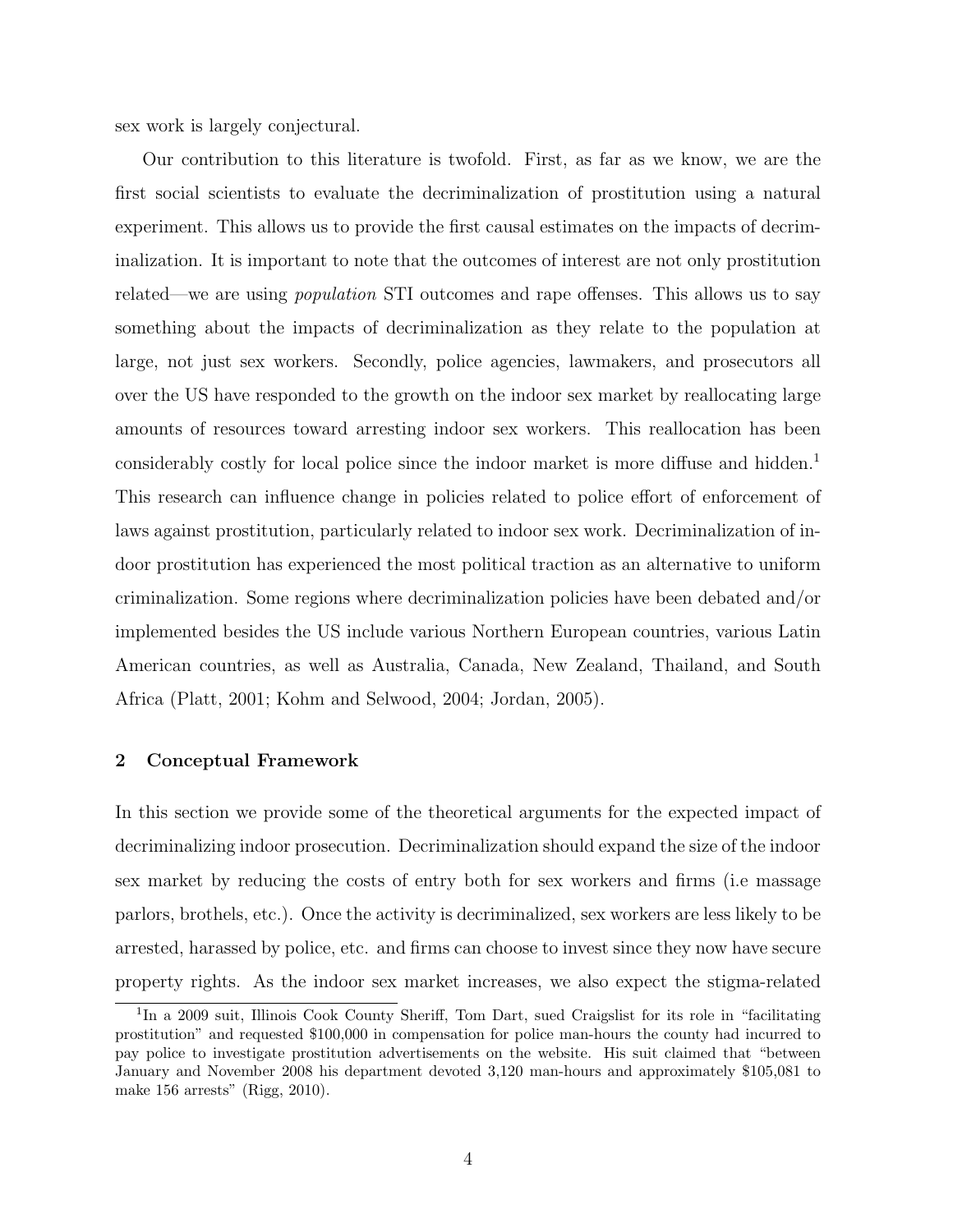costs of entry to decrease (Guista, Tommaso and Strom, 2009). Therefore, we predict an unambiguous increase in the size of the indoor sex market post-decriminalization, and if indoor and outdoor sex workers are imperfect substitutes,<sup>2</sup> a net increase in the number of women employed overall in the sex market.

# 2.1 Sexual Violence

Decriminalization will increase violence if violence is an increasing function of the number of women employed in the sex market, since we expect decriminalization to increase the size of the market. Some argue that prostitution comes with extremely high rates of physical and sexual violence, and increasing the size of the market, even the indoor market, will cause violence against women to increase (Farley, 2005).

However, most of the evidence lends itself to hypotheses suggesting decreases in violence. For example, decriminalization increases the return on capital by providing welldefined property rights to owners. Firms can use additional revenue to invest in locks, security cameras and security personnel to reduce the opportunity of premeditated client violence (Brents and Hausbeck, 2005). Decriminalization may also reduce violence by increasing sex worker's willingness to cooperate with police and reducing opportunities for police corruption. Prostitutes commonly report a reluctance to contact the police when they are the victims of theft or violence. Church et al.  $(2001a)$  find that only  $34\%$ of prostitutes who were victims of violence by clients report it to the police. Levitt and Venkatesh (2007) find that a high prevalence of police officers demand sex from prostitutes as part of an implicit exchange to avoid arrest. If decriminalization increases the likelihood of victims reporting crimes to the police, then it lowers the expected return to a potentially violent client in addition to the aforementioned deterrent effects of security

<sup>2</sup>Unfortunately we do not have data on the street sex market so we cannot test whether decriminalization of indoor sex market affects the street market. However, empirical evidence suggests the street market has declined substantially since the early 1990s both in Rhode Island and the US while the internet/indoor market has grown (Cunningham and Kendall, 2011). There is also evidence suggesting that the labor market for street and indoor workers is quite separate. Therefore, it is unlikely that street workers are transitioning into the indoor market since street and indoor workers are not substitutes. In terms of client demand, there is some evidence that street and indoor prostitution may be substitutes for clients on lower segments of the demand curve (i.e. men who do not wish to pay too much) (Holt and Blevins, 2009).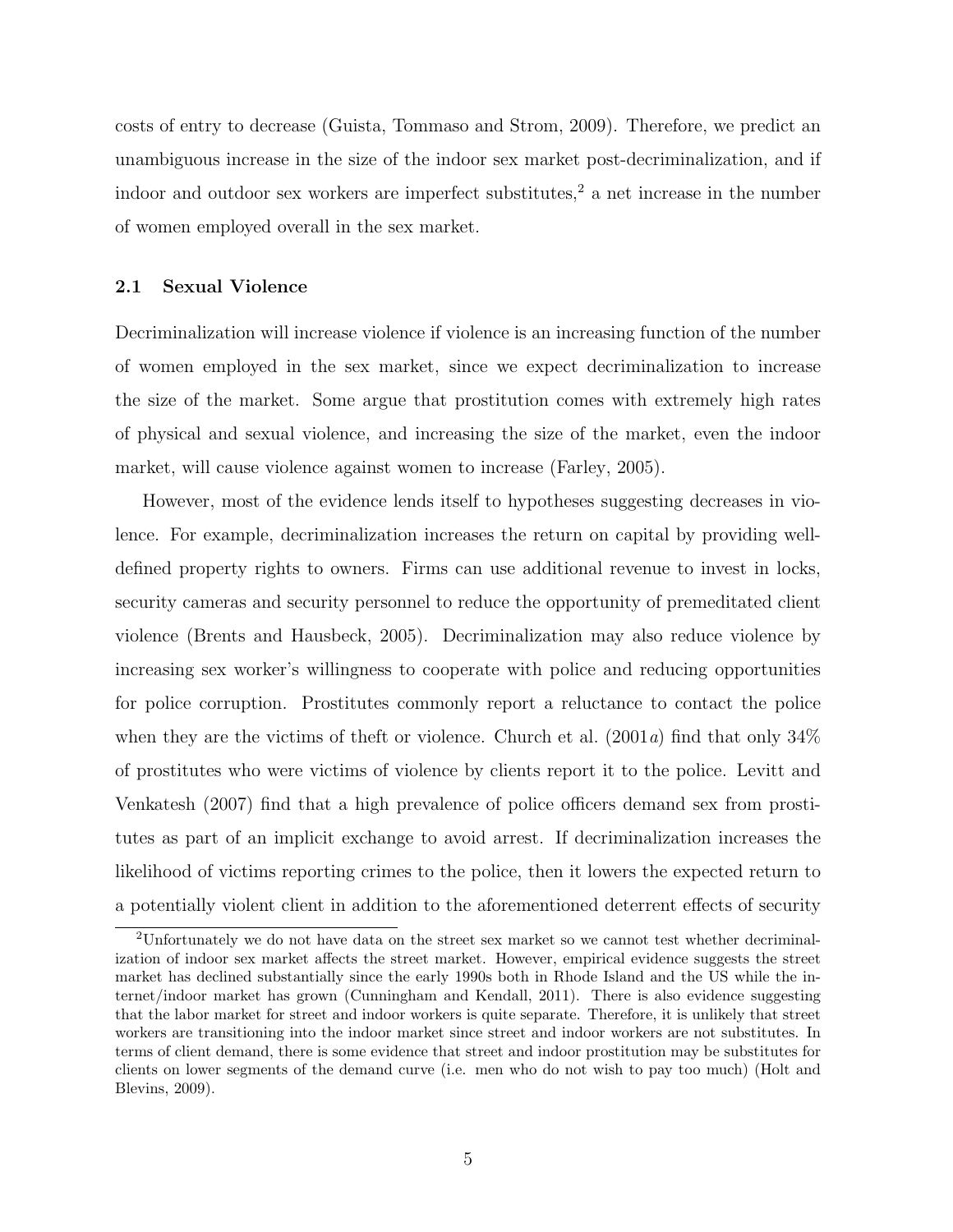(Ehrlich, 1973).<sup>3</sup> It also implies that police can extract less rents from these women.

So far we have only considered hypotheses where sex workers might benefit from decriminalization. However, the next few hypotheses suggest potential benefits for the population at large. For example, decriminalization of indoor prostitution could allow police resources to be reallocated away from indoor arrests toward other crimes. The freeing up of police personnel and equipment to other areas could ultimately cause other crime rates to decrease (Draca, Machin and Witt, 2011). A final mechanism by which decriminalization could reduce male violence is if prostitution is a substitute for violence against women (Posner, 1992). This theoretical possibility dates as far back as Catholic theologian and moral philosopher, Thomas Aquinas (Dever, 1996). The proposed hypothesis is that men on the margin of raping vs. seeing a prostitute may substitute from rape to prostitution since it becomes cheaper and more easily available post-decriminalization.

# 2.2 Public Health

In terms of public health outcomes, theory also predicts that decriminalization has an ambiguous effect on sexually transmitted infections. Assuming a net increase in the number of indoor sex transactions, decriminalization could increase the scale and growth rate of a gonorrhea epidemic. However if decriminalization shifts transactions indoors to lower STI risk sex workers and/or draws in lower risk sex workers, then decriminalization may reduce an epidemic.

Kremer and Morcom (1998) provide conditions whereby increasing the number of sexually active individuals in a sexual network would paradoxically cause HIV prevalence to decline. Negative effects on STI epidemics could occur if new entrants into the sex work network are lower risk thus diluting the propagation mechanisms fueling the epidemic. It may also cause street transactions to decrease by causing some clients of street pros-

<sup>3</sup>Philip Markoff, the so-called "Craigslist Killer", was charged with the armed robbery and murder of an alleged prostitute named Julissa Brisman whom he met via an advertisement in the adult services section of the Boston Craigslist website. Markoff's next victim, Corinne Stout, managed to avoid the same fate by screaming for help and alerting the man she used for security located in the next room of the attack in time. Markoff fled, and Stout contacted the police who caught Markoff within days. This attack occurred at a Holiday Inn Express in Warwick, Rhode Island in April 2009 when indoor prostitution was still decriminalized. While anecdotal, it supports the point that legalized sex work removes some of sex worker's unwillingness to cooperate with police.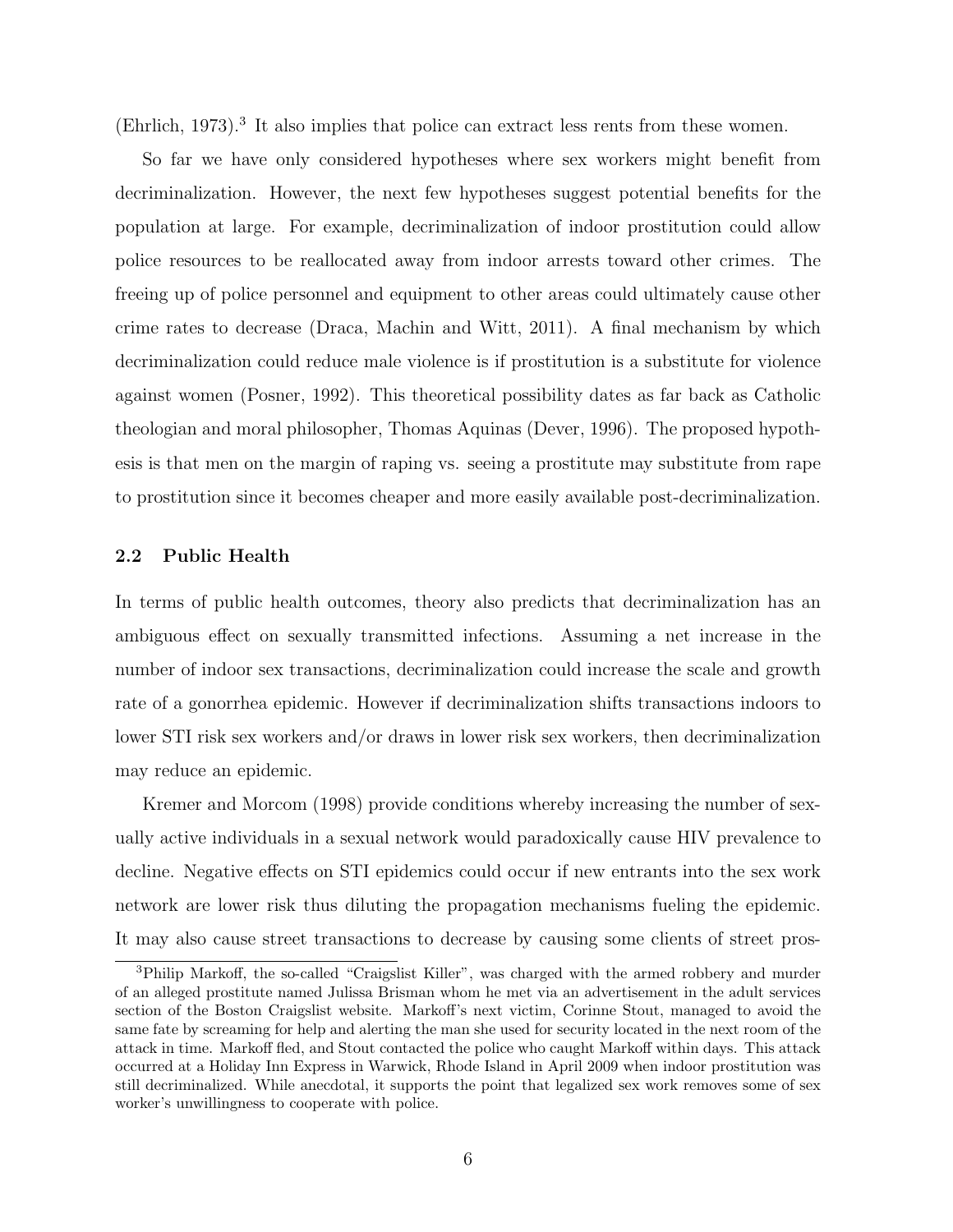titutes to shift indoors, thereby decreasing the size of the outdoor market which tends to be riskier. Gertler and Shah (2011) find that law enforcement efforts in Ecuador that shift prostitution transactions indoors and away from streets lower STI rates. Similarly, Jeal and Salisbury (2007) find that massage parlor sex workers in the UK use condoms more consistently, receive STI screens more recently, and report fewer weekly episodes of intercourse with fewer men than their street-based counterparts. Seib et al. (2009) and Seib, Fischer and Najman (2009) find higher gonorrhea incidence and more requests for sex without condoms among the illegal street workers than the licensed indoor sex workers in Queensland, Australia.

Given decriminalization of indoor prostitution has the potential to exacerbate or ameliorate sexual violence and public health outcomes, we will investigate these issues empirically.

# 3 Rhode Island's Decriminalization History

The great irony of Rhode Island's decriminalization of indoor prostitution is that it was unintentional. A 2003 District Court judge's decision caused the de facto decriminalization of indoor sex work after the court's discovery that a May 1980 amendment to §11-34 of the General Laws of Rhode Island had created an inadvertent legal loophole decriminalizing indoor sex work (COYOTE et al. v. Dennis J. Roberts, II et al., 1980, 1981; State v. Robert J. DeMagistris, 1998).<sup>4</sup>

De facto legalization in 2003 dates back to two important events. The first event is COYOTE's lawsuit against Rhode Island in 1976 (Arditi, 2009; COYOTE et al. v. Dennis J. Roberts, II et al., 1980, 1981). COYOTE (or Call Off Your Old Tired Ethics) is a national organization seeking the legal reform of prostitution laws and other forms of sexual behavior. A local chapter of COYOTE sued the Attorney General of Rhode Island and the Chief of Police of the City of Providence in their official capacities arguing that Rhode Island General Laws §11-34-5 – the statute which prohibited prostitution and the

<sup>&</sup>lt;sup>4</sup>Much of the following history comes from personal interviews with the Providence police department, executives of the Providence Phoenix, journalists, and the defense attorney who represented the defendants in the 2003 case, Michael Kiselica.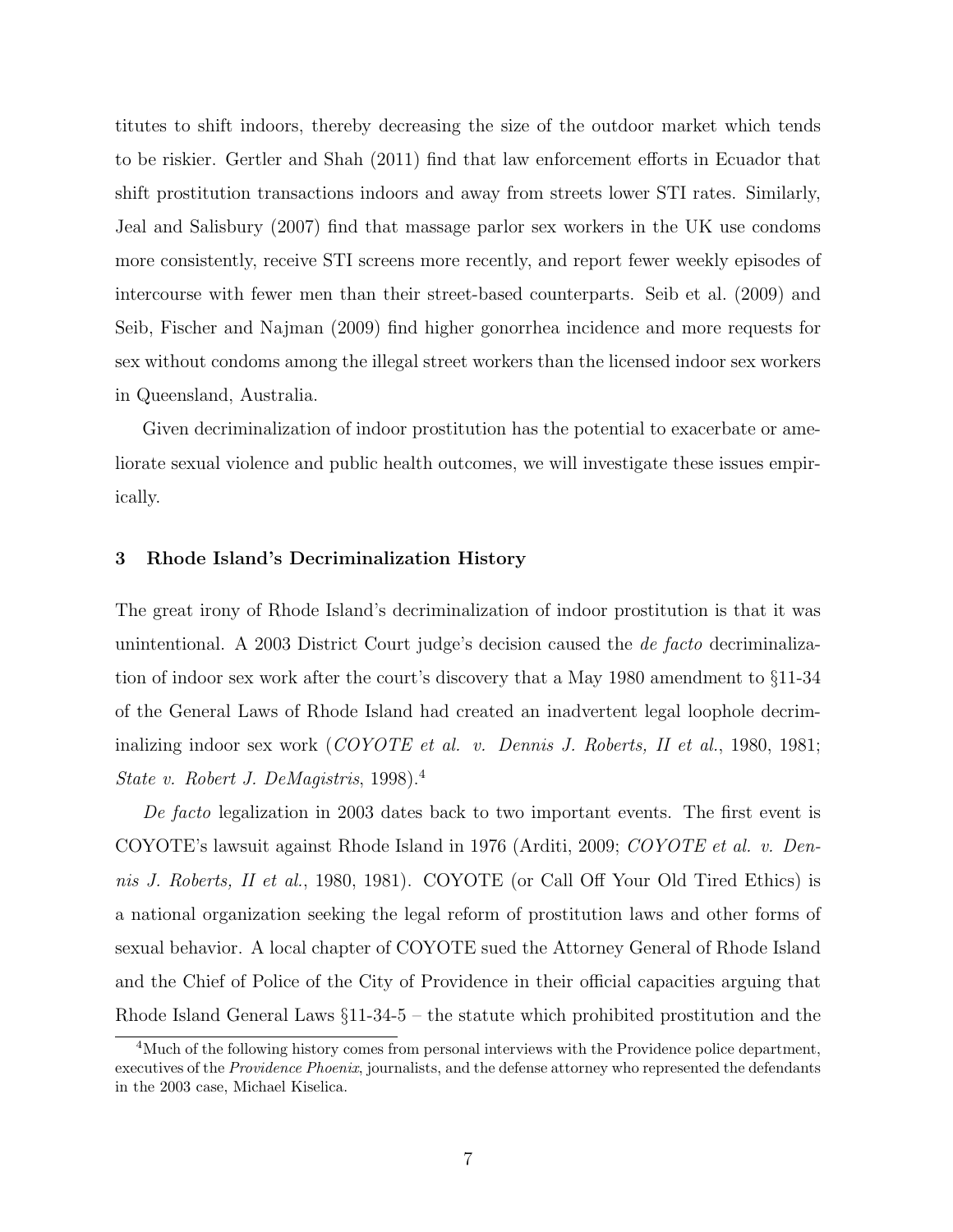commission of other "lewd and indecent acts" (COYOTE et al. v. Dennis J. Roberts, II et al., 1980) – was unconstitutional. In Judge Pettine's words, "[COYOTE] charged that the over broad sweep of the statute impermissibly infringed on constitutionally protected rights of privacy and association. . . . They prayed for a declaration that Rhode Island General Laws §11-34-5 was unconstitutional . . . on its face." After an extended period of discovery and preparation, the case went to the Rhode Island Supreme Court on September 25, 1979.

The second event was a series of public outcry against streetwalking in the West End of the city of Providence in the late 1970s. The Speaker of the House at the time, Matthew Smith, worked closely with judges, police and citizens to create a legislative solution to the problem of the highly visible streetwalking in the community. Smith and others believed that in order to get prostitutes off the streets, Rhode Island would need to reduce streetwalking from a felony to a misdemeanor offense so as to speed arrestees through the courts more rapidly (COYOTE et al. v. Dennis J. Roberts, II et al., 1981; Arditi, 2009). The amendments to Section §11-34 of the General Laws included an amendment to §11-34- 5 ("Transportation for indecent purposes–Harboring prostitution") as well as the creation of a newly enacted law in §11-34-8. The May 1980 amendments to Chapter §11-34 of the Rhode Island General Laws were "both substantive and procedural" (COYOTE et al. v. Dennis J. Roberts, II et al., 1980).

The COYOTE case appears to have influenced the May 1980 amendments, because in addition to downgrading street prostitution to a misdemeanor, the legislature decided to amend the challenged statute by removing the troubling language. As the May 1980 amendments occurred before the Supreme Court had rendered a decision on the merits of the COYOTE case, all legal parties involved in the case agreed the language was no longer constitutionally challenging. On September 22, 1980, the case was dismissed as moot (COYOTE et al. v. Dennis J. Roberts, II et al., 1980) while still reserving the question of attorney's fees. On December 17, 1980, Pettine issued his opinion on the issue of attorney's fees.

Pettine's opinion helps elucidate the meaning and ramifications of these amendments. Pettine notes that the changes made to §11-34-5 are quite substantive, because by deleting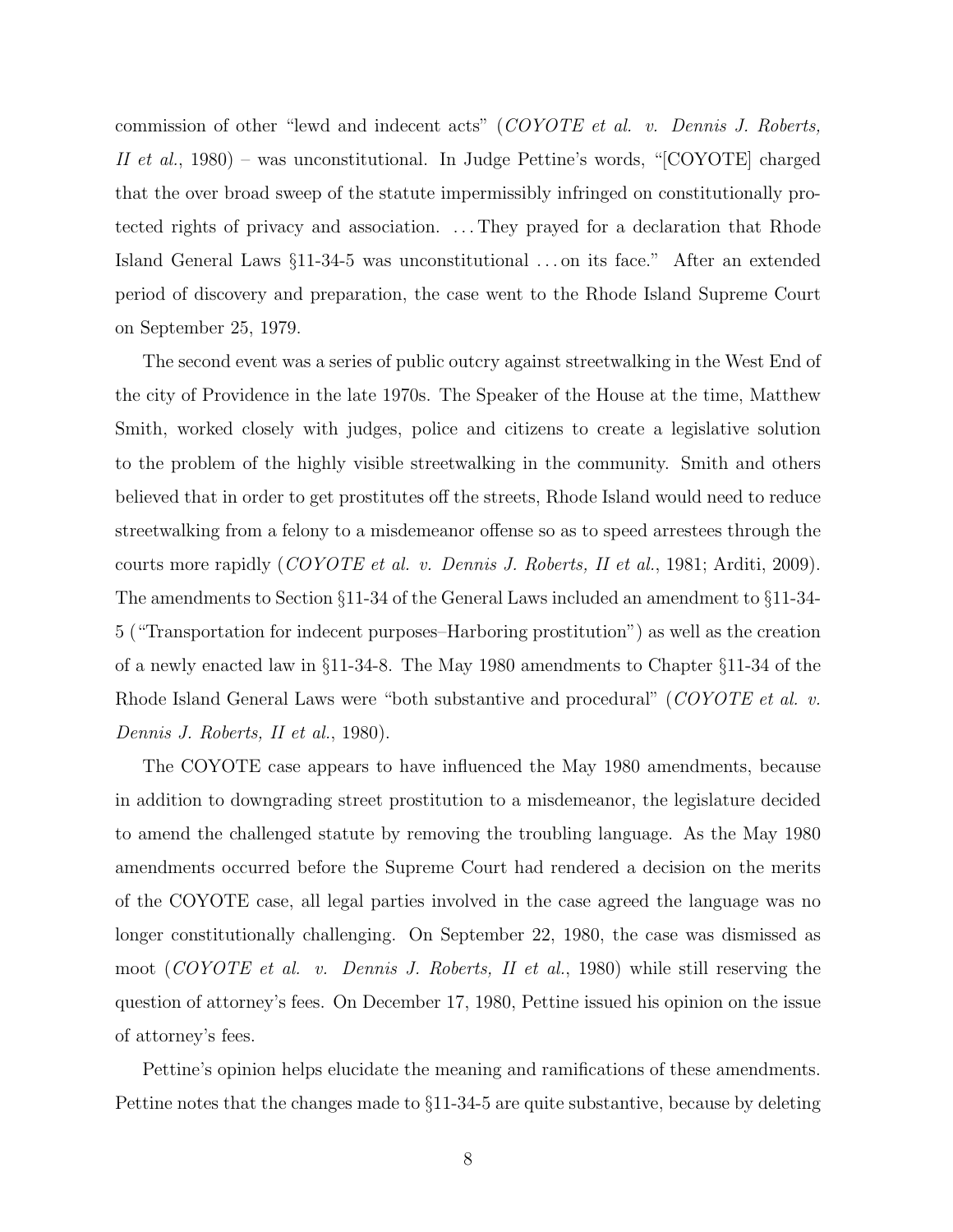the prohibition against committing the act of prostitution or any other indecent act, the amendments appeared to him "to have decriminalized the sexual act itself, even when undertaken for remuneration." The main prohibitions that remained in §11-34-5, in Pettine's words, were the outlawing of "certain preliminary or preparatory activities" such as transporting or receiving a person into a house for the purpose of prostitution. The end result of all this is that legislators attempting to strengthen the state's enforcement of street prostitution passed a May 1980 amendment reducing street solicitation from a felony to a misdemeanor but also deleted a reference to prostitution as a crime. However, recall that in the 1980s indoor prostitution was not the problem as massage parlor and internet prostitution are a relatively new phenomena.

Surviving members of the 1980 General Assembly deny that the legislature was trying to legalize any part of prostitution. Senator John F. McBurney III from the 1980 General Assembly claims that legislators "didn't know what they were voting for." John Revens, Jr., echoed this sentiment and states in 2009 that "[the 1980 General Assembly] would never sponsor a bill decriminalizing prostitution if they knew what it was. No way. Not in a million years." (Arditi, 2009). In addition, the author of the bill, then Speaker of the House Matthew Smith, strongly denies that he or anyone else was attempting to legalize the prostitution sex act.

The ramifications of the 1980 amendments are fascinating in part because there is no evidence anyone except Judge Pettine understood the ramifications. Between §11-34-5 outlawing pimping, trafficking and other preparatory activities that support prostitution and §11-34-8 prohibiting streetwalking, there were no additional problems with non-street prostitution to bring this issue to light. This begins to change years later with State v. Robert J. DeMagistriss in June 1998 (State v. Robert J. DeMagistris, 1998). Robert DeMagistris was an amateur pornographer charged with violating §11-34-5 and §11-34-8. The state had argued that DeMagristris's amateur pornography constituted prostitution, but since it was neither street prostitution nor an instance of recruiting someone into prostitution, the Supreme Court sided with DeMagristris and concluded that because the content of his amateur pornography videos occurred indoors, it was not a crime under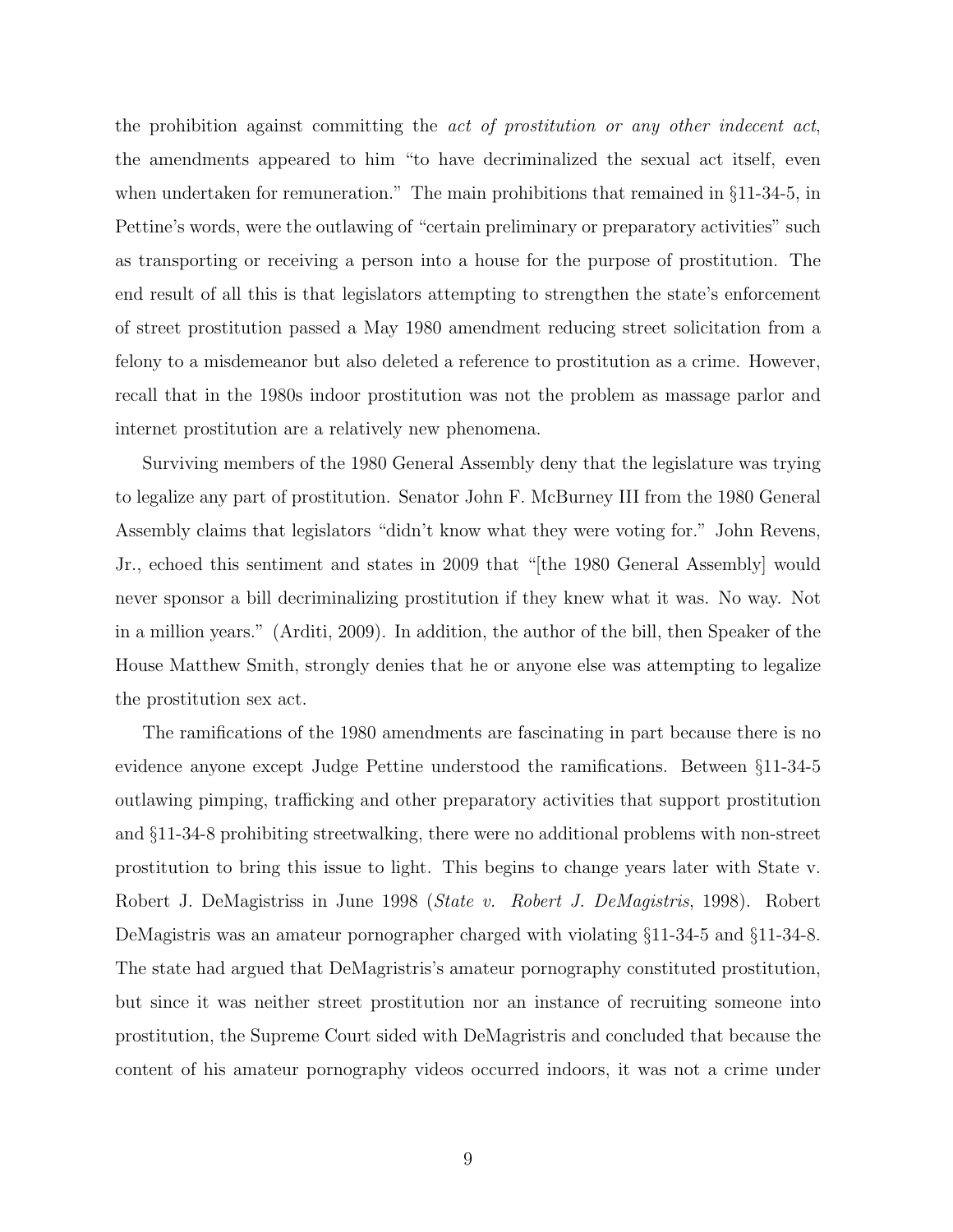either statute.<sup>5</sup>

Demographic and economic changes during the late 1990s led to Providence experiencing steady growth in sex tourism (Malinowski, 2002) as well as an increase in Korean immigrants (Arditi, 2009). Throughout the 1990s and early 2000s, police regularly arrested the employees of several new Asian-themed massage parlors. The employees of the massage parlors were charged usually with §11-34-8 or "loitering for indecent purposes" In the early 2000s, a local criminal defense attorney named Michael Kiselica became a popular attorney for defendants in the Korean community. Kiselica recognized early on that State v. DeMagristris, 1998 clearly favored the defendants since indoor massage parlor prostitution violated neither §11-34-5 nor §11-34-8 given it was indoors. Pre-trial meetings following a new arrest would take place between Kiselica and the prosecution, and during these meetings, Kiselica witnessed the prosecution repeatedly dropping all charges against his clients. But in the spring of 2003, that pattern changed as the District Attorney's office informed Kiselica that they would no longer be dropping charges against his clients, which set the stage for the challenging of the state's prostitution laws.

In the spring of 2003, Providence police arrested a dozen massage parlor employees under a city-wide sting operation called "Operation Rubdown." Operation Rubdown targeted several of the major Asian-themed massage parlors in the city, and unlike earlier arrests, this time the case went to court. Elaine Bucci, then District Court judge, presided over Rhode Island ex rel. City of Providence v. Choe, No. 61-2003-03314 (6th Div. Dist. Ct. 2003) and ultimately ruled in favor of the defense. Knowledge about the legality of indoor prostitution became immediately known to the police, the prosecution, and the defendants. Breton (2005) describes from interviews that police were now powerless to crack down on prostitutes or their customers inside massage parlors, and that the indoor sex market grew rapidly after the 2003 decision. However, the spread of information to the general public was still slow in 2003. In private interviews, Kiselica states that the

<sup>&</sup>lt;sup>5</sup>The Court writes, "because  $\S11-34-8$  is directed at the public solicitation of prostitution, its reach simply does not extend to the prohibition of obscene telephone calls or to the securing of world-be actors for pornographic movies when such solicitation occurs either over the telephone or within the confines of private residences. If [DeMagristris] had directed his recruitment efforts at public passersby or motorists, we would have a different case before us. . . . Accordingly we reverse the defendant's convictions under this statute" (State v. Robert J. DeMagistris, 1998).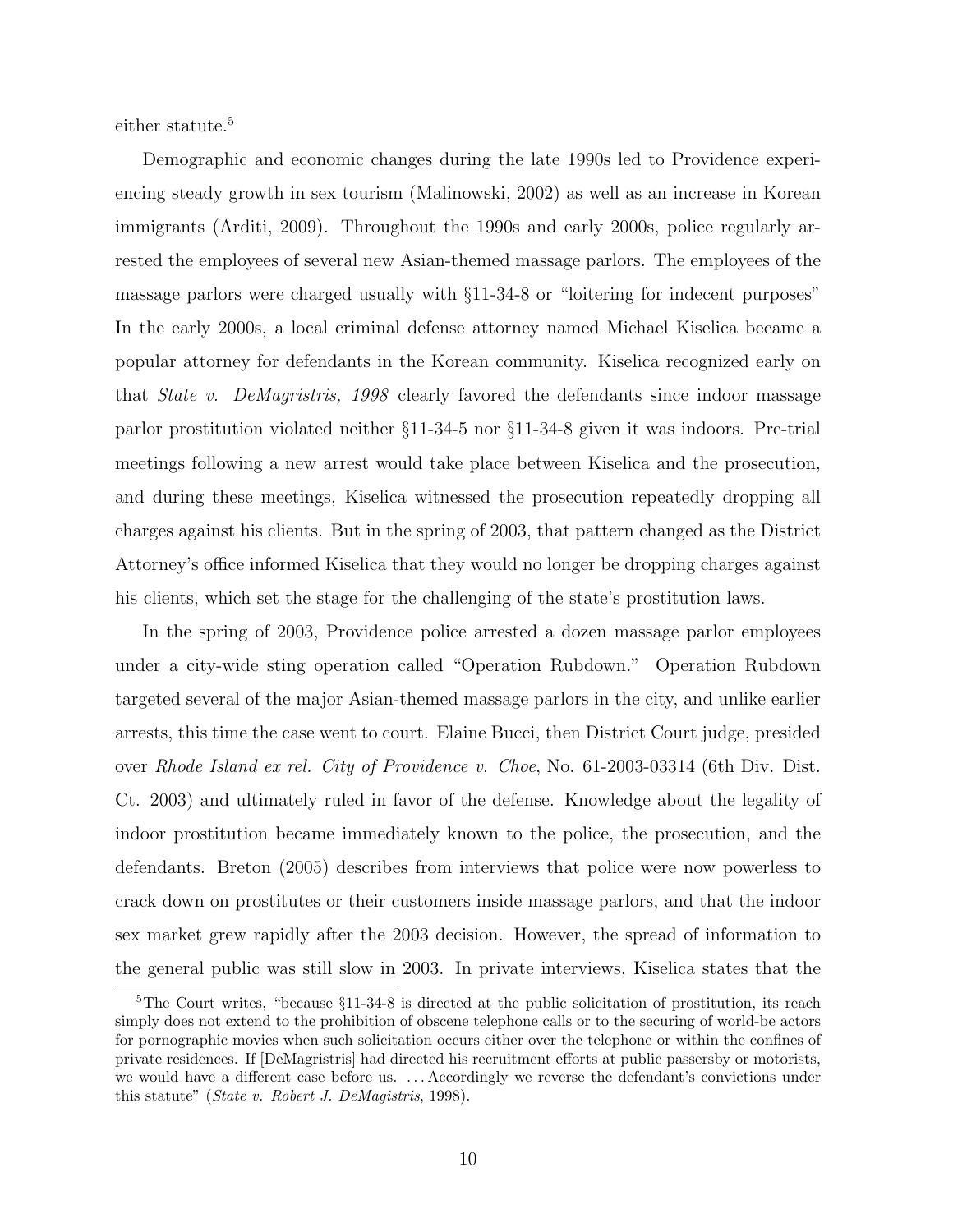courtroom was relatively empty the day that Judge Bucci read her decision. No articles appeared that summer in local newspapers. For example, Lexis Nexus searches show that the first time "decriminalization prostitution Rhode Island" occurs is 2005 (in Breton (2005)), two years after the 2003 judicial decision and twenty-five years after the May 1980 amendment itself.

## 4 Data

Our study uses six separate datasets: weekly classified advertisements from the "adult services" section and restaurant advertisements from The Providence Phoenix; data on prostitutes and their transactions from a popular website called The Erotic Review; prostitution arrests and criminal offenses (including rape) from the Uniform Crime Reports; gonorrhea cases from the Centers for Disease Control's Gonorrhea Surveillance Program, sexual behavior outcomes from the 1992 National Health and Social Life Survey (NHSLS), and state level covariates from the Current Population Survey (CPS).

The Providence Phoenix is a local weekly arts and adult entertainment publication. We collected information on every advertisement by week from the first week of January 2000 until the last week of December 2008. The "adult entertainment" section was used by the massage parlor establishments in Providence and surrounding areas for advertising. Shapiro (2009) notes that the The Providence Phoenix was the main newspaper coordinating buyers and sellers in RI's indoor sex markets. As a comparison group, we also collect weekly data on Providence-based restaurant advertisements. Summary statistics for these data are reported in Table 1. The mean number of weekly massage parlor advertisements increased from 6.18 to 12.5 after the 2003 decision. The control group, restaurant advertisements only saw an increase from 17.3 to 18.7 after the 2003 decision.

Though *Phoenix* advertisements measure advertising by prostitutes who use it, advertisements do not contain information on the number and types of indoor transactions. In addition, it omits the entire online sex market. To supplement, we harvest data from an online review site called The Erotic Review. The Erotic Review, a reputation website similar to Yelp.com, is one of the largest sex websites in the country and only covers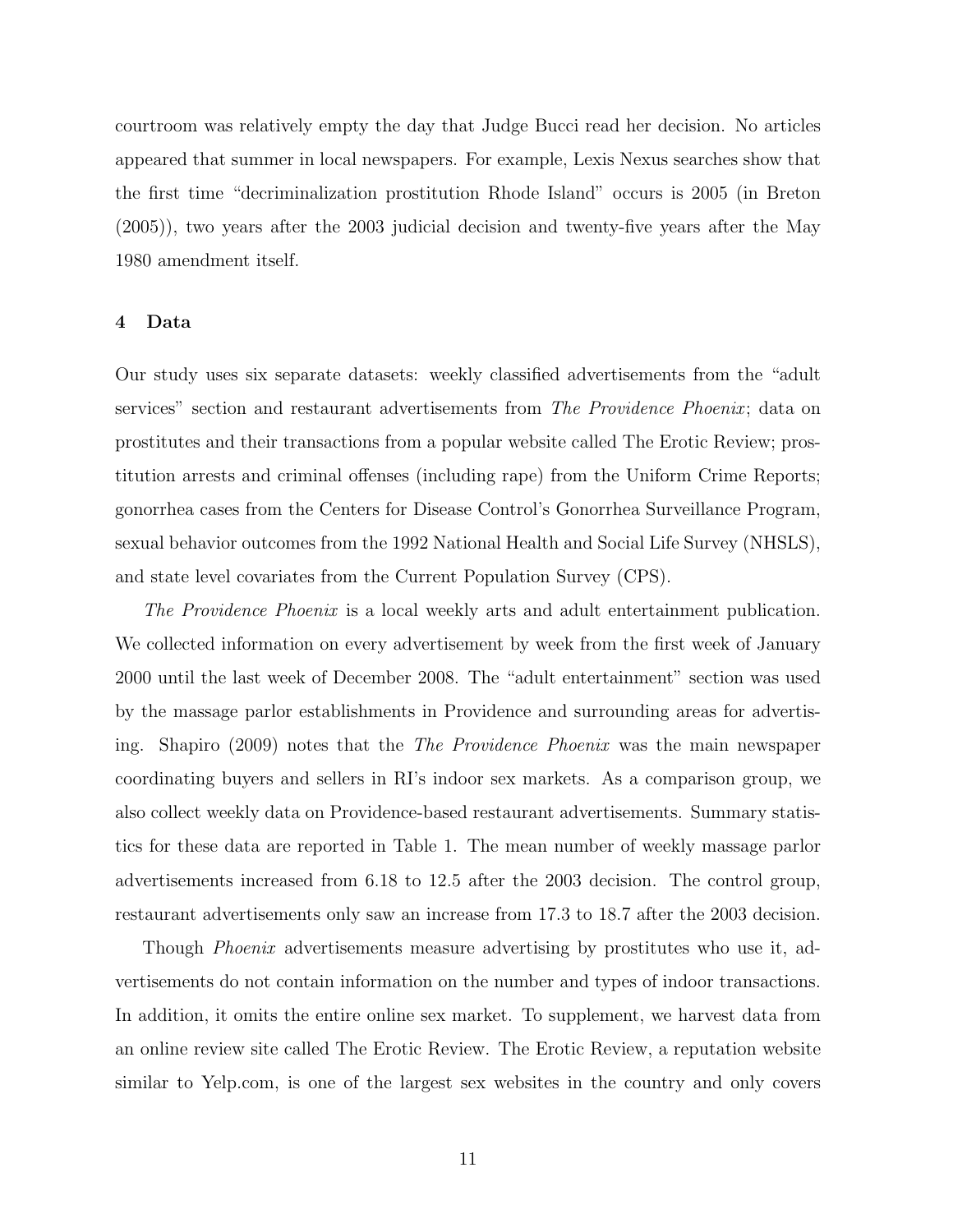indoor prostitutes. Customers use it primarily to provide feedback on transactions with prostitutes in a particular area. We collect approximately 90,000 records from the The Erotic Review database from 1998 to 2008 from which we identified Rhode Island based prostitutes by using phone number area codes. We primarily use the data to focus on the number of indoor sex workers by state as well as the price and type of sex acts purchased. Summary statistics for the individuals used from these raw data are listed in Table 1. The mean number of Rhode Island indoor sex worker reviews increases twelve-fold postdecriminalization from 3.6 to 44.8, and the mean number of unique sex workers reviewed in Rhode Island increases from 2.6 to 37.4 post-decriminalization.

Prostitution arrest data is obtained from the Summary Uniform Crime Reports (UCR) Part II offenses database. This data measures the total number of prostitution arrests and allows us to determine whether the 2003 decision did in fact constrain police efforts. In addition, we collected information on reported female forcible rape offenses, as well as other Schedule I crimes from the Part I Summary UCR database for every state from 1960 to 2010. For the purposes of their data collection, the UCR defines a forcible rape offense as an offense satisfying the following definition: "carnal knowledge of a female forcibly and against her will." Attempts or assaults to commit rape by force or threat of force are also included.<sup>6</sup> We do not use any of the newer National Incident Based Reporting System (NIBRS) crime data as Providence (the largest city in RI) did not adopt NIBRS until 2007 (http://www.risp.ri.gov/docs/UCR/2012.pdf, page 8).

Our measure of gonorrhea is from the Centers for Disease Control (CDC) Gonorrhea Surveillance program. State-level data is available from 1985 to 2010 and summary statistics based on these data are presented in Table 1. Gonorrhea is chosen as opposed to syphilis or chlamydia because the demographics of gonorrhea make it more suitable for a study of this kind given that its movements suggest a heterosexual vector, compared to syphilis which is almost exclusively concentrated among men-having-sex-with-men community (CDC, 2010). In fact, Wren (1967) concludes that "there is no doubt that [pros-

 $6$ This definition goes all the way back to 1928. Interestingly, in December 2011, the definition was revised to "penetration, no matter how slight, of the vagina or anus with any body part or object, or oral penetration by a sex organ of another person, without the consent of the victim." This was motivated by the belief that the previous definition was outdated (Rivera, 2012). However, this does not affect our analysis.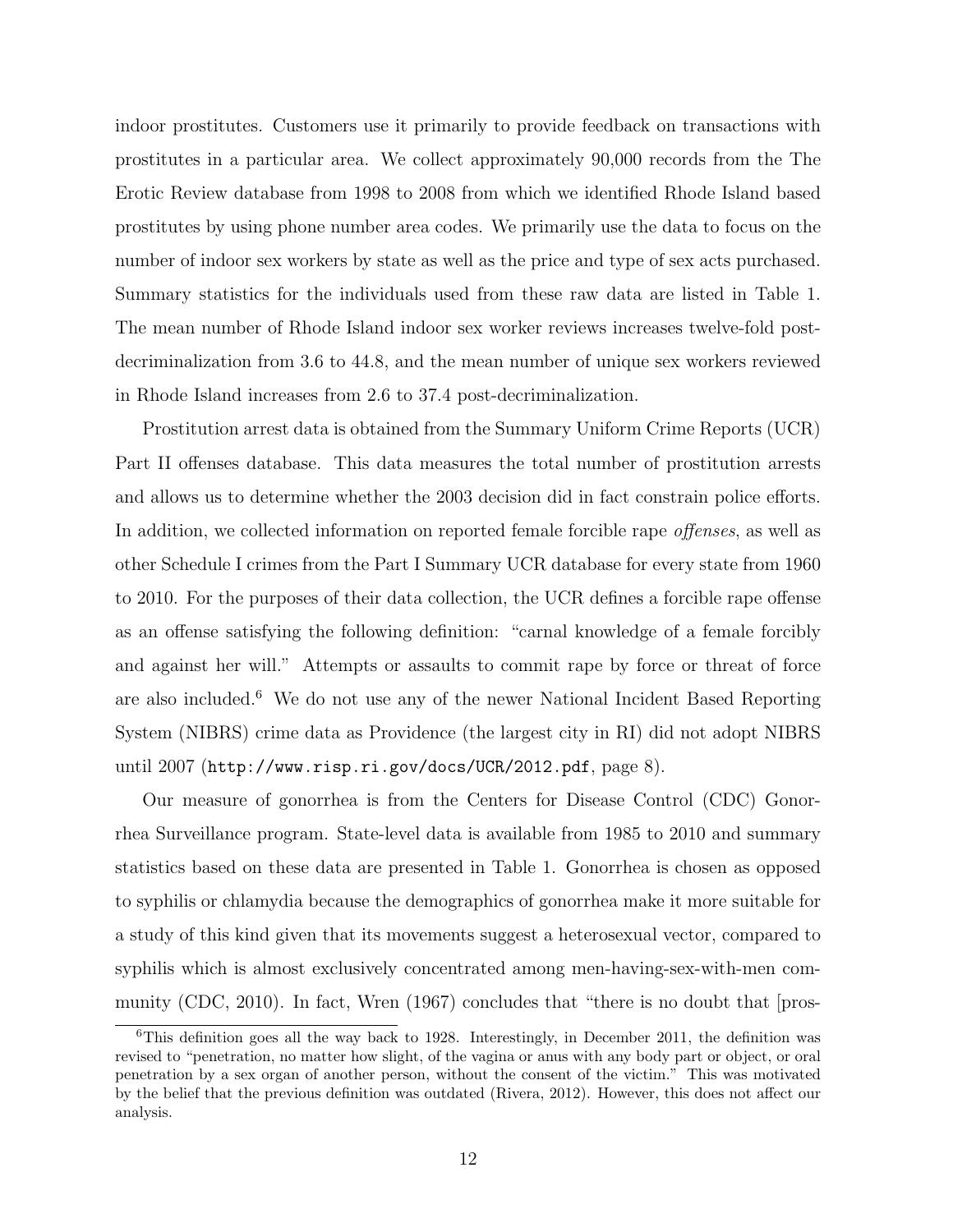titutes], as a group, must be the largest source of continual [gonorrhea] infection and reinfection in any community." In Table A5 in the Appendix, we show that prostitution is significantly correlated with gonorrhea and not chlamydia for both men and women using NHSLS data.

Epidemiological differences between gonorrhea and chlamydia may explain why gonorrhea is statistically more common among high risk individuals in the heterosexual sexual network. Gonorrhea is relatively symptomatic compared to other STIs such as chlamydia and HIV, which are almost entirely asymptomatic. Given how observable the gonorrhea symptoms are, most people except for highly active individuals (e.g. sex workers and their clients) stop having sex once infected. This is not necessarily the case for less symptomatic STIs like chlamydia where individuals continue to be sexually active while infectious. Over time, small differences in the STI's symptoms can cause an infection to become predominantly contained within particular sexual networks. In addition, unlike other STIs, gonorrhea has a short incubation period making it a better approximation of contemporaneous sexual behavior. For instance, HIV symptoms appear only in advanced stage HIV, which may be years from the date of infection, whereas gonorrhea symptoms materialize within days of infection (National Institutes of Health, 2001).

The 1992 National Health and Social Life Survey is one of the most comprehensive representative survey to date on sexual behavior in the United States general population. These data contain over 1,600 variables from a national probability sample of 3,432 American males and females between ages 18 and 59. As far as we know, it is the only data set in the United States that collects information on sexual coercion (rape), participation in prostitution markets, and STIs at the individual male and female level.

Finally, we present state-level covariates from the Current Population Survey on demographics and economic factors in Table 1 as well. We use these variables as control variables in the regression analysis.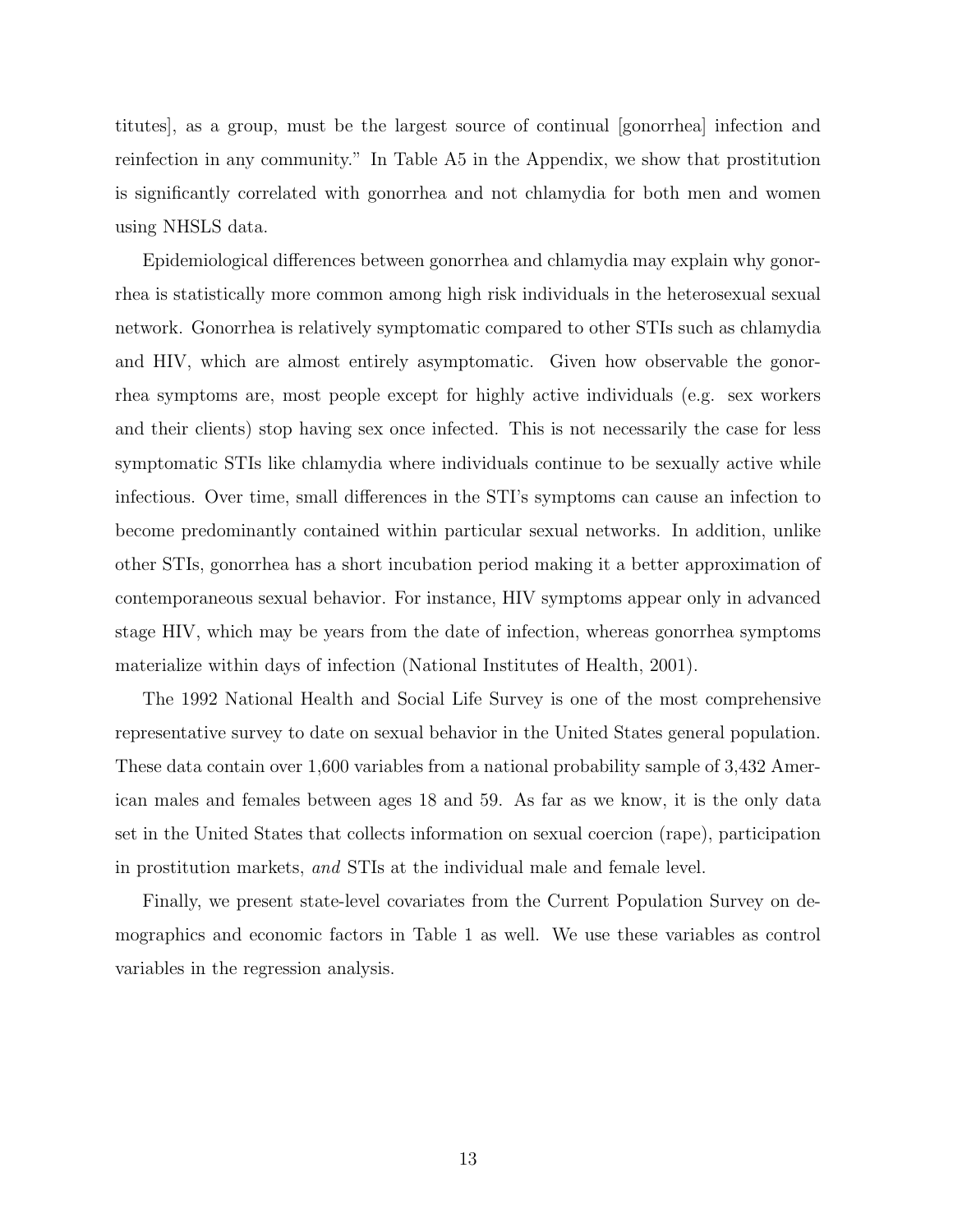## 5 Empirical Framework and Results

#### 5.1 Did Decriminalization Increase the Indoor Sex Market?

Before we can infer that the 2003 judicial decision altered the trajectory of population sexual health outcomes, we must first find evidence that it changed indoor sex markets. The conceptual framework suggests that the indoor sex market should increase after decriminalization if the costs to entry decrease. We use prostitution arrests as a measure of costs to entry. We then investigate whether quantity and price changed post–2003.

In Figure 1, we present a plot of the 1996 to 2009 Rhode Island prostitution arrests series from the Summary UCR database. The figure shows that there is a steep decrease in arrests when decriminalization occurs in 2003 from 381 arrests per year to 275, and arrests continue to decline from then onward.

We also examine the effect of the 2003 decriminalization decision on arrests more formally using a differences-in-differences (DD) strategy. The model we estimate is:

$$
A_{st} = \beta_1 R I_s + \beta_2 D_t + \beta_3 R I_s \cdot D_t + X_{st} \xi + \epsilon_{st},\tag{1}
$$

where A is the natural log of prostitution arrests in state s and year t;  $RI_s$  equals 1 if state s is Rhode Island, 0 otherwise;  $D_t$  equals 1 for every post-2003 year;  $X_{st}$  is a vector of covariates that also includes state and time trends;  $\epsilon$  is an error term; and  $\beta_3$  is the DD parameter estimate of interest.

Table 2 reports the results from this regression. All models include state and year fixed effects as well as state time trends. In column 2 and 3 we also include various time variant controls, and in column 3 we include state quadratic trends. Standard errors are clustered at the state level. The results indicate that there is a 45 percent (column 3) decrease in arrests from 2004–2009 which corresponds to the raw data in the figure. The results suggest that the 2003 decision reduced the number of prostitution arrests, thus reducing the costs to entry.

We now empirically investigate the supply side response using both the newspaper and online data. In Figure 2, we present an index showing weekly advertisements in the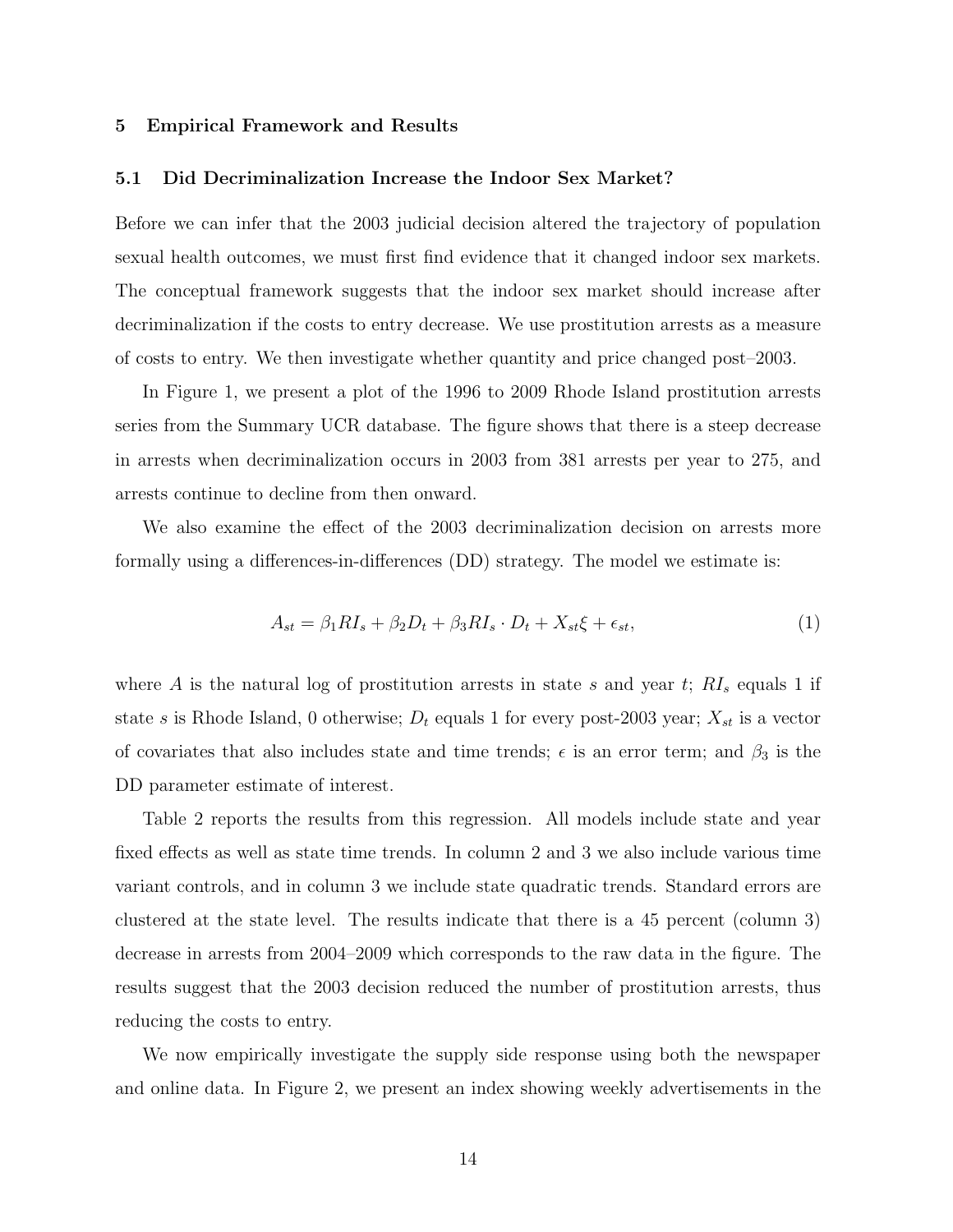"adult services" (top panel) section and local restaurants (bottom panel) of the Providence Phoenix newspaper. For each type advertisement, we present the number of advertisements (solid line) and the total amount of newspaper space advertisers purchased (dashed line) that week. The value of the index equals a given week's total counts divided by the starting value in week 1. An index value of 2 is equivalent to a doubling in that week relative to the first week. The 2003 decision corresponds immediately to an increase in the size of newspaper space advertisers purchased. This is illustrated in Figure 3 where the Spa Midori advertisement becomes substantially larger right after decriminalization. It changes from covering 1/16 of the page (top panel) to a full page (bottom panel) two months after decriminalization. In fact, one week following the 2003 decision, incumbents purchasing of advertising space increases from 0.5 to almost 1.9. As the number of unique advertisers lagged the 2003 decision by several months, this suggests the immediate response to the 2003 decision was an increase in advertising space by incumbents in the indoor sex market. Within several months, the number of unique advertisements also increases suggesting new entrants into the market. By July 2004, the number of unique advertisers doubled, where each remained until 2007 before rising again. The majority of this growth occurred in Providence and neighboring cities such as Warwick.

In the bottom panel of Figure 2, we also report comparable indices for local restaurant advertising as a placebo. There is no noticeable effect visible from the series, but restaurant advertising appears more volatile. In Table 3, we present regression results from a simple DD linear panel model containing both the treatment group (adult services) and control group (restaurant ads) from the Phoenix. Our specification is:

$$
Y_{at} = \beta_1 A_a + \beta_2 D_t + \beta_3 A_a \cdot D_t + \delta + \epsilon_{at},\tag{2}
$$

where  $Y$  is the natural log of the number of unique advertisements (or the ad size) in each section (a) and week (t),  $A_a$  equals 1 for the adult services section and 0 for the restaurant section,  $D_t$  equals 1 for every post–2003 year and  $\beta_3$  is the DD parameter estimate of interest. We also control for calendar week fixed effects,  $\delta$ .

Our DD regression results in Table 3 conform to the simple visualized time series.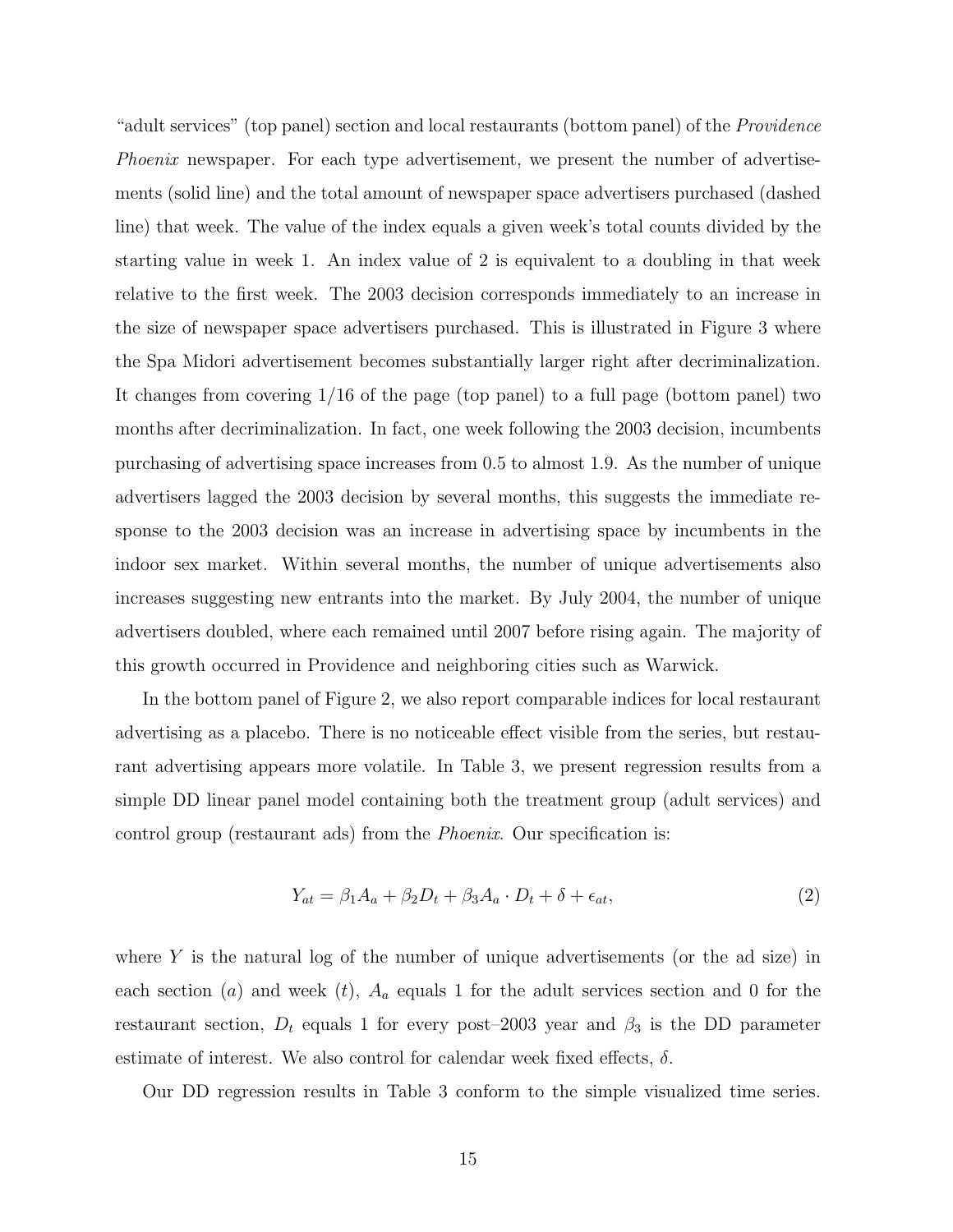The size of adult services advertisements increases immediately by over 100 percent. The number of unique weekly advertisers also increases by over 100 percent during this period from 2004–2008.

The newspaper market is only one snapshot of the market for sex. Therefore we also investigate data from one of the largest online sex websites in the country, the Total Erotic Review. We examine the effect of the 2003 decision on the number of indoor sex worker reviews, massages, and prices that indoor sex worker charge. We expect the number of reviews to increase as well as massages provided since anecdotal evidence suggests the Providence massage parlor sex industry increased post-decriminalization. In fact, the evidence presented above from the *Providence Phoenix* data suggests this to be the case since the number of massage firms more than doubled post-decriminalization. We use the following DD specification:

$$
P_{irt} = \beta_1 RI_r + \beta_2 D_t + \beta_3 RI_r \cdot D_t + \gamma_3 X_{irt} + \epsilon_{irt},\tag{3}
$$

where  $P$  is the dependent variables in Tables 4 (ln number of indoor reviews, massage provided, etc.) and 5 (ln price), for a provider i in region r and year t;  $RI_r$  is a dummy equal to 1 if region r is Rhode Island;  $D_t$  equals 1 for every post–2003 year;  $X_{prt}$  includes individual-level and transaction-specific covariates as well as region, month, and year fixed effects; and  $\epsilon_{prt}$  is a provider-specific error term.

The first two columns of Table 4 present coefficient estimates from two separate DD models: ln number of new indoor reviews and whether a massage was provided. We find that the decriminalization was followed by a large increase in reviews and massage provision. This is not surprising given that early awareness of the implication of the ruling was concentrated among the defendants, all of whom were massage parlor employees.

In Table 5, we present evidence that prices did decrease after decriminalization. The dependent variable in each model is the log of inflation adjusted gross price paid by the client for a completed session. Additional controls in all models include session length and employment status, and in column 2 we also include services provided. Standard errors are heteroskedastic robust and clustered at the city level. The results are consistent across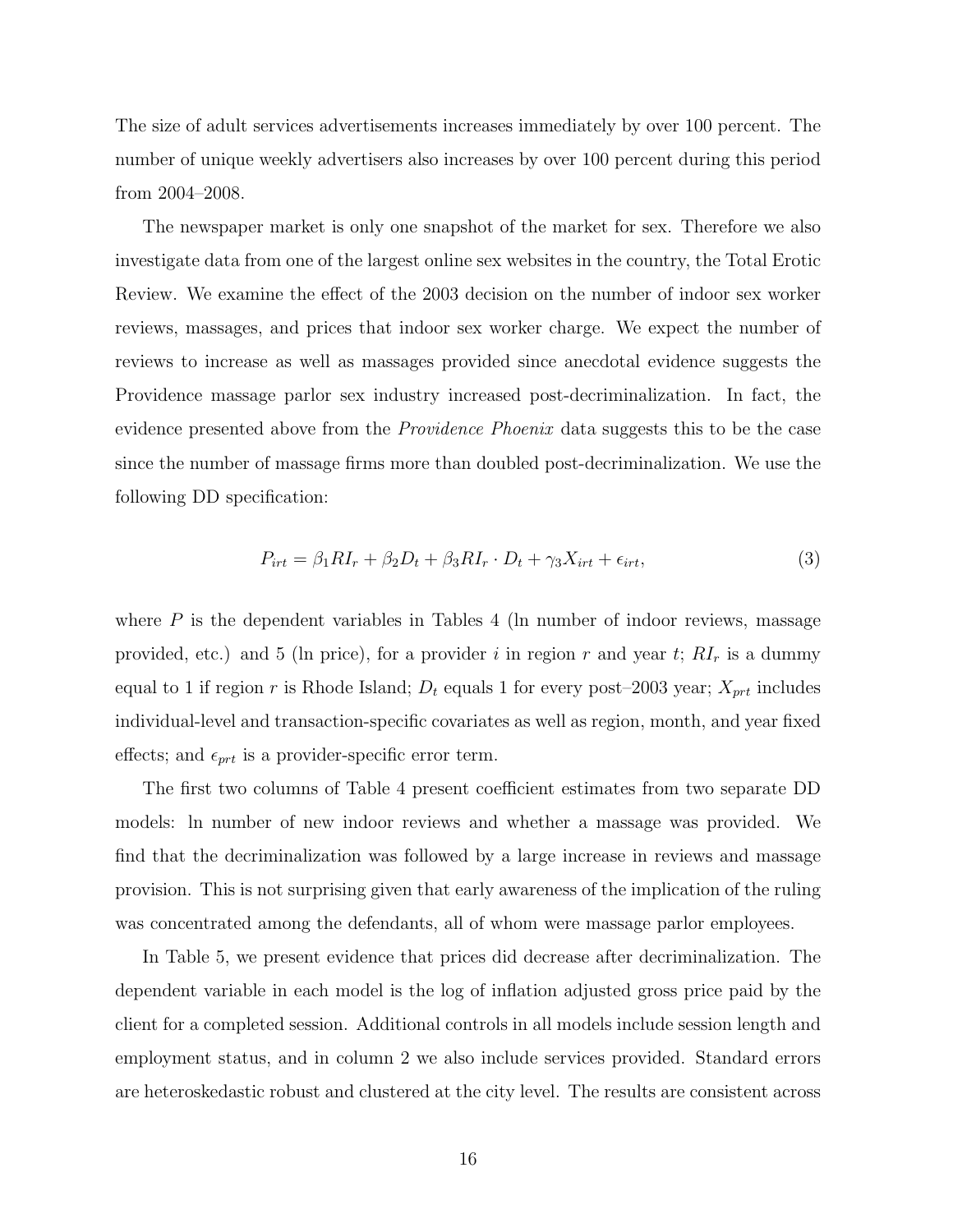both models and indicate that real prices fall approximately 15 percent from 2004–2008. These results are consistent with the large increase in supply (and a relatively smaller increase in demand, if any).

These results on arrests, quantity, and prices suggest that decriminalization did impact the size of the indoor sex market, and that the 2003 decision was not simply some judicial artifact that never had real world implications. We now turn to the main outcomes of interest: sexual violence and gonorrhea incidence.

# 5.2 Impact of Decriminalization on Sexual Violence and Public Health

As shown above, decriminalization increased the size of the indoor sex market in Rhode Island. However, the conceptual framework indicates that an increase in the sex market could either improve or exacerbate sexual violence and public health outcomes.

In the top panel of Figure 4, we plot female forcible per capita rape offenses from the Uniform Crime Report for Rhode Island overlaid against the United States. There is a large decrease in rapes following decriminalization in 2003. In the bottom panel of Figure 4 and Figure 5 we plot other crimes (robbery, murder, assault, burglary, assault, and motor vehicle theft) in Rhode Island and the US. None of these other crimes exhibit similar declines post–2003.

In the top panel of Figure 6 we plot per capita female gonorrhea incidence. Similar to the rape time series, there is a large reduction in gonorrhea incidence post–2003 for women and men.

There is an increase in gonorrhea incidence and rape offenses pre–2003 which is not the case in the rest of the United States. The changes in Rhode Island rapes and gonorrhea from 2000 to 2003 suggest possible idiosyncratic dynamics that might be unique to Rhode Island. We will address these issues through a variety of strategies, such as synthetic control models, which we explain below. But first we present simple DD models.

We first estimate the impact of decriminalizing indoor prostitution on per capita rape offenses and gonorrhea incidence using the following DD model:

$$
G_{st} = \beta_1 R I_s + \beta_2 D_t + \beta_3 R I_s \cdot D_t + \xi X_{st} + \epsilon_{st} \tag{4}
$$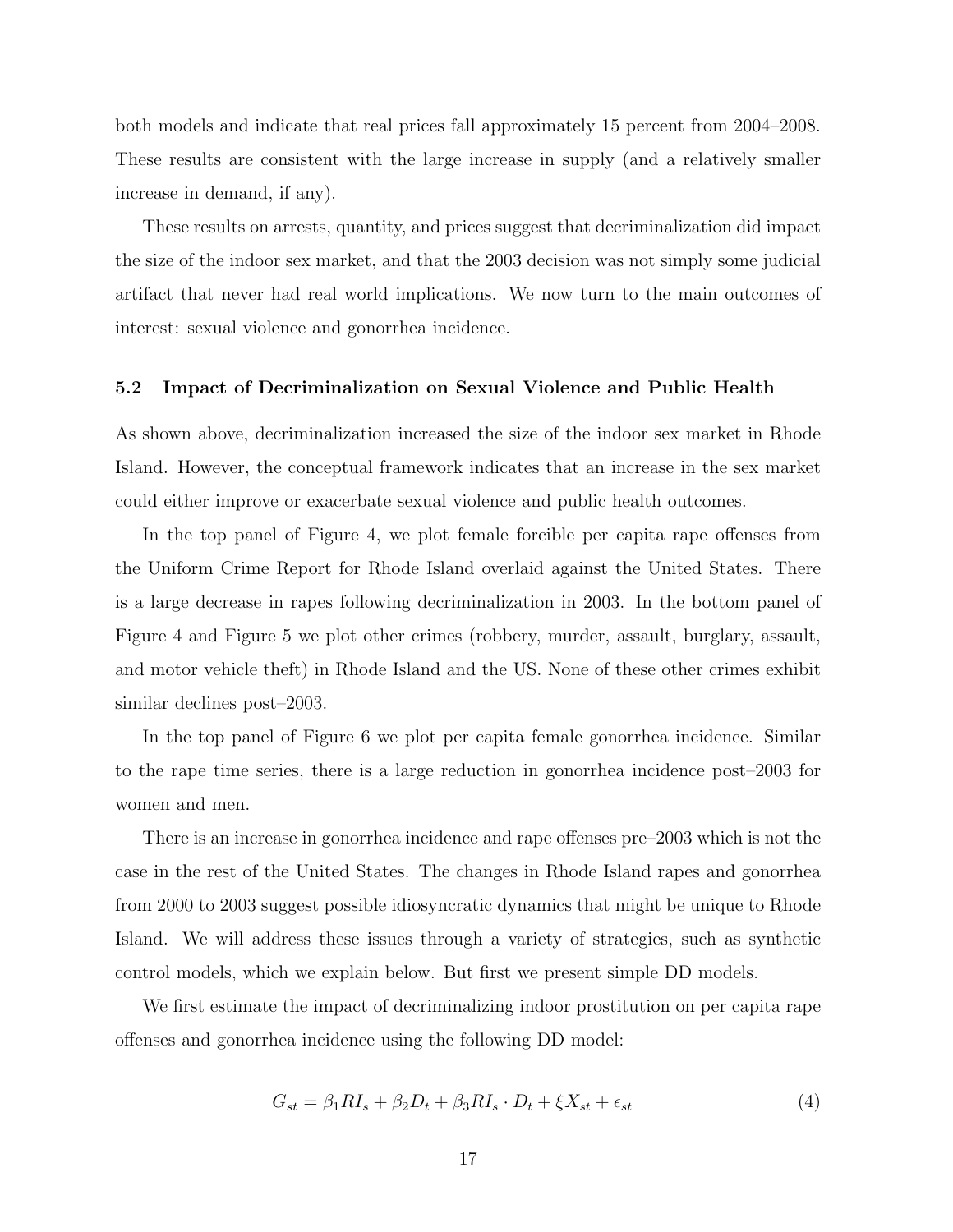where  $G_{st}$  is per capita rape offenses (or ln per capita gonorrhea incidence) by state s and year t,  $RI_s$  is a dummy variable for RI, and  $D_t$  is a treatment dummy variable equal to one following the 2003 decriminalization. The DD coefficient,  $\beta_{3t}$ , estimates the relative change in per capita rape offenses (or per capita ln gonorrhea incidence) in Rhode Island following decriminalization compared with a composite aggregate of all other states in the sample. We also include several covariates in the STI regression,  $X_{st}$ , such as state population, demographics and economic conditions. In addition,  $X_{st}$ , includes controls for state fixed effects, year fixed effects, and state-specific trends. All regressions are clustered at the state level. Estimation results are presented in Panel A of Tables 6 and 7.

Inference from this DD approach relies on asymptomatic approximations associated with the assumption that the number of individuals within a state and/or the number of states grows large. However, this assumption does not apply in our setting since treatment occurred in only one state. We implement the method described in Buchmueller, DiNardo and Valletta (2011) which they write is basically a variant of Fisher's permutation or randomization test (Fisher, 1935). To implement the procedure, we estimate equation 4 using OLS. Then we compare our estimate to 50 placebo estimates obtained by running 50 additional regressions in each case replacing RI with an indicator for one of the other 49 states or the District of Columbia. With 50 placebo estimates, achieving 10 percent significance requires that Rhode Island be ranked second from the top or bottom of the placebo distribution, while 5 percent significance requires that Rhode Island be ranked at the top or bottom (Buchmueller, DiNardo and Valletta, 2011). This is a very demanding statistical test which is also why we emphasize the 10 percent significance level.

Column 1 of Tables 6 and 7 includes state linear trends and no controls, column 2 includes both state linear trends and controls, and column 3 adds state quadratic trends. The top panels report results from standard DD estimation with standard errors clustered at the state level. The bottom panels report the results from placebo based inference. We list the 5th and 95th percentiles of the distribution of the placebo estimates.

Regardless of the specification, all of the DD coefficients in Table 6 are negative and precise in Panel A. Decriminalization results in a statistically significant decrease in rape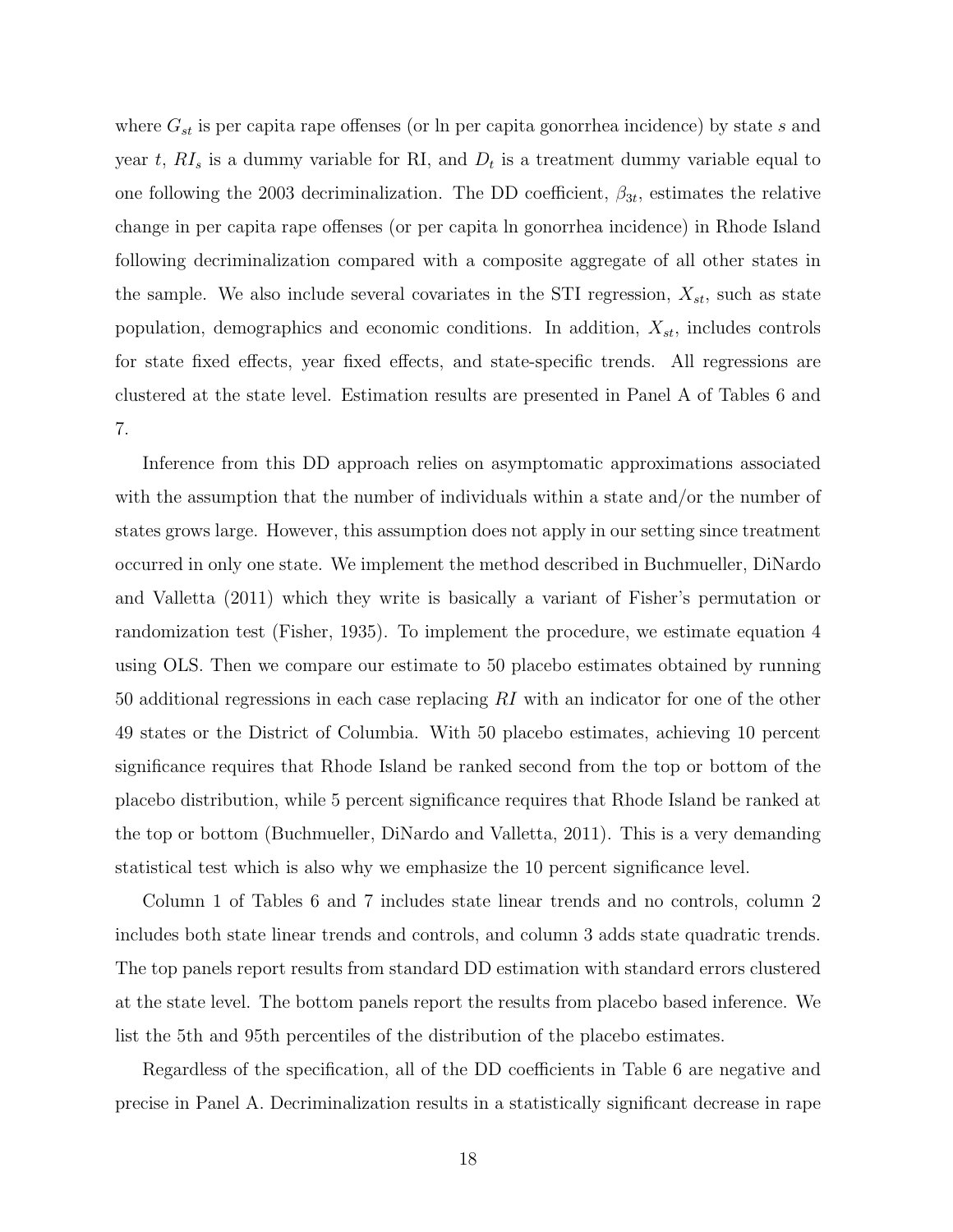offenses by approximately 17 rapes per capita or 39 percent. While the results in Panel A are statistically significant at the 1 percent level, the same coefficients in columns 1-3 of Panel B range in statistical significance from 5 to 10 percent. These tests are based on much more conservative and appropriate confidence intervals than those produced using the standard clustering alternative (Buchmueller, DiNardo and Valletta, 2011).

One might be concerned that policing increased in 2003 resulting in the decrease in rape offenses we observe. If that were the case then we would observe other crime offenses decreasing as well. To address this concern, we also estimate triple difference models using each of the six non-sex crimes as a within-state placebo to net out any unobserved factors that determine crime other than the judicial decision. Our triple difference estimates show that rapes fell between 41 percent (with murder as a control) to 54 percent (with vehicle theft as the control) by 2009, which is comparable to the DD results described in Table 6. (These results are available from the authors upon request.) In fact, one can see from Figures 4 and 5 that rape is the only crime the experiences a sharp decrease post-2003.

Table 7 presents DD coefficients for gonorrhea incidence. For females, decriminalization reduced gonorrhea incidence from 39 (column 1-2) to 45 (column 3) percent. All specifications are statistically significant at the 1 percent level in Panel A, but for the more conservative placebo based results, statistical significance declines to the 5 and 10 percent levels.<sup>7</sup>

# 5.3 City Level Analysis

So far all of the analysis has been at the state level. However, evidence from both the Providence Phoenix and the Total Erotic Review data suggest that the majority of the change occurred in Providence since that is where the RI sex industry is concentrated. Since rape offense data is also available at the jurisdiction level, we can re-estimate the DD regressions at the city level. In Table A2 we report results from city-level analysis

<sup>7</sup> In Figures 12 and 13 in the Appendix, we provide graphical illustrations (histograms) from the placebo based inference results in column 3. The vertical dashed bars present the 5th and 95th percent confidence intervals (excluding Rhode Island) and the solid line represents the DD estimate for Rhode Island. In the figures, estimates that achieve 5 percent significance are identified by their position outside the span of the placebo histogram (rape). The impact on female gonorrhea is statistically significant at the 10 percent level.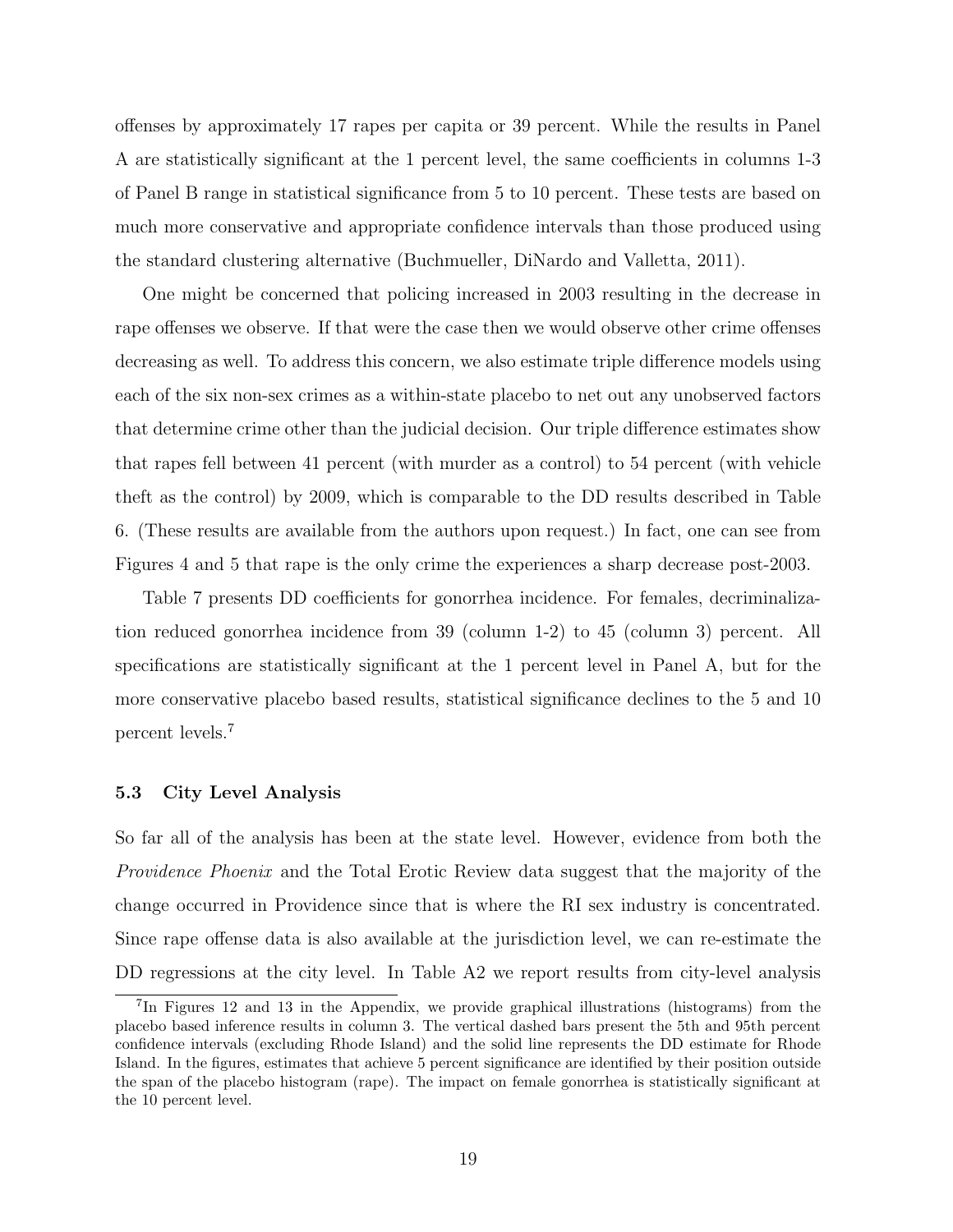using Providence as the treatment group. The control group is US jurisdictions with at least 100,000 population, and the outcome is rapes per capita. In Table A3 we restrict the sample to Northeast jurisdictions only in cities with at least  $10,000$ .<sup>8</sup> We estimate this regression in case there is concern that the Northeast is distinct from the rest of the United States and we should only be using Northeastern states as the control group. The results are consistent across all specifications. In Panel B of Table A3, Rhode Island does rank number two in columns 2 and 3 in the placebo analysis. However, because the sample size is now 14 cities, even a ranking of one would not be statistically significant.

The results in Table A2 suggest that decriminalization reduced rape offenses by approximately 27 percent in Providence. When we use the 14 Northeastern States as the control group, the results suggest that decriminalization reduced rape offenses by 33 percent in Providence. Therefore, as expected, it does seem that the majority of the reduction in rapes is coming from Providence.

# 5.4 Synthetic Control Model

The DD research design is only as valid as the selection of the control group units with comparable parallel trends. It is possible that our estimates may be biased due to the use of state units which do not resemble pre-treatment Rhode Island. Therefore, we also implement the synthetic control approach which is a generalization of the DD framework (Abadie, Diamond and Hainmueller, 2010). However, unlike DD models, the synthetic control model uses a subset of units for controls for comparison (as opposed to all states). This method selects control states that exhibit the same pre-treatment dynamics as RI. If there is some concern that the DD results presented above are biased as control states may have different pre-treatment trends, then the synthetic control method addresses this issue. The synthetic control model will select states which had similar upticks in rape and gonorrhea prior to decriminalization. Therefore, the synthetic control estimation allows us to test whether the post–2003 decline in rape and gonorrhea is simply due to spurious regression to the mean. Finally, the synthetic control model allows us to identify dynamic

<sup>8</sup>This leaves us with 14 jurisdictions that are the Amherst, Boston, Bridgeport, Buffalo, Hartford, New York City, Providence (treatment group), Rochester, Springfield, Stamford, Syracuse, Washington Metropolitan, Waterbury, and Yonkers Police Department.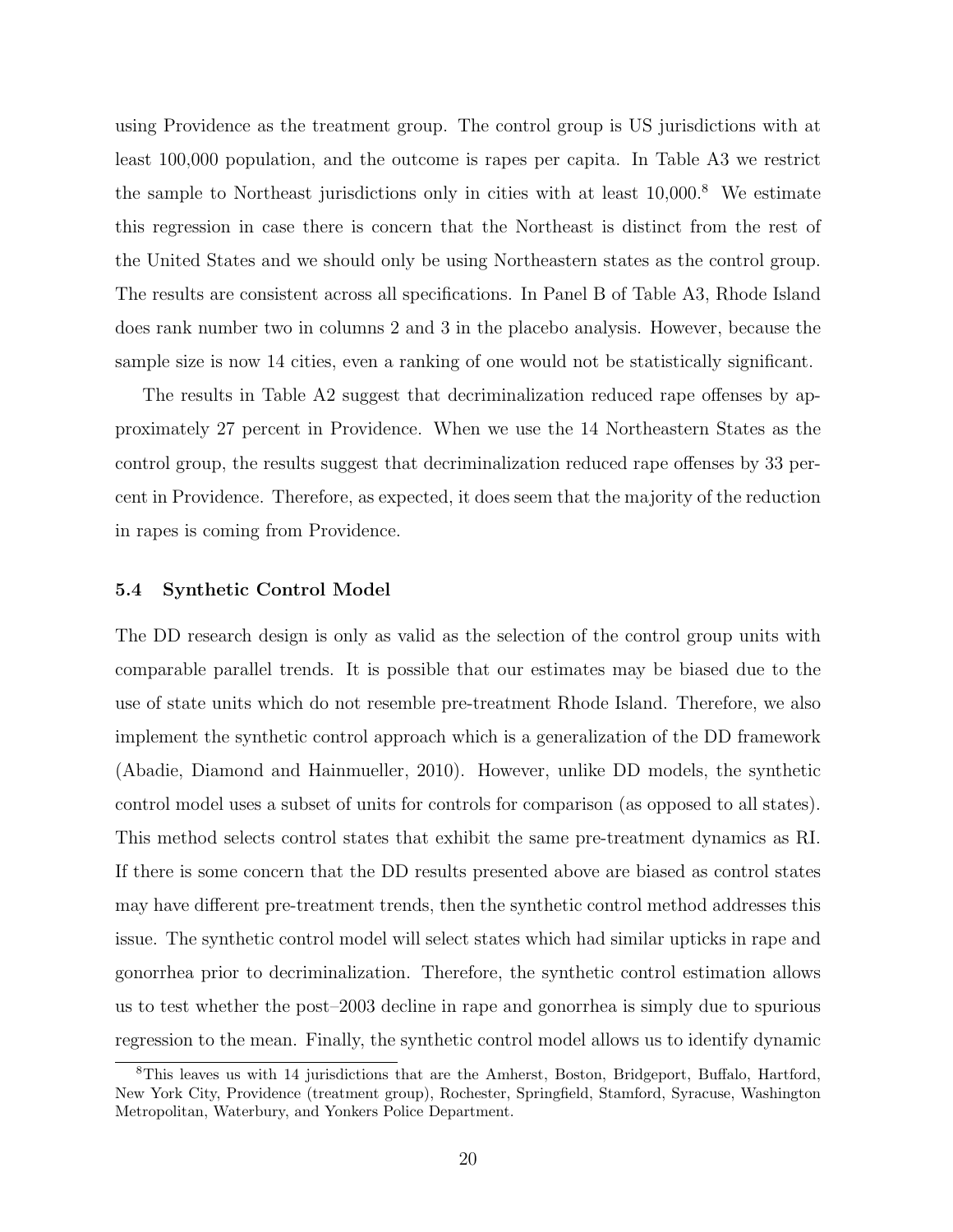treatment effects.

Let  $Y_{st}$  be the outcome of interest (per capita rape or gonorrhea) for unit s of  $S+1$  state units at time t, and treatment group be  $s = 1$ . The synthetic control estimator models the effect of decriminalization at time  $T_0$  on the treatment group using a linear combination of optimally chosen states as a synthetic control. For the post–decriminalization period, the synthetic control estimator measures the causal effect as  $Y_{1t} - \sum_{s=2}^{S+1} w_s^* Y_{st}$  where  $w_s^*$ is a vector of optimally chosen weights. Matching variables,  $X_1$  and  $X_0$ , are chosen as predictors of post intervention outcomes and must be unaffected by decriminalization. We describe the covariates used in both models in Table 8.

We follow Abadie, Diamond and Hainmueller (2010) and use an inferential technique based on several placebo exercises. We apply the treatment year to every state in our sample of 51 state units (50 states plus District of Columbia), placing Rhode Island back into the set of states in the donor pool. We select a set of optimal weights that minimizes the root mean squared prediction error (RMSPE) pre-treatment, and then apply those weights to the outcomes for our synthetic control ex post. We then calculate the RMSPE for the post–treatment period. We generate a ratio of the post/pre-treatment RMSPE for each state. This ratio should be high for Rhode Island, suggesting that the model fit the pre-treatment trends well (represented by a small RMSPE) but has failed to replicate the post–treatment series (represented by a large RMSPE). We rank the ratio of post/pretreatment RMSPE for all 51 units in our sample from highest to lowest. The probability that chance could have produced our Rhode Island results will be the rank order of Rhode Island in that distribution divided by the number of units (e.g., 51). This exercise allows us to examine whether the effect of decriminalization is large relative to the distribution of the effects that we estimate for states not exposed to decriminalization.

# 5.4.1 Rape Synthetic Control Results

Our analysis of rape uses the same data from the DD models from the Uniform Crime Reports but we go back to 1960, since Abadie et al. (2010) show that if the number of pre-intervention periods in the data is large, then matching on the pre-treatment measures helps control for the unobserved factors that affect the outcome of interest as well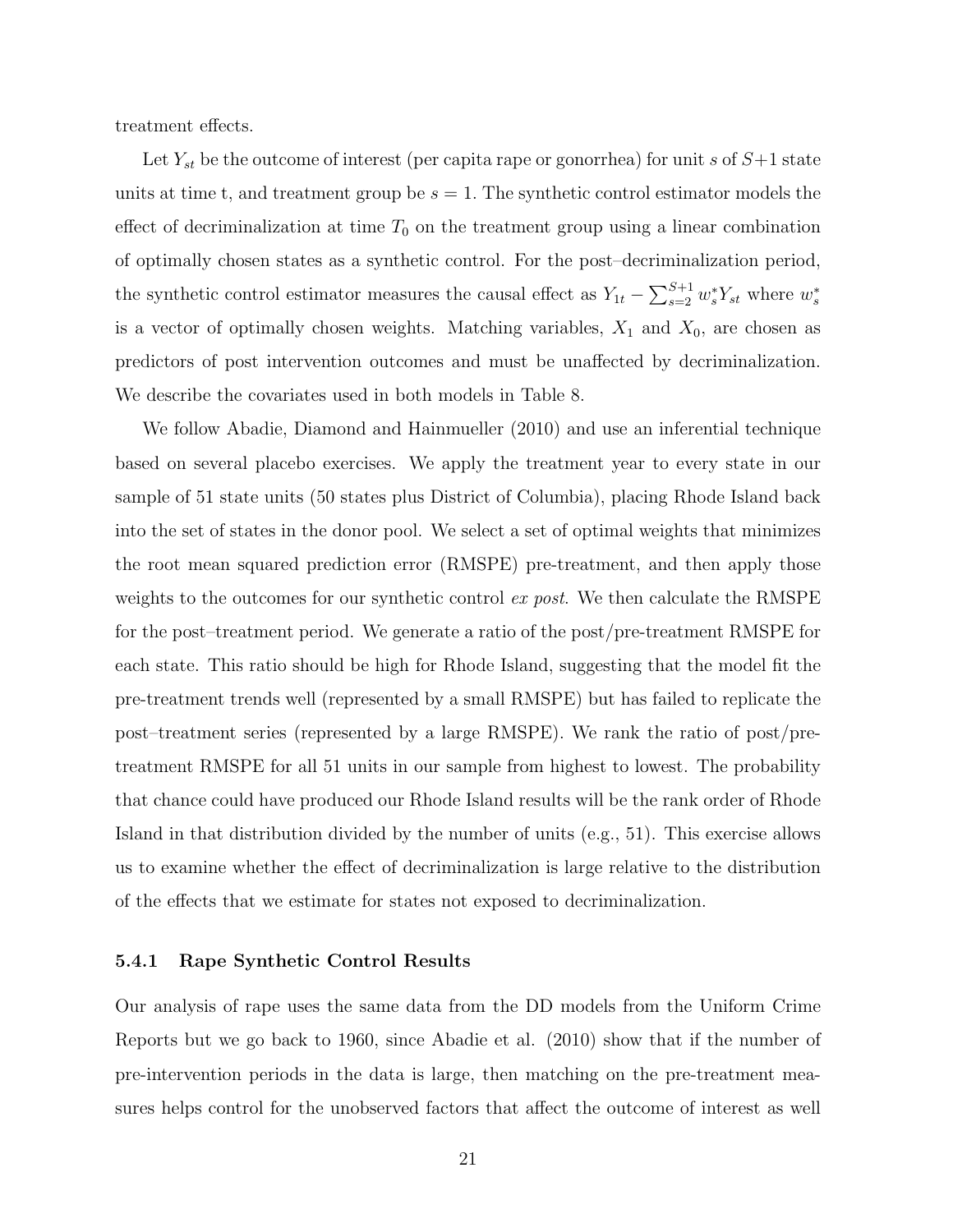as control for any heterogeneity of unobserved and observed factors on the outcome of interest. To minimize the volatility in the series we smooth the rape series using the moving average of the current and previous year's level of rapes. We present the actual and synthetic characteristics from our model in Table 8. The states which make up synthetic Rhode Island are reported in Table 9. Our synthetic control is a weighted average of Iowa (0.156), Idaho (0.245), and South Dakota (0.599). In Figure 17 in the appendix, we plot the trends in per capita rape for the states which make up synthetic RI. Interestingly, they all exhibit similar increases leading up to 2003, but only Rhode Island exhibits the large decrease post–2003.

The top panel in Figure 7 shows the synthetic Rhode Island trajectory before and after decriminalization compared to the actual outcome. The bottom panel of Figure 7 shows where our model fits the data well and at which points it does not. The gap between the dashed line and the solid line in the top panel is the gap between the synthetic control (dash) and Rhode Island (solid), which is the gap between  $Y_{1t}$  and  $Y_{st}w_{st}^*$  for all  $s = 2, ..., S + 1$ . Evidence of a causal effect is reflected in an increase in the relative size of the gap post–decriminalization relative to pre decriminalization. The post/pre RMSP ratio for the Rhode Island rape model is 2.86.

Next we apply the synthetic control model to all 42 additional state-units for the placebo analysis.<sup>9</sup> Applying the placebo inference to each of the 42 other state units allows us to construct an empirical distribution of all state units' ratios of post/pre-RMSPE. We report the results from this analysis in Figure 9. We use this distribution to compute the empirical distribution of all possible state-level changes in the fit of our data post–decriminalization to calculate the probability that the Rhode Island ratio is due to chance.<sup>10</sup>

The state with the largest such ratio is Arkansas (7.4) and Rhode Island is second

<sup>9</sup>There are not 51 state units because we generate a balanced panel of jurisdictions from 1960-2010. However, the results are almost identical if we use an unbalanced panel.

<sup>&</sup>lt;sup>10</sup>We present visualizations of the placebo inference in Figures  $14$ -16. Figure 14 displays the estimated effect for Rhode Island against all the other 41 placebo gaps. Figure 15 limits the placebo gaps to those state units with a pre-treatment RMSPE that is no more than twice that of RI's, and Figure 16 limits it to the units with a pre-treatment RMSPE no more than 1.5 times higher than RI. In each of these figures, it is clear that RI's estimated effect is both considerably larger than the placebo estimates as well as having one of the largest negative estimated effects in the placebo distribution.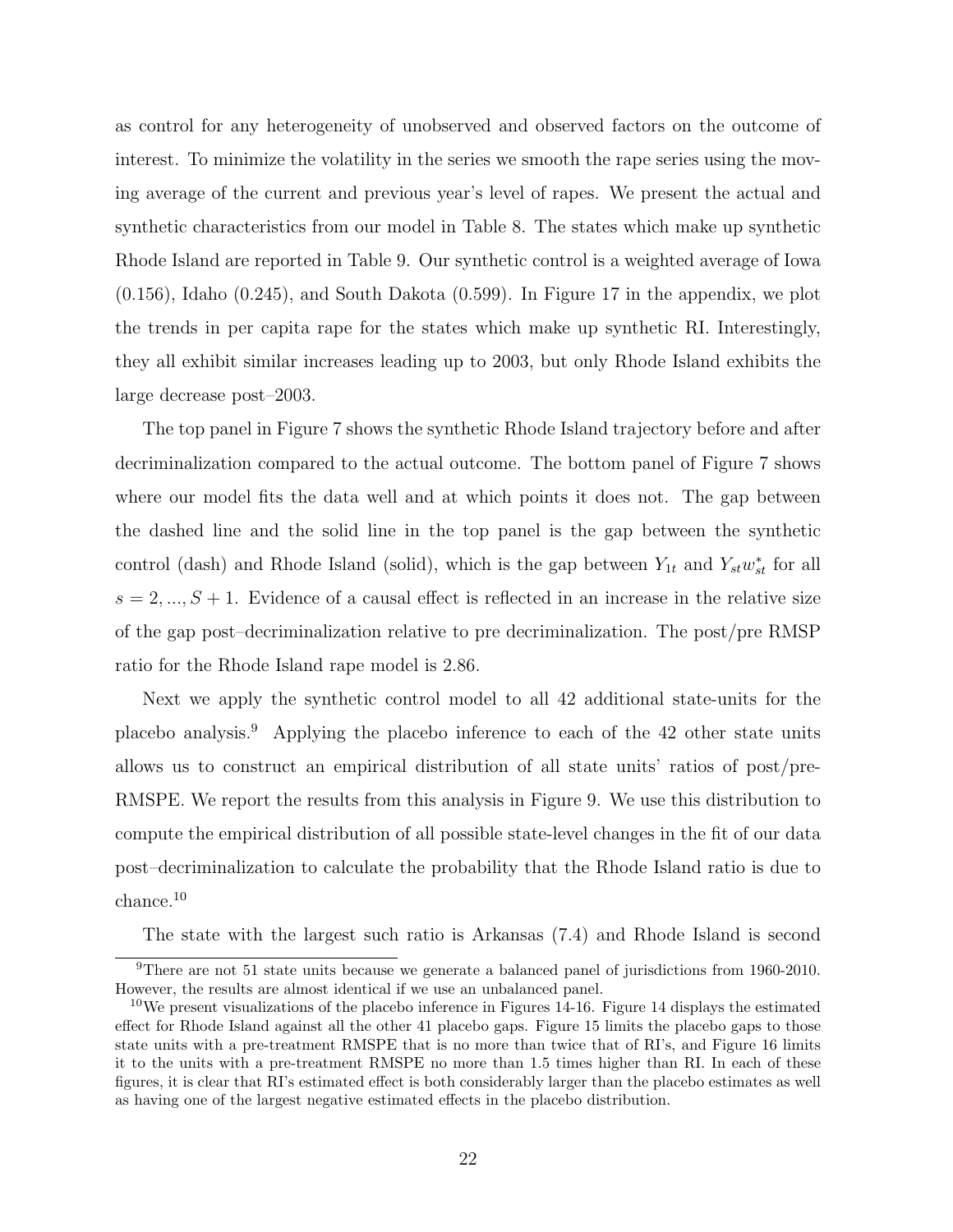largest (2.86). This result implies that if one were to assign decriminalization at random in the data, the probability of obtaining a post/pre 2003 RMSPE ratio as large as Rhode Island's is 0.048 ( $\frac{2}{42}$  = 0.048).<sup>11</sup> The synthetic control model estimates 824 fewer rape offenses caused by decriminalization between 2004-2009.

# 5.4.2 Gonorrhea Synthetic Control Results

Our analysis of gonorrhea uses the same data from the DD models from the Center for Disease Control's Gonorrhea Surveillance Program for 1985 to 2009. We present results from our synthetic control model in Figure 8 and map the gap in prediction error in the bottom panel. We use log gonorrhea incidence to reduce the variability in the series and because gonorrhea is distributed log normal. The optimal state weights are presented in the bottom panel of Table 9.

We conduct the same placebo inference described above. Figure 10 reports the results from this exercise. For female gonorrhea, Rhode Island has the highest ratio of post– RMSPE to pre-RMSPE relative to any other state unit, implying that the probability chance could have produced these results is 0.0196. We estimate that decriminalization resulted in 1,035 fewer cases of female gonorrhea relative to the estimated counterfactual from 2004 to 2009.<sup>12</sup>

We also estimate DD and synthetic control models for male gonorrhea incidence. We find that decriminalization decreased male gonorrhea 35 percent (DD model presented in Table A1 in appendix) or by 982 cases (synthetic control model). However, the male model is more difficult to fit and the results are at most statistically significant at the 10 percent level once we run the placebo inference. Male impacts might be smaller and

<sup>&</sup>lt;sup>11</sup>We plot the prediction gap in rape predictions for Arkansas  $(AR)$  and synthetic AR as a final check (see Figure 18 in appendix). Interestingly, AR shows a positive effect (unlike RI which is negative). AR fits the pre-treatment data much better as its series is less volatile compared to Rhode Island. The pre-2003 RMSPE is 2.3 compared to RI's which is 4.48. RI's worse fit is primarily caused by South Dakota, the state which has the largest weight for synthetic RI, because it experienced a large spike relative to its trend in the early 1990s (see Figure 17 in appendix). That penalty makes RI's pre-RMSPE larger. The post–RMSPE for RI is 12.85 and AR is 17.36.

 $12$ In Figures 19-21, we present graphs of Rhode Island's gap overlaid against all of the placebo gaps. As we did with rape, we drop state units with pre-treatment RMSPEs more than two times higher than RI (Figure 20) as well as 1.5 times higher (Figure 21). Again, we see that the estimated causal effects is strikingly large and negative when compared to the placebo distribution.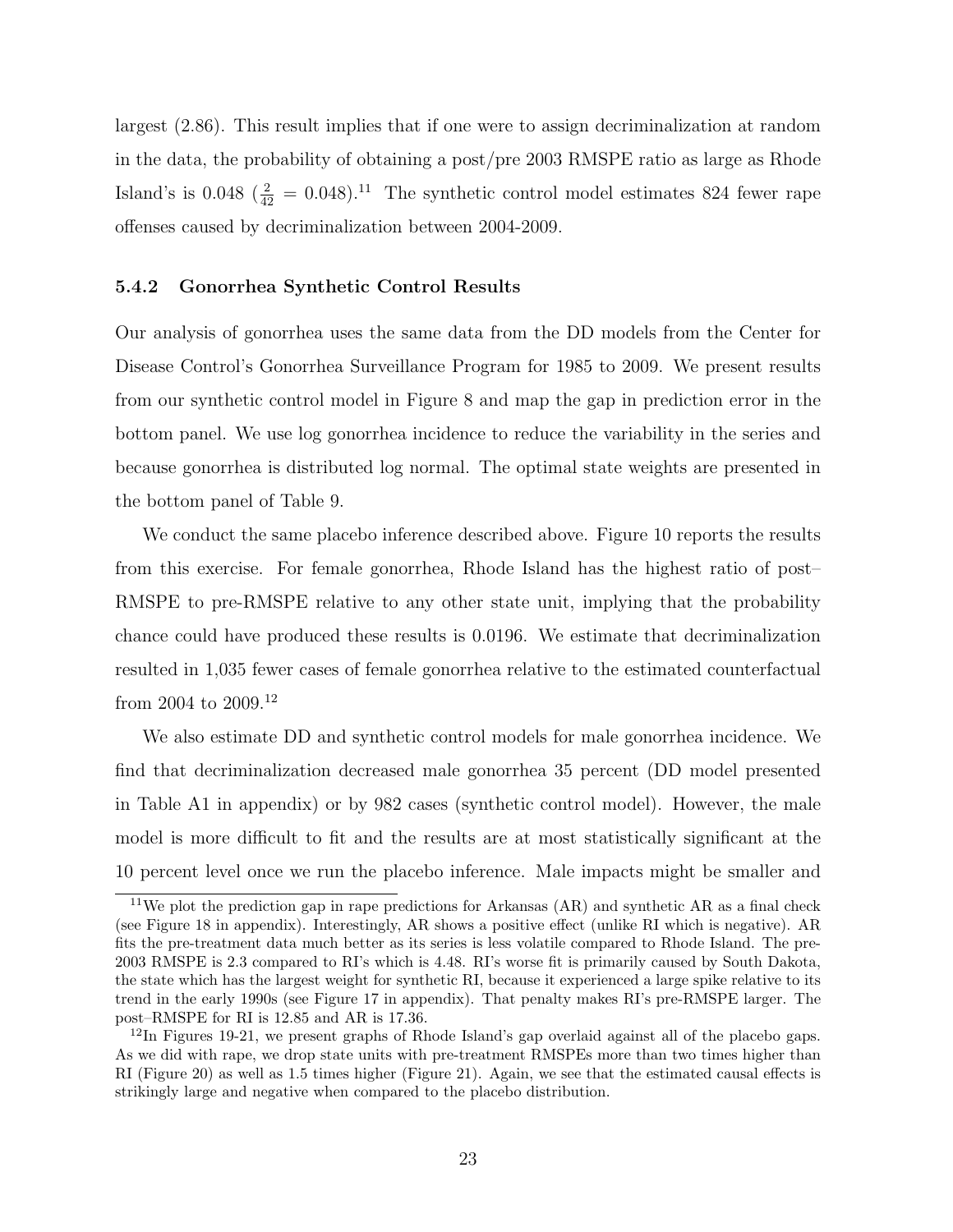harder to detect due to biology. Male to female disease transmission rates in the absence of condoms are higher than female to male transmission rates for most sexually transmitted infections (Garnett and Bowden, 2000). For example, on an annual basis, without the use of antivirals or condoms, the transmission risk of HSV-2 from infected male to female is approximately 8-10% while transmission risk from infected female to male is approximately 4-5% (Kulhanjian, Soroush and Au, 1992). The same is true for chlamydia and gonorrhea: men are more effective transmitters of disease. Similarly, male to female transmission of HIV/AIDS is 1.9 times more effective than female to male transmission (European Study Group on Heterosexual Transmission of HIV, 1992).

## 5.5 Comparing the DD and Synthetic Control Results

We use the cases averted for rape and gonorrhea from the synthetic control models to estimate percent decreases. The synthetic control model estimates a 31 percent decrease in per capita rape offenses and a 39 percent decrease in per capita female gonorrhea. The DD models estimate a 39 percent decrease in rapes and a 39-45 percent decrease in female gonorrhea due to decriminalization. The results are quite consistent across the two models, though the synthetic control model estimates are slightly more conservative.

# 6 Exploring the Pathways

While we would like to say something conclusive about the mechanisms post–decriminalization which lead to the observed decreases in rape offenses and gonorrhea incidence, we are careful to note that this discussion on pathways is merely suggestive. We are not claiming to have identified the causal channels which link the change in decriminalization to the behavioral outcomes of interest. Below we present several hypotheses which could explain the results and offer suggestions as to why some are more plausible than others as potential mechanisms.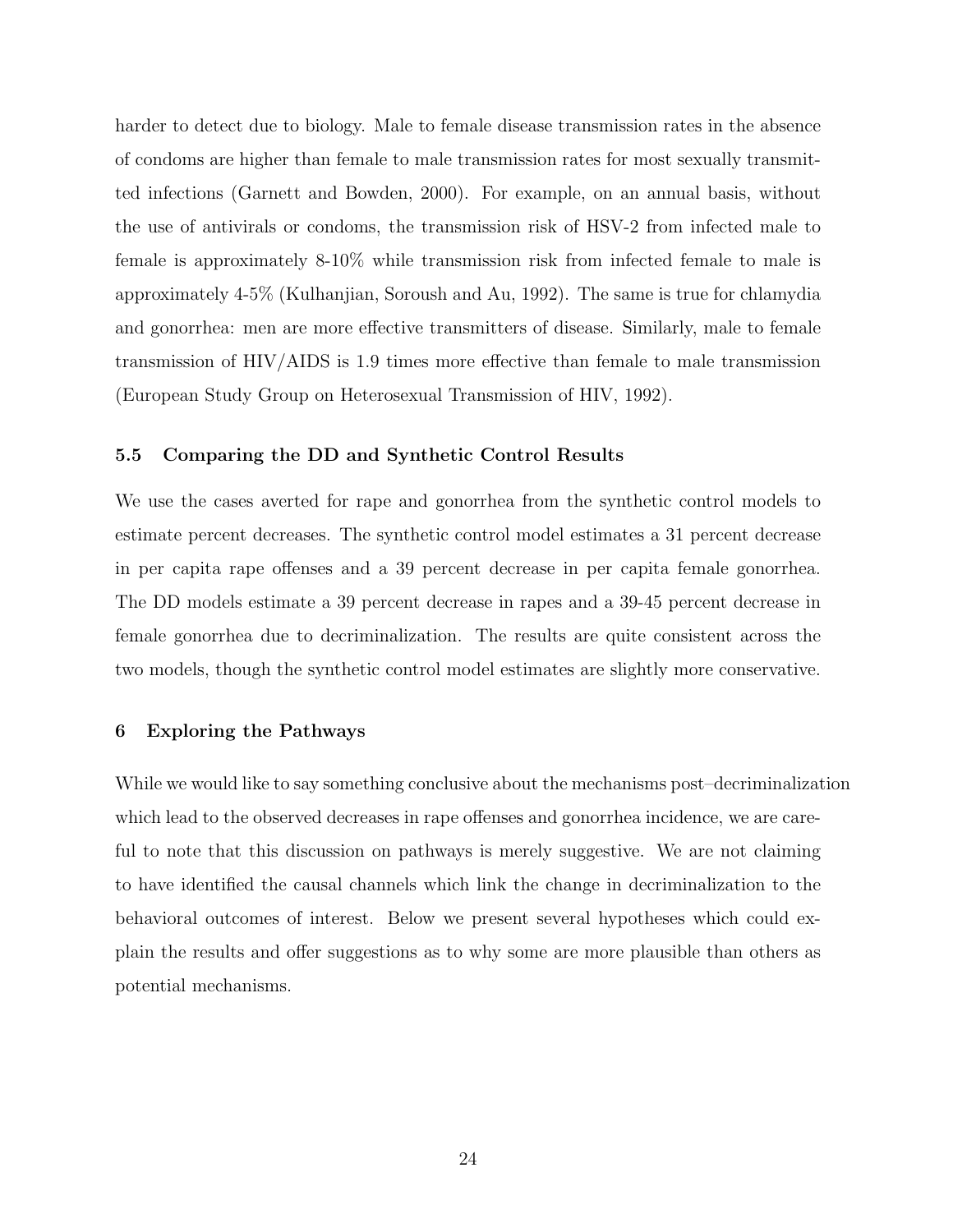#### 6.1 Sexual Violence Pathways

We first consider several potential hypotheses that relate decriminalization to the falling rape offenses.

First, it is possible that the ruling caused rapes to fall through an indirect effect involving inframarginal reallocation of police resources. If police stop arresting indoor sex workers (which we find), then these same police resources could be reallocated elsewhere in the agency including the policing of rape and other sex crimes. This reallocation could reduce rapes through either deterrence or the incapacitation of serial rapists. While we believe a police resource explanation is plausible, conversations with law enforcement officials suggest that it was unlikely in this particular case. In Rhode Island, the Office of Narcotics and Organized Crime has been the principal agency responsible for arrests of massage parlor employees, and this is not the same office of police officers who work rape and other sexual crimes.

We also check police employment data in general to test whether there are any changes in overall employment post–decriminalization. Our data comes from the FBI's Uniform Crime Report Law Enforcement Officers Killed or Assaulted (LEOKA) dataset. We create a balanced panel of jurisdictions (ORIs) which report police records and associated ORI population annually from 1962 to 2005. Figure 11 plots this data for Rhode Island and the rest of the US, and we do not find any changes in police employment post–2003.<sup>13</sup>

Second, we investigate whether changes in data definitions or data collection over this period could explain the findings, and fail to find evidence for this. Our rape models are estimated using a balanced panel of data from each jurisdiction in Rhode Island.<sup>14</sup> We re-estimate the models using the unbalanced panel and the results do not change. In addition, we re-estimate the rape models using the FBI's online UCR Summary files (downloaded from http://www.ucrdatatool.gov/Search/Crime/State/StatebyState.cfm) as opposed to the raw FBI data and the results do not change. Therefore, we do not find any evidence that ORI attrition is responsible for the sizeable declines in reported rapes

<sup>&</sup>lt;sup>13</sup>We also estimate DD models of police employment and do not find any significant evidence that decriminalization impacts police employment in RI.

<sup>&</sup>lt;sup>14</sup>The authors wish to thank Justin McCrary for providing us with ORI specific LEOKA and UCR data.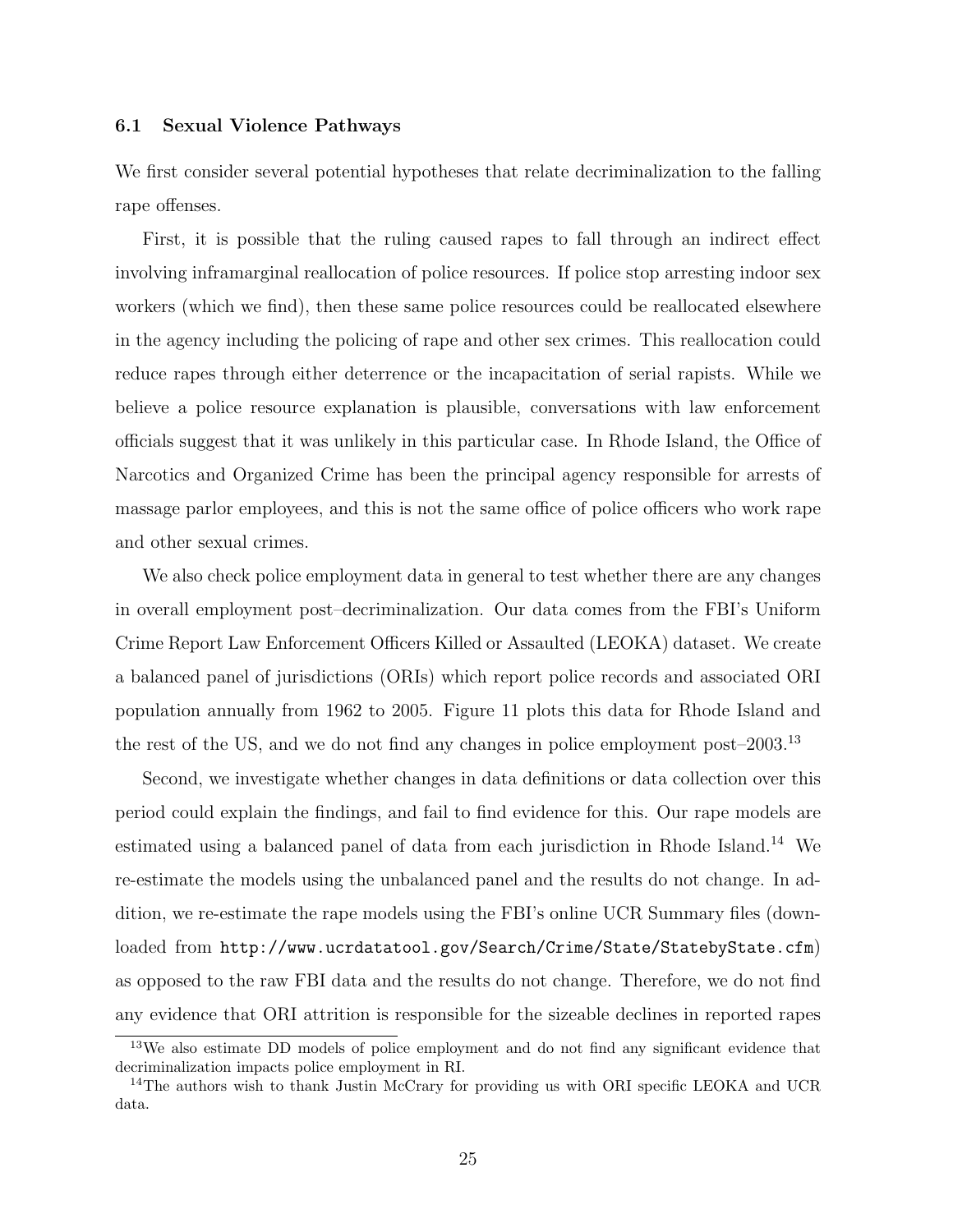in Rhode Island following decriminalization in 2003 (results available upon request). We also spoke directly with the Providence police to understand whether any personnel or definitional changes were made that could explain the drop in rapes. We were assured by the Providence Police Department, the Rhode Island State Police and the FBI that the Uniform Crime Reports counts are accurate and definitions did not change during our study period. We also inquired about personnel changes around this time that would have been relevant for the collection and distribution of the UCR records, but no such personnel changes were reported to have taken place.

Another possible "definition" related explanation for the decline in reported rapes in the UCR data concerns the introduction of the National Incident Based Reporting System (NIBRS) in 2004 since numerous Rhode Island jurisdictions adopted NIBRS. As NIBRS defines rapes more broadly than UCR Summary definitions, the introduction of a second crime data collection program may have impacted the reporting of UCR Summary data. However, examination of ORI-level rape levels in the UCR Summary files show that Providence experienced the largest reduction of any ORI from 2003 to 2004, and since Providence did not adopt NIBRS until 2007, the NIBRS theory cannot explain the decline that occurred in Providence.<sup>15</sup>

Thirdly, decriminalization could reduce rapes among prostitutes by improving the bargaining position of female sex workers relative to clients. Recent work in economics has shown that changes in female bargaining threat points has the potential to reduce violence against women (Aizer, 2010; Stevenson and Wolfers, 2006). Several studies note that indoor sex workers report considerably lower risks of victimization relative to outdoor street walkers, who themselves report extremely high rates of victimization (Church et al.,  $2001b$ ; Farley and Barkan, 1998a). While improvements in the safety of sex workers may be occurring, it is unlikely to explain the entirety of the rape results. Sex workers constitute a low share of total reported rape offenses given the illegal nature of their work. Hence,

<sup>&</sup>lt;sup>15</sup>One possible threat to our research design is unobserved shocks that may have altered the reporting of all criminal statistics, including secular changes in crime itself, in Rhode Island after 2003. To examine this we estimate difference-in-difference-in-differences (DDD) models in which non-rape crimes are used to model within-state unobservable changes in crime. Insofar as decriminalization of indoor sex work affected rape only, the DDD model allows us to isolate the effect net of secular changes in crime and the reporting of crime in Rhode Island after 2003. The DDD results are consistent with the DD results.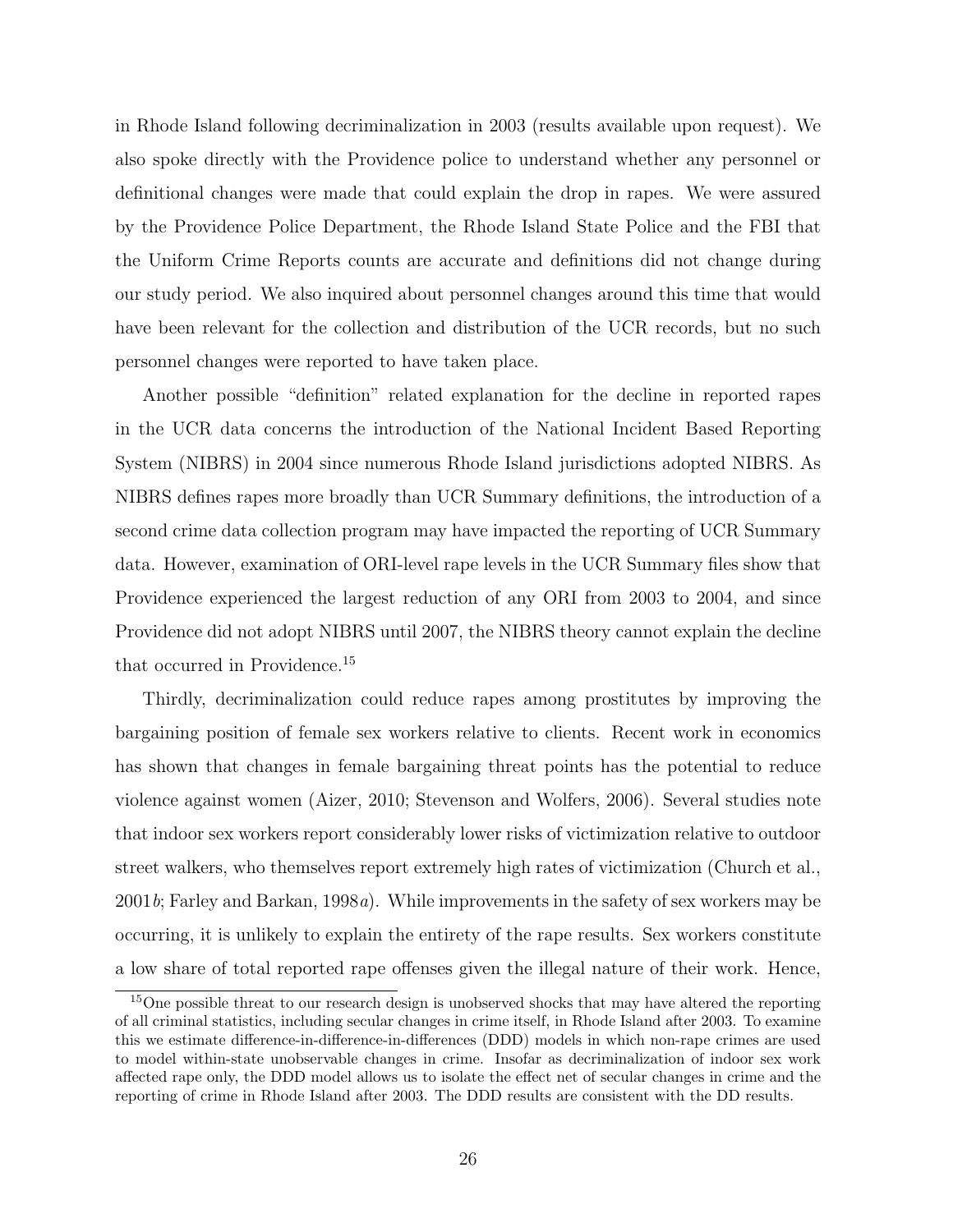even if decriminalization did reduce actual rapes among sex workers, it would not have reduced reported rapes by too much since pre-treatment reporting was likely to be lower than post–treatment reporting which would bias us against finding the decrease.

The last hypothesis is related to the idea that some violent males think of rape and prostitution as substitutes (Posner, 1992; Dever, 1996). When the judicial decision caused supply to increase and prices to fall, violent males at lower segments of demand could have shifted towards purchasing sex indoors and away from violence toward women. While speculative, there is anecdotal evidence for this. In the 2010 documentary *Happy Endings* which is about the efforts of Rhode Island to re-criminalize indoor sex work, there is a scene where a sex worker claims that she believes the men she services would have raped other women had they not come to see her.

We examine the association between prostitution and rape for males and females more formally using the 1992 NHSLS data. Female respondents were asked if they have ever been the victim of sexual assault and whether they have ever exchanged sex for money. Males were asked if they have ever forced a female to have sex and whether they have ever purchased sex with money. We estimate the same linear probability model separately for males and females by regressing prostitution on rape controlling for age, age-squared, maternal education, own-education, marital status, household structure in adolescence, race, age of sexual debut, family size, birth order, and Census divisional fixed effects both at the survey and at age 14.

The results are presented in Table 10. We find a weakly positive  $(p<.10)$  correlation between rape victimization and prostitution experience for females. Female victims of rapes are 2.5 percentage points more likely to report prostitution experience (17 percent increase). Interestingly, we find a large and statistically significant positive correlation for men who admit forcing a female to have sex and being a customer of transactional sex. Men admitting to rape are 18 percentage points more likely to have ever visited a prostitute. This is about a 6 percent increase over the mean and the result is statistically significant at the .05 level.

While we cannot provide definitive evidence on the exact mechanism of the decrease in rapes, it appears likely that some of the decrease is due to men substituting away from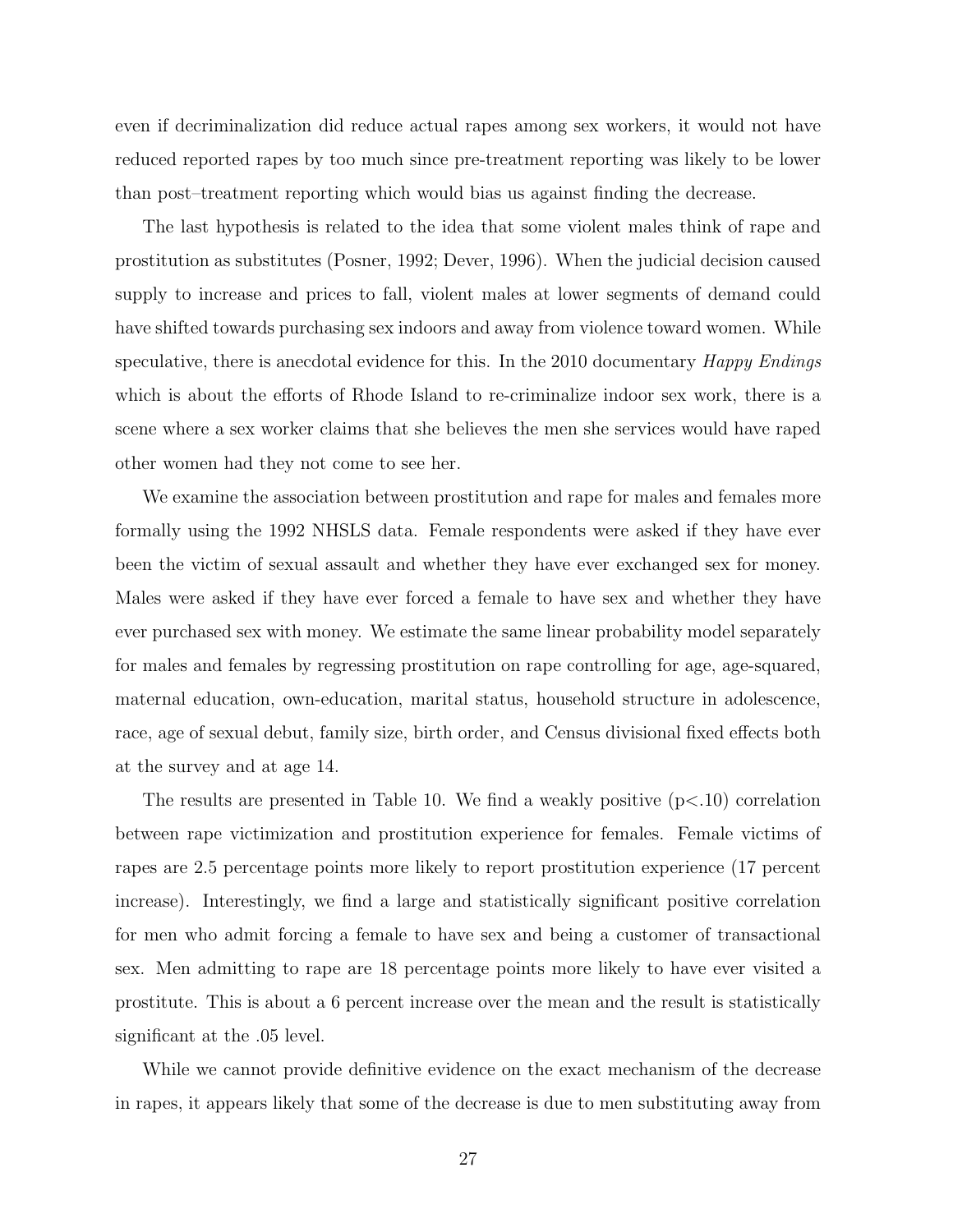rape toward prostitution. In addition, there might be a decrease in prostitutes being raped, but this is likely to be a small effect.

## 6.2 Public Health Pathways

In this section we provide suggestive evidence about why decriminalization decreased gonorrhea incidence. Decriminalization likely caused gonorrhea to decrease by diluting the "core group" through the selection of lower risk sex workers into the network (Hethcote and Yorke, 1984; Kremer and Morcom, 1998) and by reducing risky sex among indoor sex workers. Post–decriminalization we observe significant entry of White and Asian workers, and these races have the lowest gonorrhea prevalence.<sup>16</sup> Therefore, post-decriminalization men are more likely to match with a safe (i.e. gonorrhea free) sex worker which could result in overall reductions in gonorrhea incidence.

First, columns 1-2 of Table 4 suggests the supply of indoor sex workers increases post– decriminalization. This is likely changing the composition of the prostitution market, and might be diluting the core group by selecting lower risk sex workers into the network. Empirical evidence suggests that indoor sex workers have lower rates of disease than street sex workers. For example, Loff, Gaze and Fairley (2000) estimate an 80-fold higher prevalence of bacterial STI among illegal street workers compared to legal sex workers. In Table A4 in the appendix we show the increase in indoor sex workers by racial category. The large increases are coming from White and Asian women (see columns 1-2). In fact, Asian providers increase the most and Asians also have the lowest rates of gonorrhea incidence. More White and Asian women entering the market should result in an overall lower risk pool, ceteris paribus.

In addition, Table 4 (columns 3-6) shows the estimates from DD models using the Total Erotic Review data on four sex act outcomes associated with risk behaviors: fellatio with and without a condom, vaginal sex and anal sex.<sup>17</sup> We find that higher risk sex acts, such as oral sex without a condom and anal sex, decreased substantially following

<sup>&</sup>lt;sup>16</sup>The mean gonorrhea rate per  $100,000$  from 1985-2009 by race is 44.6 for whites, 29.5 for Asians, 155.92 for Hispanics, and 691.31 for Blacks (CDC Gonorrhea Surveillance data).

<sup>&</sup>lt;sup>17</sup>The Erotic Review does not provide the option to report whether vaginal or anal intercourse occurred with or without a condom.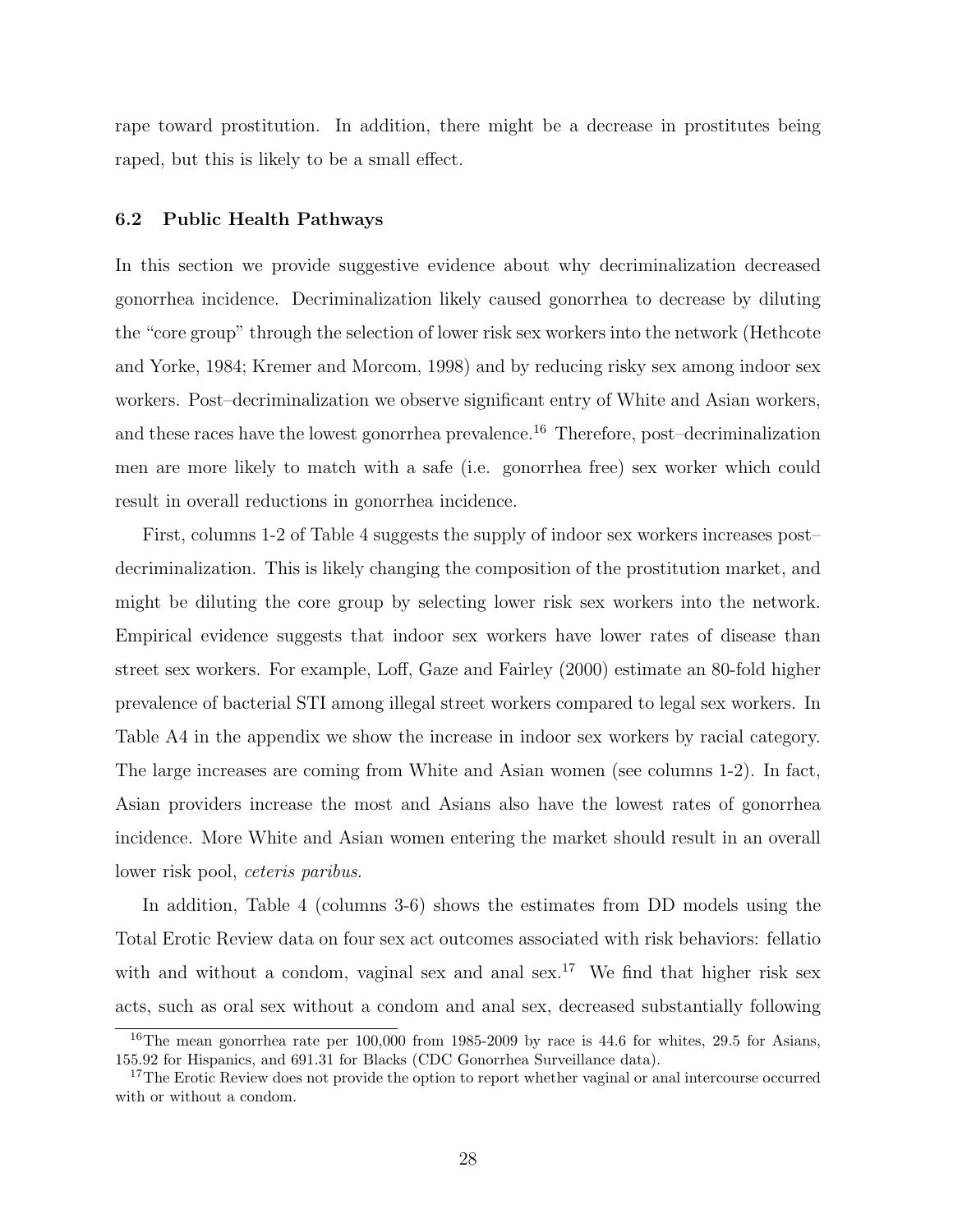decriminalization and that oral sex with a condom increased. Therefore, risky sex amongst indoor transactions declined following the decriminalization. This is consistent with other empirical evidence showing that prostitutes who work indoors practice safer sex and are less likely to contract and transmit STIs (Seib et al., 2009; Seib, Fischer and Najman, 2009; Gertler and Shah, 2011). In addition, evidence from Nevada suggests that employees report that they feel safe, are free to come and go, and are bound only by their contract in legal brothels. Of the workers, 84 percent said that their job felt safe. Workers report that they felt safe largely because the police, employers and co-workers were there to protect them (Brents, Jackson and Hausbeck, 2009). Conditions like these also promote safe sex as workers feel more empowered to reject risky sexual propositions.

If low risk individuals increase their activity by a larger proportion than high risk individuals, the composition of the pool of available partners will improve (Kremer and Morcom, 1998). This implies that male clients are now more likely to match with safer prostitutes. The prediction is that we should observe an overall decrease in gonorrhea– which we do. In the appendix (Table A1) we also show that male gonorrhea decreases as a result of decriminalization, though the standard errors increase for the placebo inference exercises. Interestingly, Gertler and Shah (2011) find that increasing enforcement by one standard deviation per month in the street prostitution market in Ecuador is significantly associated with a 27 percent lower rate of sex workers being currently infected with syphilis, chlamydia, and/or gonorrhea. The mechanism at play here is similar: enforcement changes the composition of workers in the street market (i.e. decreases the supply) and increases transaction prices (which decreases transactions in the more risky street market).

# 7 Discussion and Conclusion

This study provides the first causal estimate of the impact of decriminalization on the sex market as well as outcomes related to sexual violence and public health. The results suggest that decriminalization could have potentially large social benefits for the population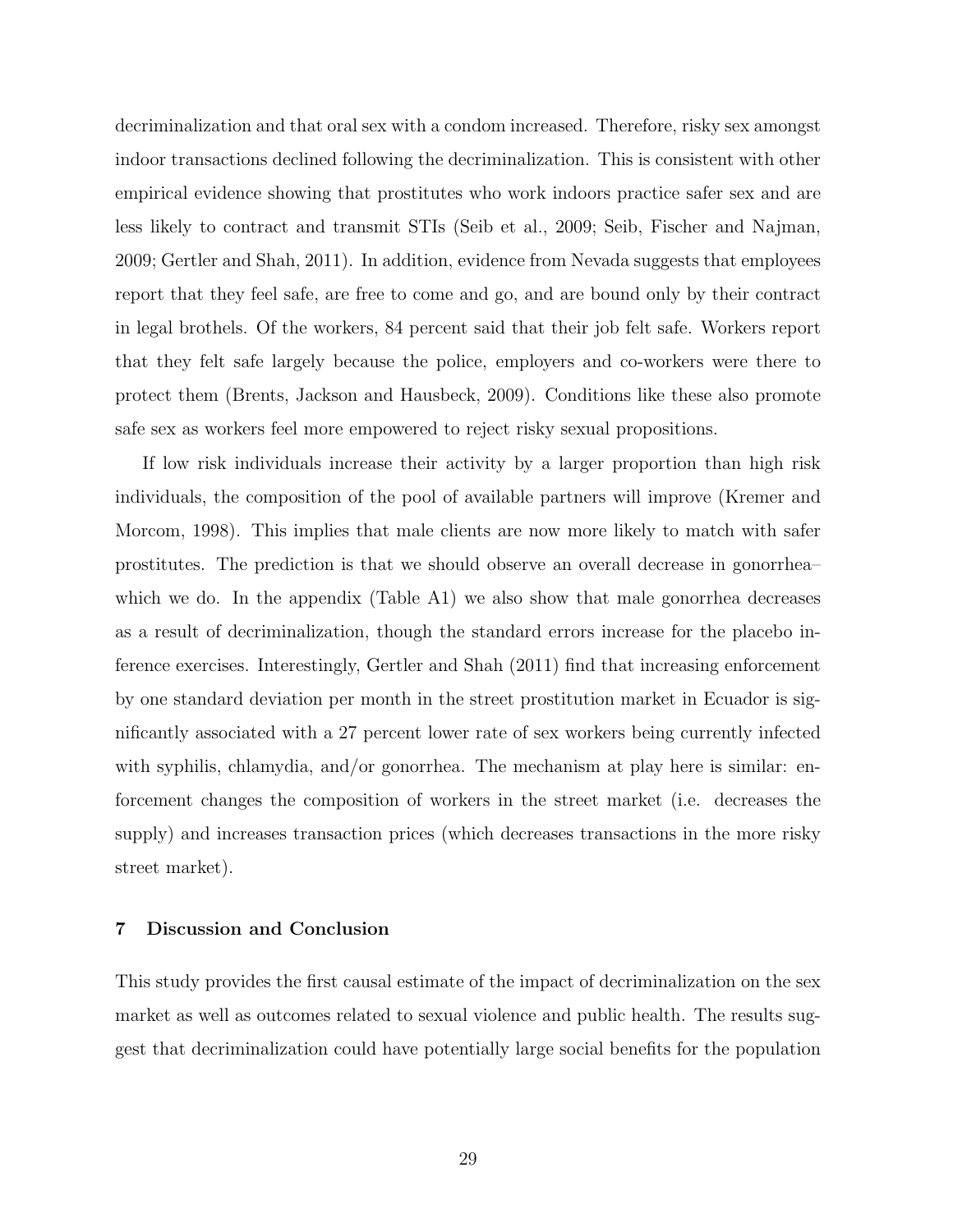at large—not just sex market participants.<sup>18</sup> In addition, the results from both empirical models (DD and synthetic control) are quite consistent speaking to the strength of the results.

Decriminalization reduces sexual violence by 824 fewer reported rapes or 31 percent. We provide suggestive evidence that the decline in rapes may be due to men substituting away from violent sexual behavior toward prostitution since decriminalization increases the supply of sex workers and decreases prices.

Decriminalization also improves public health outcomes by decreasing female and male gonorrhea incidence by approximately 2000 cases. As the presence of comorbid STIs such as gonorrhea, can increase the likelihood of HIV transmission, finding a reduction in gonorrhea is likely understating the gains to public health. The decline in gonorrhea is consistent with several hypotheses. First, we provide evidence that suggests the sexual network within which prostitution transactions occurred became less risky post–decriminalization. However, we should note that we are unable to disentangle whether the decline was caused by increased condom use and decreased risky sex acts in the massage parlors or by some more nuanced change in the sex network brought upon by decriminalization that in turn made STI transmission less efficient overall.

Rhode Island ultimately re-criminalized indoor sex work in November 2009 with the passage of bill HB5044A. However, the push to re-criminalize first started in 2005. Therefore, the passage of this bill was neither unanticipated nor surprising unlike the initial 2003 judicial decision. Future research may evaluate the impacts of re-criminalizing indoor prostitution on rape offenses and gonorrhea incidence once longer time series of data become available. However, it is important to note that since re-criminalization was anticipated, empirical results may be biased due to anticipatory effects. We scrape additional Total Erotic Review data and interestingly, we do observe a decrease in the number of reviews in Rhode Island immediately following re-criminalization (see Figure 23). However, by 2012, the trend bounces back to the growth trend of the rest of the United States.

<sup>&</sup>lt;sup>18</sup>We should note that prostitution is morally repugnant for some individuals so legalizing the indoor market may impose moral costs that are difficult to quantify. In addition, others have argued that decriminalization may increase human trafficking (Cho, Dreher and Neumayer, 2011). However, good data on numbers trafficked is extremely difficult to uncover given the clandestine nature of this market.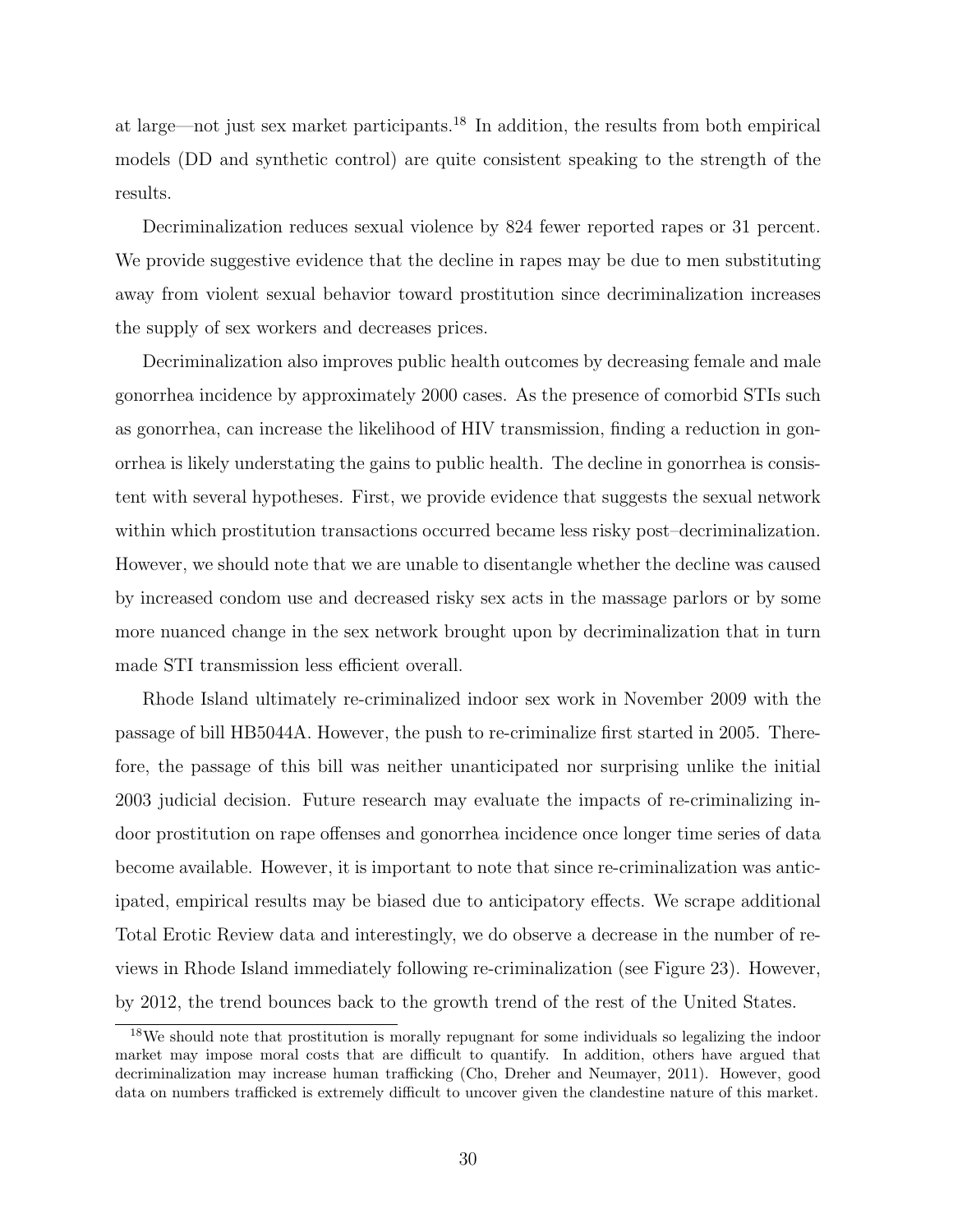#### References

- Abadie, Alberto, Alexis Diamond and Jens Hainmueller. 2010. "Synthetic Control Methods for Comparative Case Studies: Estimating the Effect of California's Tobacco Control Program." Journal of the American Statistical Association 105(490):493–505.
- Aizer, Anna. 2010. "The Gender Wage Gap and Domestic Violence." American Economic Review 100(4):1847–59.
- Arditi, Lynn. 2009. "Behind Closed Doors: How R.I. Decriminalized Prostitution." The Providence Journal .
- Brents, Barbara, Crystal Jackson and Kathryn Hausbeck. 2009. The State of Sex: Tourism, Sex and Sin in the New American Heartland. Routledge.
- Brents, Barbara and Kathryn Hausbeck. 2005. "Violence and legalized brothel prostitution in nevada: examining safety, risk, and prostitution policy." Journal of Interpersonal Violence 20:270–295.
- Breton, Tracy. 2005. "State Law Foils Efforts to Thwart Prostitution." Providence Journal-Bulletin.
- Brewer, Devon D., Jonathan A. Dudek, John J. Potterat, Stephen Q. Muth, John M. Roberts and Donald E. Woodhouse. 2006. "Extent, Trends and Perpetrators of Prostitution-Related Homicide in the United States." Journal of Forensic Science 51(5):1101–1108.
- Buchmueller, Thomas C., John DiNardo and Robert G. Valletta. 2011. "The Effect of an Employer Health Insurance Mandate on Health Insurance Coverage and the Demand for Labor: Evidence from Hawaii." American Economic Journal: Economic Policy 3(4):25–51.
- CDC. 2010. Syphilis and MSM CDC fact sheet. Atlanta, GA: CDC.
- Cho, Seo-Young, Axel Dreher and Eric Neumayer. 2011. Does Legalized Prostitution Increase Human Trafficking? Courant Research Centre: Poverty, Equity and Growth - Discussion Papers 96 Courant Research Centre PEG.
- Church, Stephanie, Marion Henderson, Marina Barnard and Graham Hart. 2001a. "Violence by clients towards female prostitutes in different work settings: questionnaire survey." British Medical Journal 322:524–525.
- Church, Stephanie, Marion Henderson, Marina Barnard and Graham Hart. 2001b. "Violence by clients towards female prostitutes in different work settings: questionnaire survey." BMJ 322(7285):524-525.
- COYOTE et al. v. Dennis J. Roberts, II et al. 1980. In 502 F. Supp. 1342. United States District Court, District of Rhode Island.
- COYOTE et al. v. Dennis J. Roberts, II et al. 1981. In 523 F. Suppl. 352. United States District Court, District of Rhode Island.
- Cunningham, Scott and Todd D. Kendall. 2011. "Prostitution 2.0: The Changing Face of Sex Work." Journal of Urban Economics 69:273–287.
- Dever, Vincent M. 1996. "Aquinas on the Practice of Prostitution." Essays in Medieval Studies 13:39–49.
- Draca, Mirko, Stephen Machin and Robert Witt. 2011. "Panic on the Streets of London: Police, Crime, and the July 2005 Terror Attacks." American Economic Review 101(5):2157–81.
- Dunlop, E.M.C., Amy M. Lamb and Dorothy M. King. 1971. "Improved tracing of contacts of heterosexual men with gonorrhea: relationship of altered female to male ratios." British Journal of Venereal Disease 47:192–195.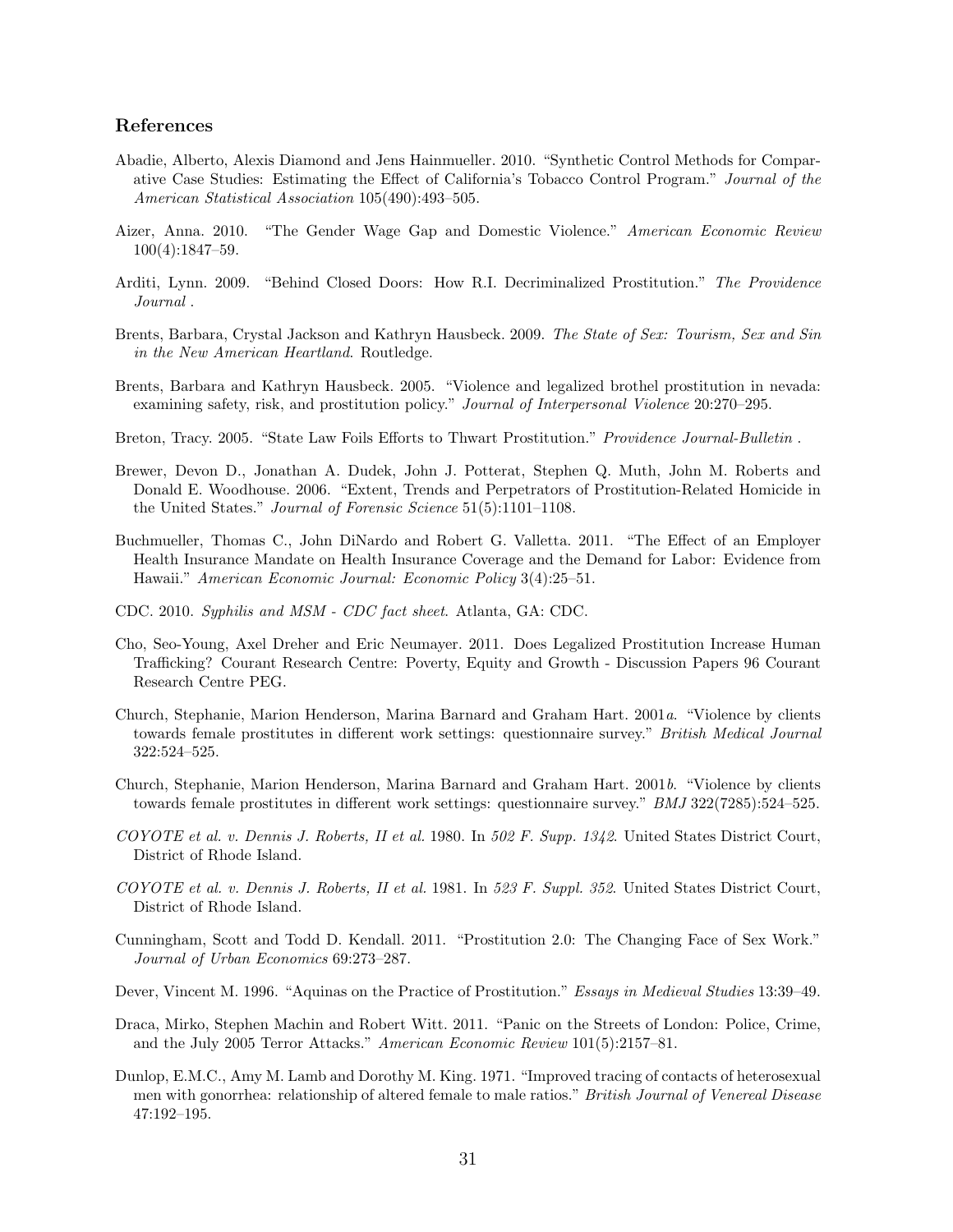- Ehrlich, Isaac. 1973. "Participation in Illegitimate Activities: A Theoretical and Empirical Investigation." Journal of Political Economy 81(3):521–565.
- European Study Group on Heterosexual Transmission of HIV. 1992. "Comparison of female to male and male to female transmission of HIV in 563 stable couples." British Medical Journal 304(6830):809–813.
- Farley, Melissa. 2005. "Prostitution Harms Women Even if Indoors: A Reply to Weizer." Violence Against Women 11(7):950–964.
- Farley, Melissa and Howard Barkan. 1998a. "Prostitution, Violence Against Women, and Posttraumatic Stress Disorder." Women and Health 27(3):37–49.
- Farley, Melissa and Howard Barkan. 1998b. "Prostitution, Violence against women, and posttraumatic stress disorder." Women and Health 27(3):37–49.
- Farley, Melissa and Vanessa Kelly. 2000. "Prostitution: a critical review of the medical and social sciences literature." Women and Criminal Justice 11(4):29–64.
- Fisher, R. A. 1935. The Design of Experiments. Edinburgh: Oliver and Boyd.
- Garnett, Geoffrey P. and Francis J. Bowden. 2000. "Epidemiology and Control of Curable Sexually Transmitted Diseases: The Opportunities and Problems." Sexually Transmitted Diseases 27:58899.
- Gertler, Paul and Manisha Shah. 2011. "Sex Work and Infection: What's Law Enforcement Got to Do With It?" Journal of Law and Economics 54.
- Guista, Marina Della, Maria Laura Di Tommaso and Steinar Strom. 2009. "Who's Watching? The Market for Prostitution Services." Journal of Population Economics 22(2):501–516.
- Havoscope. 2013. http://www.havocscope.com/prostitution-revenue-by-country/. Technical report.
- Hethcote, Herbert and James Yorke. 1984. "Gonorrhea Transmission Dynamics and Control." Lecture Notes Biomath .
- Holt, Thomas J. and Kristie R. Blevins. 2009. "Examining Diffusion and Arrest Avoidance Practices among Johns." Crime and Delinquency Forthcoming.
- Jeal, N. and C. Salisbury. 2007. "Health needs and service use of parlour-based prostitutes compared with street-based prostitutes: a cross-sectional survey." An International Journal of Obstetrics and Gynaecology 114(7):875–881.
- Jordan, Jan. 2005. The Sex Industry in New Zealand: A Literature Review. Technical report Ministry of Justice.
- Kohm, Steven A. and John Selwood. 2004. "Sex Work and City Planning: Winnipeg's Red Light District Committee and the Regulation of Prostitution." Institute of Urban Studies Research and Working Paper 42.
- Kremer, Michael and Charles Morcom. 1998. "The effect of changing sexual activity on HIV prevalence." Mathematical Biosciences 151:99–122.
- Kulhanjian, JA, V Soroush and DS Au. 1992. "Identification of women at unsuspected risk of primary infection with herpes simplex virus type 2 during pregnancy." New England Journal of Medicine 326(14):91620.
- Langer, Gary, Cheryl Arnedt and Dalia Sussman. 2004. "Primetime Live Poll: American Sex Survey.".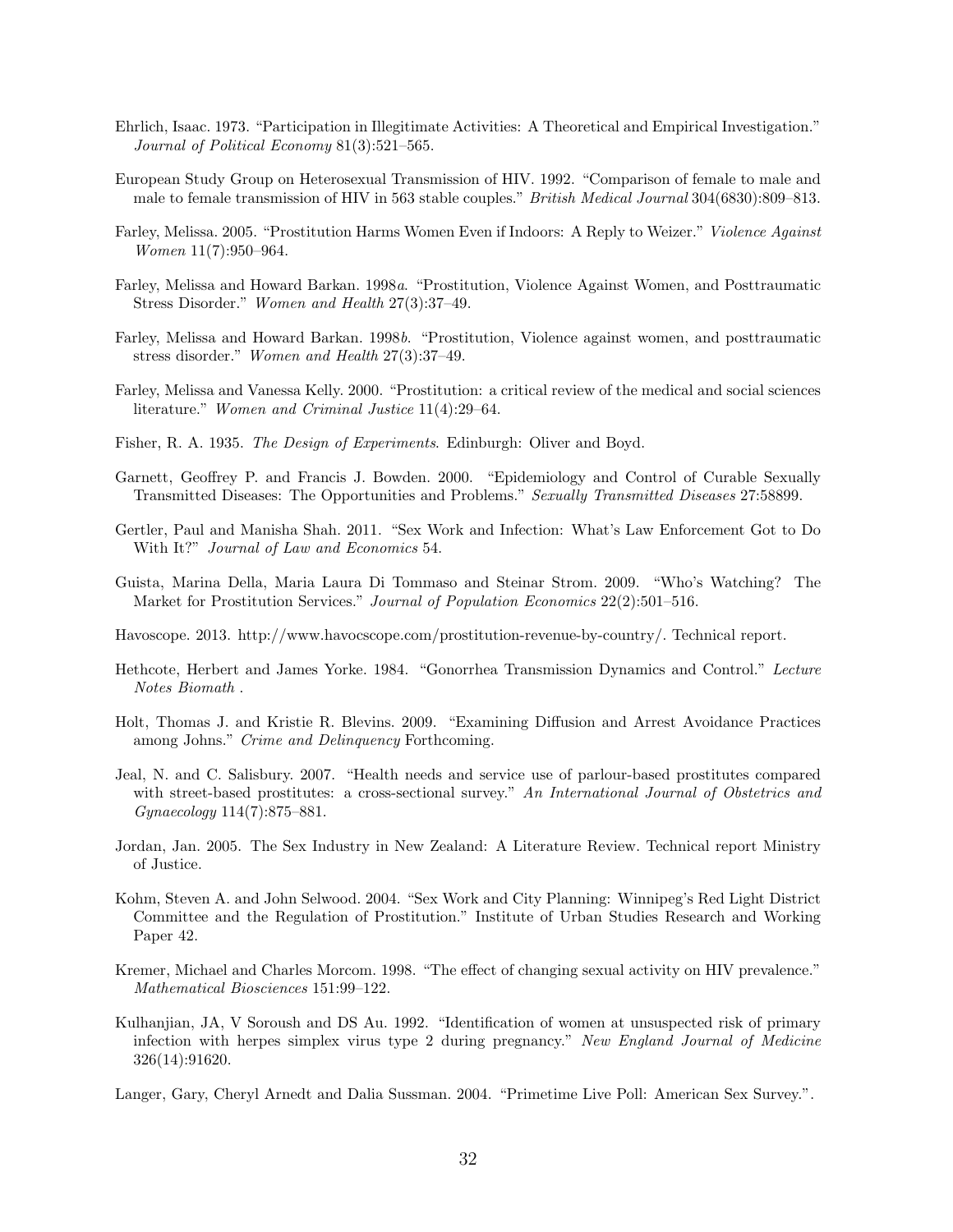- Levitt, Steven and Sudhir Alladi Venkatesh. 2007. "An Empirical Analysis of Street-Level Prostitution." University of Chicago Working Paper.
- Loff, B., B. Gaze and C. Fairley. 2000. "Prostitution, public health, and human rights law." Lancet 356.
- Malinowski, W. Zachary. 2002. "The Sex Business in Providence 'Why Here'." Providence Journal-Bulletin .
- National Institutes of Health. 2001. Workshop Summary: Scientific Evidence on Condom Effectiveness for Sexually Transmitted Disease (STD) Prevention. Technical report Department of Health and Human Services Hendon, Virginia: .
- Platt, Leah. 2001. "Regulating the Global Brothel." The American Prospect 12.
- Posner, Richard A. 1992. Sex and Reason. 1st ed. Harvard University Press.
- Posner, Richard A. and Katharine B. Silbaugh. 1996. A Guide to America's Sex Laws. 1st ed. University of Chicago Press.
- Potterat, John J., Richard B. Rothenberg and Donald C. Bross. 1979. "Gonorrhea in street prostitutes: epidemiologic and legal implications." Sexually Transmitted Diseases 6(2):58–63.
- Rigg, Robert. 2010. "The Not-so-Risky Business of High-End Escorts and the Internet in the 21st Century." Richmond Journal of Law and Technology XVII(1).
- Rivera, Natalie. 2012. Daily Sundial .
- Ross, Michael, Beth Crisp, Sven-Axel Mansson and Sarah Hawkes. 2012. "Occupational health and safety among commercial sex workers." Scandanavian Journal of Work, Environment and Health 38(2):105– 119.
- Seib, Charlotte, Jane Fischer and Jackob Najman. 2009. "The health of female sex workers from three industry sectors in Queensland, Australia." Social Science and Medicine 68(3):473–478.
- Seib, Charlotte, Joseph Debattista, Jane Fischer, Michael Dunne and Jackob Najman. 2009. "Sexually transmitted infections among sex workers and their clients: variation in prevalence between sectors of the industry." Sexual Health  $6(1):45-50$ .
- Shapiro, Melanie. 2009. Sex Trafficking and Decriminalized Prostitution in Rhode Island. Master's thesis University of Rhode Island. DigitalCommons@University of Rhode Island.
- State v. Robert J. DeMagistris. 1998. In No. 96-286-C.A. Supreme Court of Rhode Island.
- Stevenson, Betsey and Justin Wolfers. 2006. "Bargaining in the shadow of the law: Divorce laws and family distress." The Quarterly Journal of Economics 121(1):267–288.
- Urban Justice Center. 2005. Behind Closed Doors: An Analysis of Indoor Sex Work in New York City. Technical report.
- Weitzer, Ronald. 2005. "New Directions in Research on Prostitution." Crime, Law & Social Change 43:211–235.
- Weitzer, Ronald. 2011. Legalizing Prostitution: From Illicit Vice to Lawful Business. NYU Press.
- Willcox, R. R. 1962. "Prostitution and venereal disease: proportion of venereal disease acquired from prostitutes in Asia: a comparison with France, the United Kingdom, and the United States of America." British Journal of Venereal Disease 38:37–42.
- Wren, Barry G. 1967. "Gonorrhoea among prostitutes." The Medical Journal of Australia 1(17):847–849.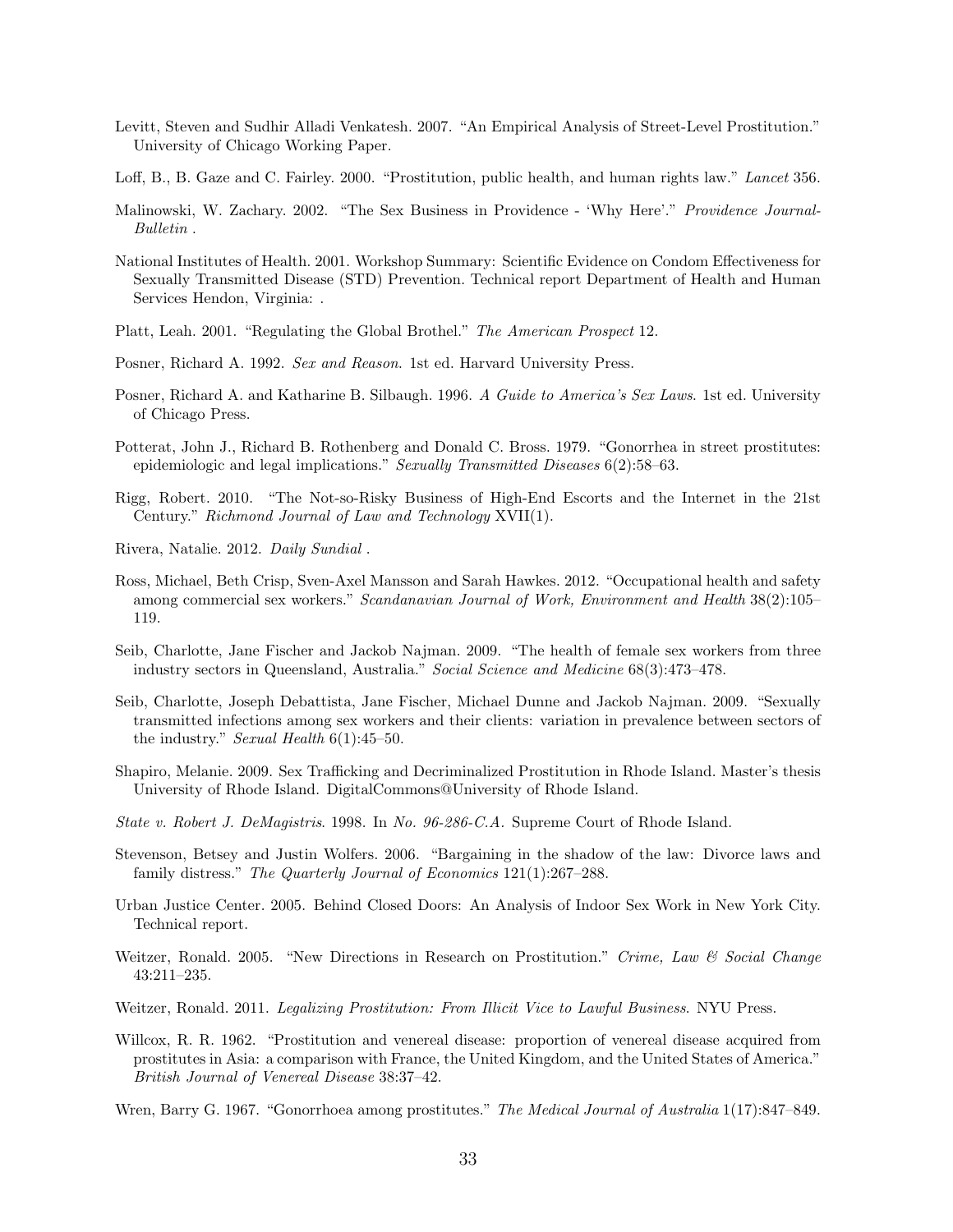| <b>Dependent Variables</b>                     | Mean       | <b>Std. Deviation</b> | Ν      |
|------------------------------------------------|------------|-----------------------|--------|
| Prostitution arrests per capita                | 31.5       | 26.7                  | 1,142  |
| Number of weekly massage parlor advertisements | 9.59       | 0.2                   | 458    |
| Number of weekly restaurant advertisements     | 18.71      | 0.31                  | 469    |
| Size of weekly massage parlor advertisements   | 1.16       | 0.03                  | 458    |
| Size of weekly restaurant advertisements       | 2.57       | 0.07                  | 469    |
| Number of new indoor sex workers by city       | 197.97     | 267.10                | 428    |
| Massage provider                               | 0.13       | 0.336                 | 85,709 |
| Fellatio (no condom)                           | 0.363      | 0.481                 | 85,709 |
| Fellatio (condom)                              | 0.471      | 0.499                 | 85,709 |
| Vaginal sex                                    | 0.839      | 0.368                 | 85,709 |
| Anal sex                                       | 0.116      | 0.32                  | 85,709 |
| Real price                                     | \$275.19   | \$321.89              | 85,709 |
| Hourly adjusted price                          | \$318.12   | \$445.75              | 85,709 |
| Asian provider                                 | 0.156      | 0.363                 | 85,709 |
| White provider                                 | 0.506      | 0.50                  | 85,709 |
| Hispanic                                       | 0.153      | 0.36                  | 85,709 |
| Black provider                                 | 0.107      | 0.309                 | 85,709 |
| Reported rape offenses per capita              | 32.8       | 11.6                  | 1,179  |
| Female gonorrhea incidence per capita          | 159        | 109                   | 1,179  |
| Male gonorrhea incidence per capita            | 191        | 180                   | 1,179  |
| <b>Other Control Variables</b>                 | Mean       | <b>Std. Deviation</b> | N      |
| Average length of session (minutes)            | 59.94      | 0.119                 | 85,709 |
| Murders and non-negligent homicides per capita | 6.72       | 3.8                   | 1,179  |
| Burglaries per capita                          | 898        | 385                   | 1,179  |
| Robberies per capita                           | 180        | 109                   | 1,179  |
| Assaults per capita                            | 1,212      | 449                   | 1,179  |
| Vehicle thefts per capita                      | 466        | 229                   | 1,179  |
| Larcenies per capita                           | 2,536      | 764                   | 1,179  |
| State unemployment rate                        | 6.07       | 1.76                  | 1,179  |
| Share of households below poverty line         | 13.5       | 3.31                  | 1,179  |
| Share employed by military                     | 0.004      | 0.003                 | 1,179  |
| Share of population white                      | 82.1       | 9.04                  | 1,179  |
| Share of population black                      | 12.6       | 8.67                  | 1,179  |
| White sex ratio 0-14                           | 106        | 8.45                  | 1,179  |
| White sex ratio 15-24                          | 103        | 10.8                  | 1,179  |
| White sex ratio 25-39                          | 102        | 7.07                  | 1,179  |
| Share of population 15-24                      | 14.2       | 1.28                  | 1,179  |
| Male share of male population single           | 46.9       | 2.92                  | 1,179  |
| Female share of female population single       | 40.1       | 2.86                  | 1,179  |
| Male share of male population married          | 42.7       | 2.96                  | 1,179  |
| Female share of female population married      | 40.8       | 2.72                  | 1,179  |
| State female population                        | 6,173,058  | 4,946,616             | 1,179  |
| State male population                          | 5,977,432  | 4,915,284             | 1,179  |
| Total state population                         | 12,150,490 | 9,859,788             | 1,179  |

# Table 1 Summary Statistics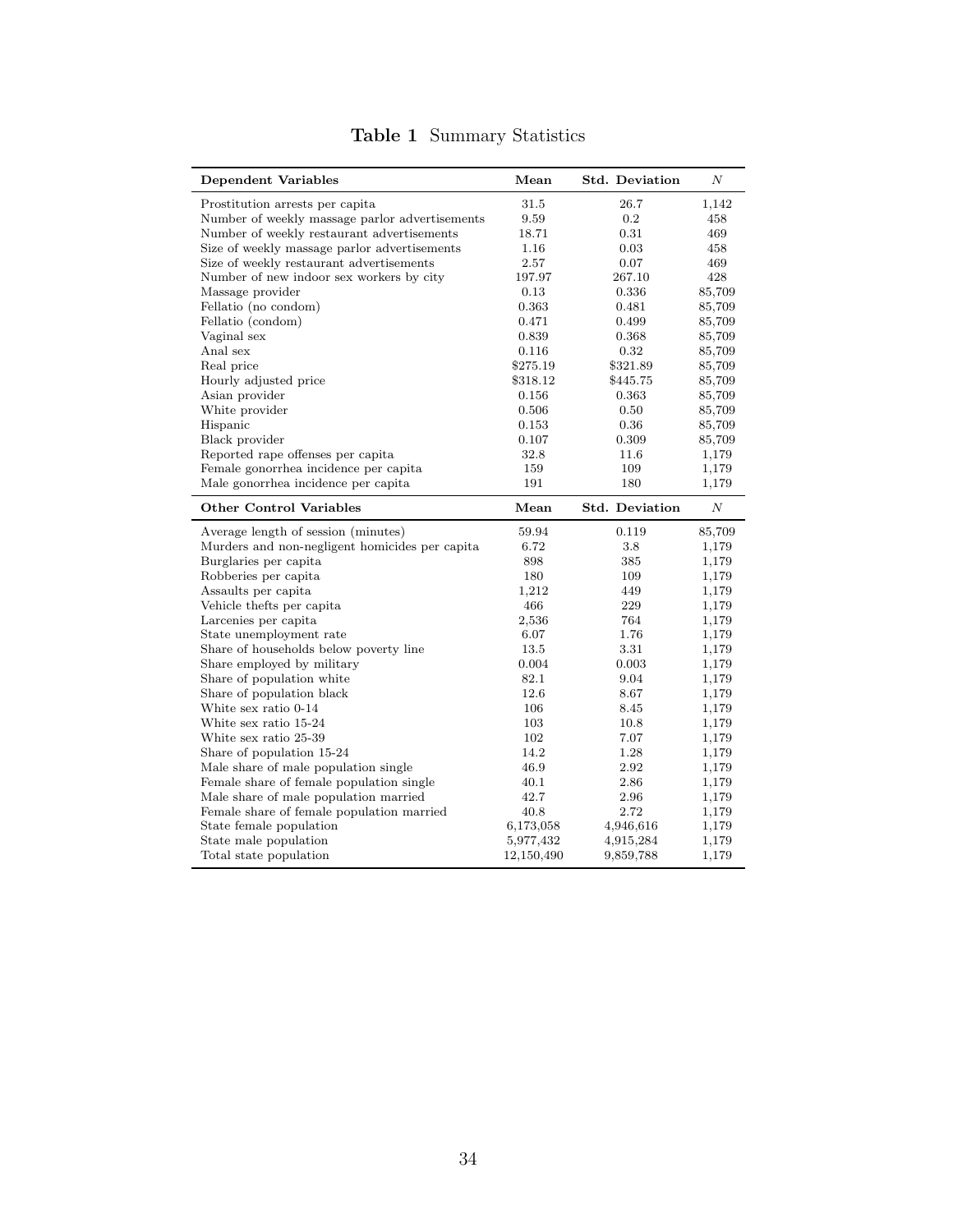| Dependent variable:                         | ln(Prostitution arrest per capita) |            |             |  |  |
|---------------------------------------------|------------------------------------|------------|-------------|--|--|
| Panel A: Clustered Standard Errors          |                                    |            |             |  |  |
| RI effect post-decriminalization            | $-0.158$                           | $-0.276$   | $-0.628***$ |  |  |
|                                             | (0.109)                            | (0.181)    | (0.158)     |  |  |
| Panel B: Placebo-based Confidence Intervals |                                    |            |             |  |  |
| RI effect post-decriminalization            | $-0.158$                           | $-0.276$   | $-0.628$    |  |  |
| 5 <sup>th</sup> percentile                  | $-1.071$                           | $-1.021$   | $-1.324$    |  |  |
| 95th percentile                             | 1.597                              | 1.584      | 1.515       |  |  |
| N                                           | 1150                               | 1150       | 1150        |  |  |
| Mean of dependent variable                  | 3.16                               | 3.16       | 3.16        |  |  |
| State and year FE                           | Yes.                               | <b>Yes</b> | Yes         |  |  |
| State linear trends                         | Yes                                | Yes        | Yes         |  |  |
| Time variant controls                       | No.                                | Yes        | Yes         |  |  |
| State quadratic trends                      | No                                 | No         | Yes         |  |  |

Table 2 Did Decriminalization Decrease Prostitution Arrests?

These are DD regressions using UCR data, 1985-2009 where the dependent variable is ln prostitution arrests per 100,000. Regression controls include state population by gender, unemployment rates, white sex ratios, share of white, black, young, married, single, employed by military, and share of households below poverty line. State population is used as analytical weights. Panel A presents standard errors clustered at the state level and Panel B presents 5th and 95th percentile confidence intervals<br>from placebo-based inferential calculations. \*  $p<0.10$ , \*\*  $p<0.05$ , \*\*\*  $p<0.01$ 

Table 3 Impact of Decriminalization on Number and Size of Advertisements

| Dependent variable:                                          | ln(Number of ads)           | ln(Aggregate ad size)       |
|--------------------------------------------------------------|-----------------------------|-----------------------------|
| Adult classified $\times$ post-decriminalization             | $0.765***$<br>(0.046)       | $1.162***$<br>(0.065)       |
| Year x Week fixed effects<br>N<br>Mean of dependent variable | $_{\rm Yes}$<br>926<br>2.52 | $_{\rm Yes}$<br>926<br>0.38 |

These are OLS regressions using data from The Providence Phoenix classifieds, 2000-2008. Heteroskedastic robust standard errors are shown in parenthesis. All models include week x year fixed effects. \* p<0.10, \*\* p<0.05, \*\*\* p<0.01

| Dependent variable:              | $ln(\text{\# Index}$<br>reviews | Massage    | Fellatio<br>condom | Fellatio<br>no condom | Vaginal<br>sex | Anal<br>sex |
|----------------------------------|---------------------------------|------------|--------------------|-----------------------|----------------|-------------|
| RI effect post-decriminalization | $0.853***$                      | $0.085***$ | $0.084***$         | $-0.083***$           | $0.027***$     | $-0.161***$ |
|                                  | (0.109)                         | (0.008)    | (0.017)            | (0.016)               | (0.007)        | (0.008)     |
| N                                | 428                             | 85,905     | 85,905             | 85,905                | 85,905         | 85,905      |
| Mean of dependent variable       | 5.04                            | 0.13       | 0.47               | 0.36                  | 0.84           | 0.12        |

These are OLS regressions using The Erotic Review data, 1999–2008. This data is record specific, meaning we have information on individual prostitute reviews. Columns 2-6 use the disaggregated data, and in Column 1 we aggregate reviews to the city/year level<br>creating a variable of review counts. Columns 2-6 also include controls for session length, site. All outcome variables are binary dependent variables except for column 1, which is the log of total number of new sex workers<br>reviewed. Standard errors are heteroskedastic robust and clustered at the city level. \* p<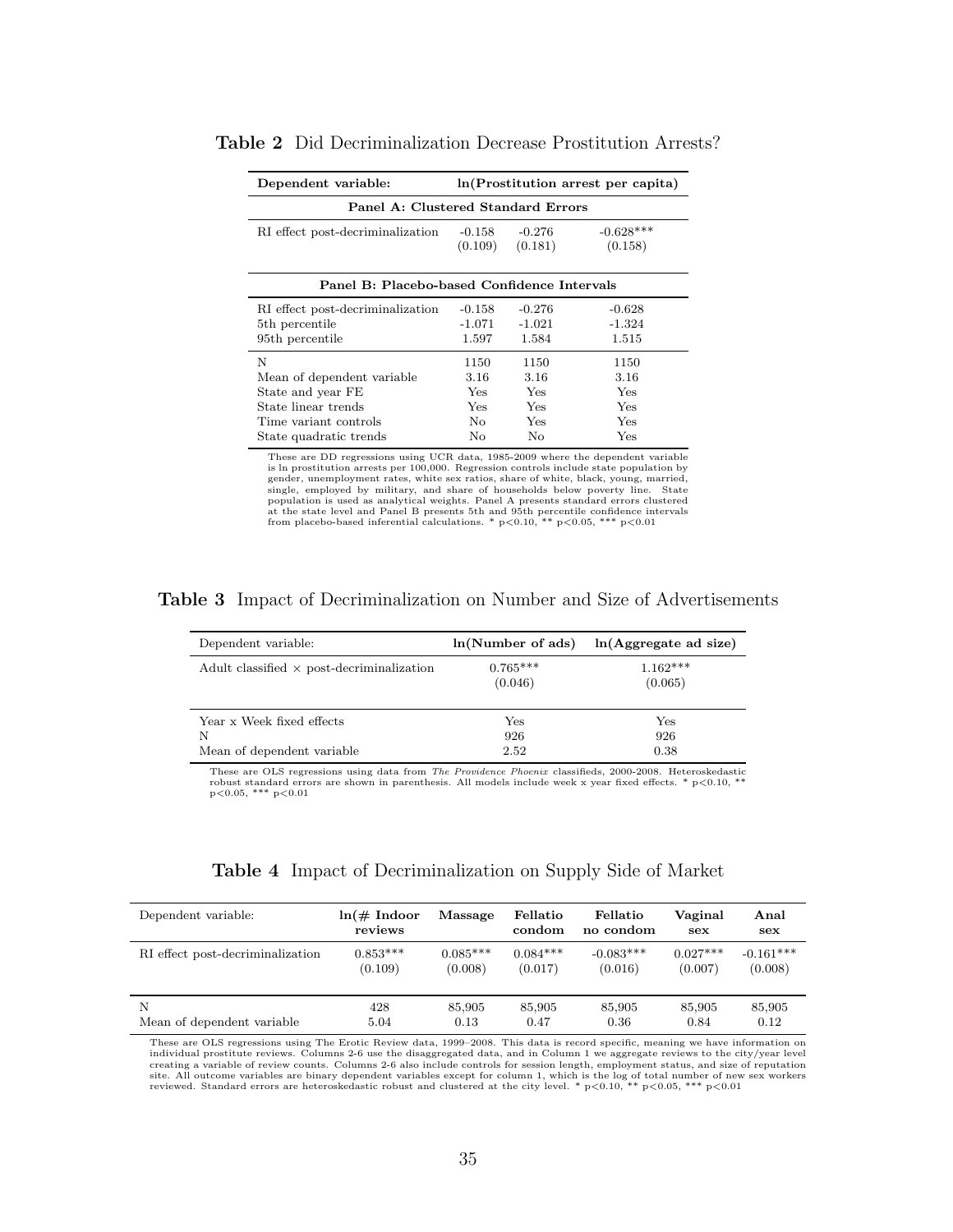| Dependent variable:              | ln(Price)              |                        |  |
|----------------------------------|------------------------|------------------------|--|
| RI effect post-decriminalization | $-0.169***$<br>(0.026) | $-0.168***$<br>(0.024) |  |
| YearxMonth fixed effects         | Yes                    | <b>Yes</b>             |  |
| CityxMonth fixed effects         | Yes                    | Yes                    |  |
| N                                | 85,709                 | 85,709                 |  |
| Mean of dependent variable       | 5.50                   | 5.50                   |  |

Table 5 Did Decriminalization Affect Transaction Price?

These are OLS regressions using The Erotic Review data, 1999–2008. The dependent variable in each model is the log of inflation adjusted gross price paid by the client for a completed session. Additional controls in all m

| Dependent variable: | Rape offenses per capita |
|---------------------|--------------------------|

Table 6 Does Decriminalization Impact Rape Offenses?

| bependent variable.                         |             | rtape onemses per capital |             |  |  |
|---------------------------------------------|-------------|---------------------------|-------------|--|--|
| Panel A: Clustered Standard Errors          |             |                           |             |  |  |
| RI effect post-decriminalization            | $-16.30***$ | $-17.10***$               | $-19.42***$ |  |  |
|                                             | (0.686)     | (0.951)                   | (1.222)     |  |  |
| Panel B: Placebo-based Confidence Intervals |             |                           |             |  |  |
| RI effect post-decriminalization            | $-16.30*$   | $-17.10*$                 | $-19.42**$  |  |  |
| 5 <sup>th</sup> percentile                  | $-9.68$     | $-9.50$                   | $-5.58$     |  |  |
| 95 <sup>th</sup> percentile                 | 15.16       | 14.58                     | 8.00        |  |  |
| N                                           | 1179        | 1179                      | 1179        |  |  |
| Mean of dependent variable                  | 32.79       | 32.79                     | 32.79       |  |  |
| State and year FE                           | Yes         | <b>Yes</b>                | Yes         |  |  |
| State linear trends                         | Yes         | Yes                       | Yes         |  |  |
| Time variant controls                       | No.         | <b>Yes</b>                | Yes         |  |  |
| State quadratic trends                      | No          | No                        | Yes         |  |  |

These are OLS regressions using UCR data, 1985-2009 where the dependent vari-<br>able is rape offenses per 100,000. State population is used as analytical weights.<br>Time-variant controls include state population by gender, un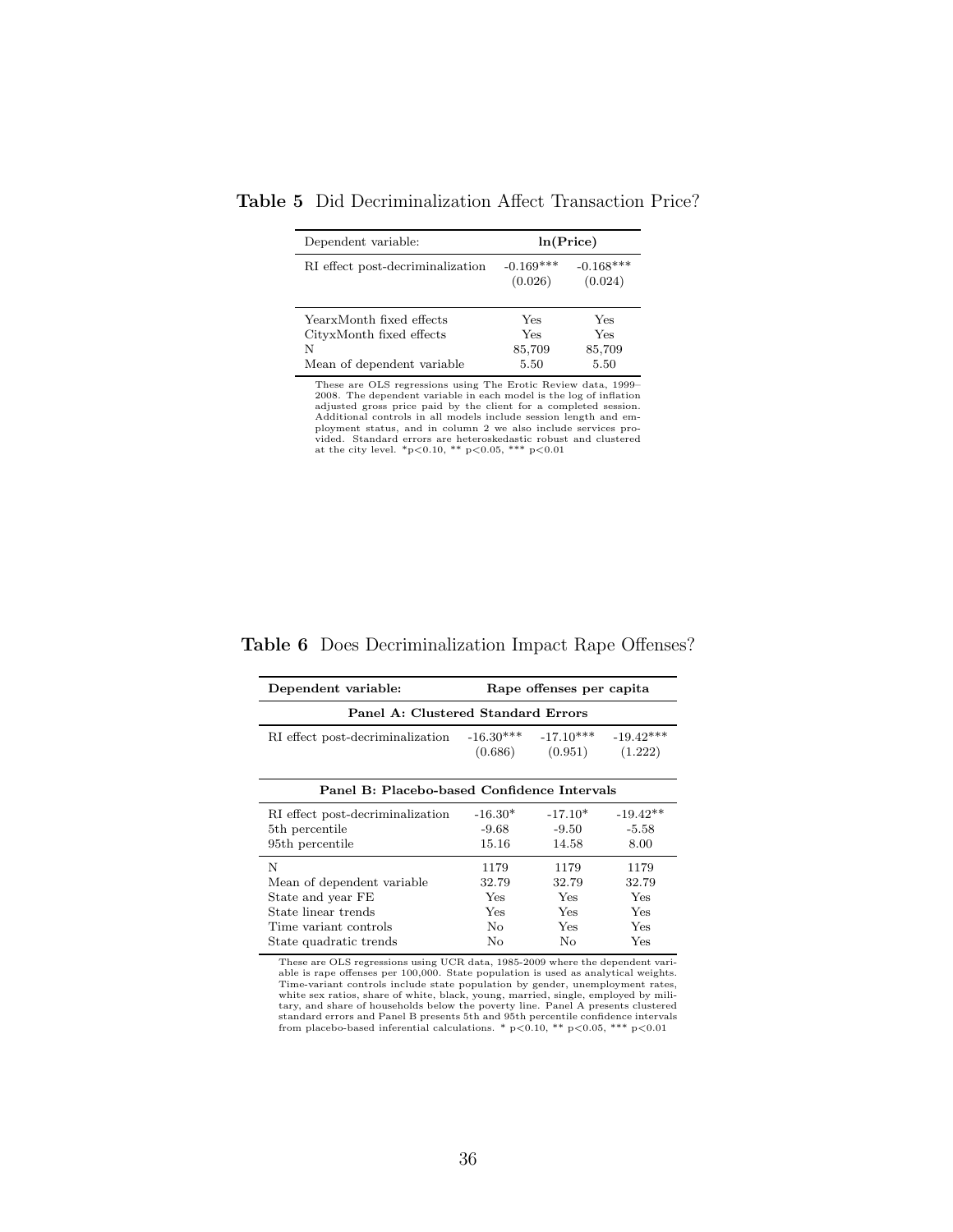| Dependent variable:                         | ln (Female gonorrhea per capita) |             |             |  |  |
|---------------------------------------------|----------------------------------|-------------|-------------|--|--|
| Panel A: Clustered Standard Errors          |                                  |             |             |  |  |
| RI effect post-decriminalization            | $-0.434***$                      | $-0.494***$ | $-0.616***$ |  |  |
|                                             | (0.081)                          | (0.078)     | (0.064)     |  |  |
| Panel B: Placebo-based Confidence Intervals |                                  |             |             |  |  |
| RI effect post-decriminalization            | $-0.434**$                       | $-0.494*$   | $-0.616**$  |  |  |
| 5 <sup>th</sup> percentile                  | -0.370                           | $-0.352$    | $-0.445$    |  |  |
| 95 <sup>th</sup> percentile                 | 1.078                            | 1.001       | 0.361       |  |  |
| N                                           | 1203                             | 1203        | 1203        |  |  |
| Mean of dependent variable                  | 4.86                             | 4.86        | 4.86        |  |  |
| State and year FE                           | <b>Yes</b>                       | Yes.        | Yes         |  |  |
| State linear trends                         | Yes.                             | <b>Yes</b>  | <b>Yes</b>  |  |  |
| Time variant controls                       | No.                              | Yes.        | Yes         |  |  |
| State quadratic trends                      | No                               | No          | Yes         |  |  |

Table 7 Does Decriminalization Impact Public Health Outcomes?

These are OLS regressions using CDC Gonorrhea Surveillance Program Data, 1985-2009 where the dependent variable is ln gonorrhea incidence per capital for femals.<br>State population is used as analytical weights. Time-varian

|  |  |  | <b>Table 8</b> Actual Versus Synthetic Rhode Island Characteristics |
|--|--|--|---------------------------------------------------------------------|
|  |  |  |                                                                     |

|                                                            | Reported per capita rape model |                            |  |  |
|------------------------------------------------------------|--------------------------------|----------------------------|--|--|
| Variable names                                             | Rhode Island                   | Synthetic Rhode Island     |  |  |
| Rape per capita (1979)                                     | 12.36                          | 13.45                      |  |  |
| Rape per capita (1992)                                     | 31.19                          | 35.69                      |  |  |
| Rape per capita (1995)                                     | 26.26                          | 31.86                      |  |  |
| Rape per capita (2001)                                     | 38.86                          | 34.53                      |  |  |
| Rape per capita (2002)                                     | 37.46                          | 37.45                      |  |  |
| Rape per capita $(2001 \& 2002)$                           | 38.16                          | 35.99                      |  |  |
| Rape per capita $(2002 \& 2003)$                           | 39.10                          | 38.82                      |  |  |
| Rape per capita (2003)                                     | 40.74                          | 40.20                      |  |  |
| Population                                                 | 910,550.4                      | 1,072,008                  |  |  |
|                                                            |                                |                            |  |  |
|                                                            |                                | ln(female gonorrhea) model |  |  |
| Variable names                                             | Rhode Island                   | Synthetic Rhode Island     |  |  |
| In Female gonorrhea per capita (1991 & 1992 & 1993 & 1994) | 3.44                           | 3.45                       |  |  |
| In Female gonorrhea per capita (1995)                      | 3.25                           | 3.47                       |  |  |
| In Female gonorrhea per capita (1996)                      | 3.26                           | 3.29                       |  |  |
| In Female gonorrhea per capita (1997)                      | 3.24                           | 3.31                       |  |  |
| In Female gonorrhea per capita (1998)                      | 3.27                           | 3.51                       |  |  |
| In Female gonorrhea per capita (1999)                      | 3.45                           | 3.54                       |  |  |
| In Female gonorrhea per capita $(2000 \& 2001)$            | 3.64                           | 3.65                       |  |  |
| In Female gonorrhea per capita $(2001 \& 2002)$            | 3.76                           | 3.75                       |  |  |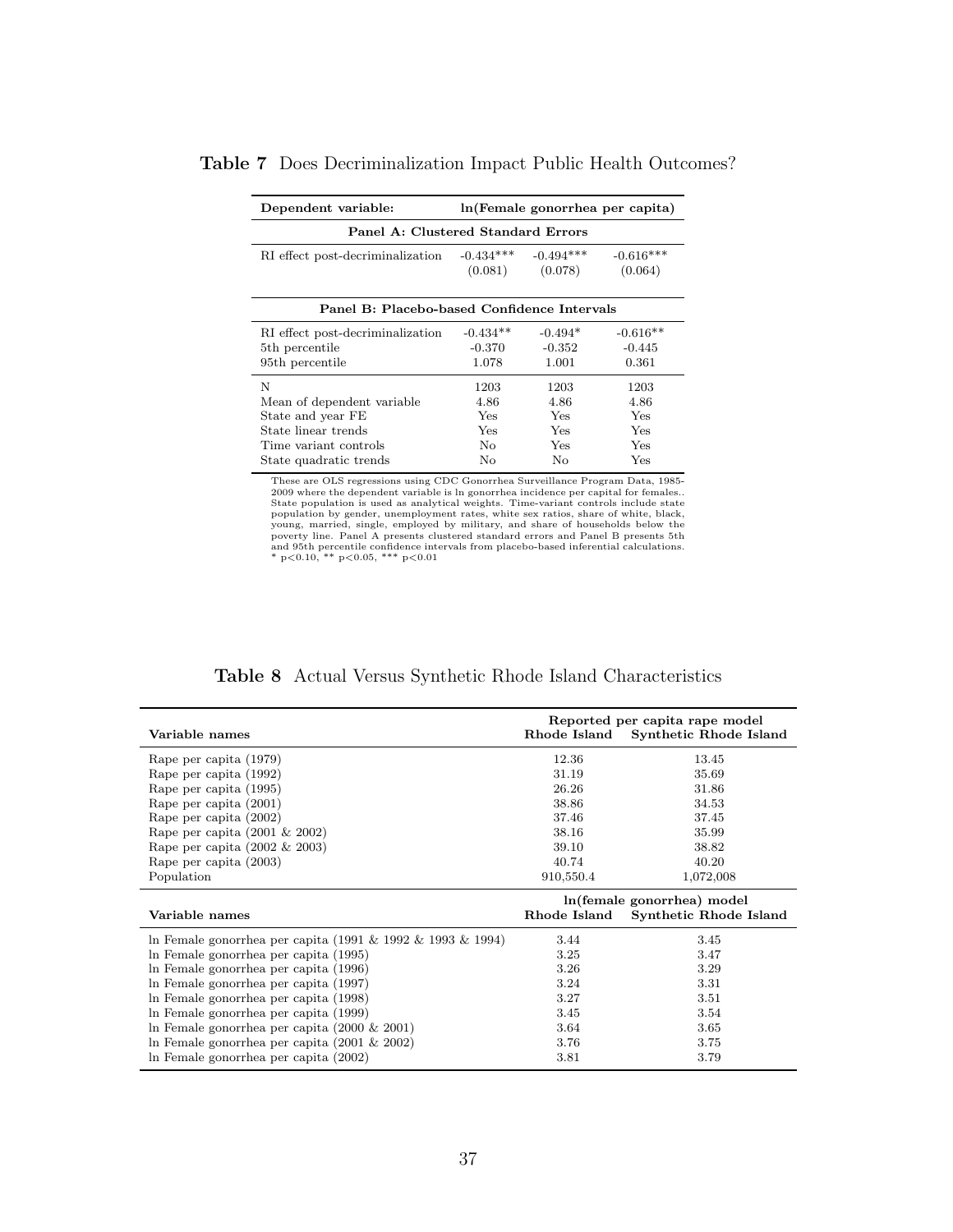| State name                      | <b>Estimated</b> weight         |
|---------------------------------|---------------------------------|
|                                 | Reported rape rate model        |
| Idaho<br>Iowa.<br>South Dakota  | 0.245<br>0.156<br>0.599         |
|                                 | Log female gonorrhea rate model |
| Louisiana<br>Montana<br>Vermont | 0.588<br>0.254<br>0.158         |

# Table 9 Rhode Island Synthetic Control Weights

Table 10 Are Prostitution and Rape Correlated?

| Dep var: Prostitution        | Females             | Males                |
|------------------------------|---------------------|----------------------|
| Female sexual assault victim | $0.025*$<br>(0.015) |                      |
| Admitted rape                |                     | $0.177**$<br>(0.081) |
| R-squared                    | 0.071               | 0.147                |
| N                            | 1,504               | 1,085                |
| Mean of dependent variable   | 0.03                | 0.16                 |

These are OLS regressions using the NHSLS 1992 data where<br>the dependent variable in each model equals 1 if the person<br>has ever engaged in compensation for sex. Heteroskedastic<br>robust standard errors in parenthesis. All mo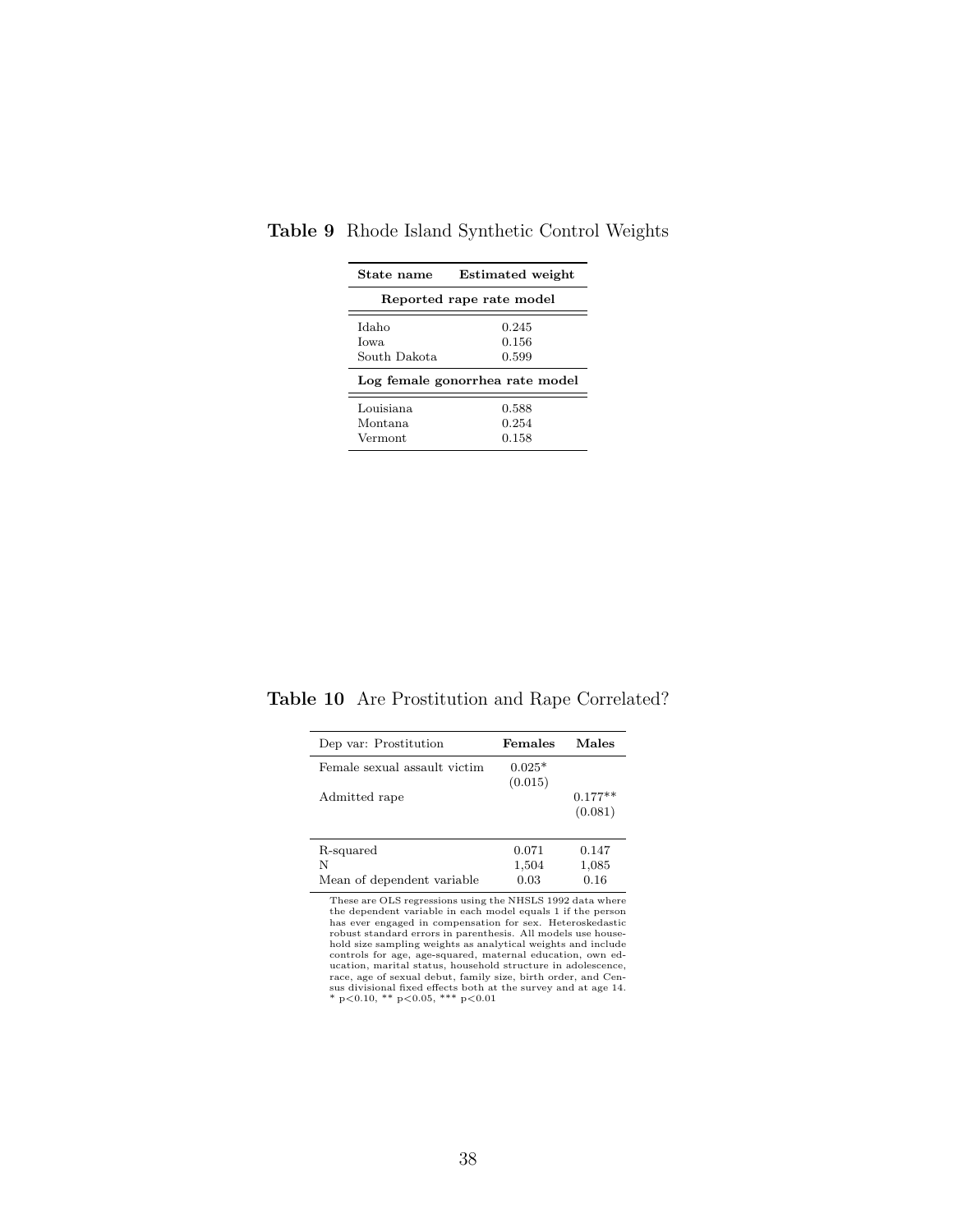

Figure 1 Rhode Island Prostitution Arrests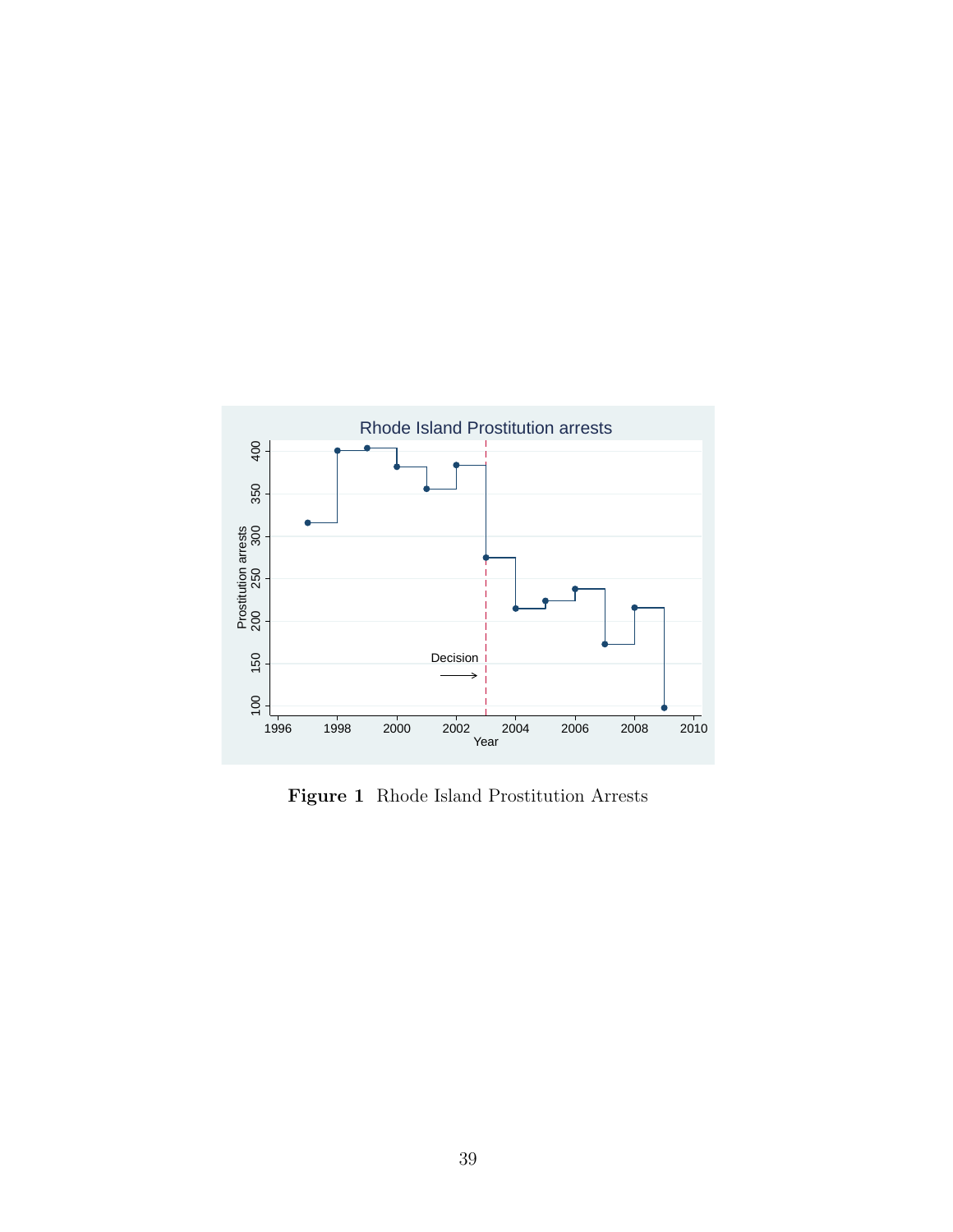

Five unique advertisers purchased a combined 0.67 inches at start of series.





Figure 2 "Adult services/spa" Section of the *Providence Phoenix* (Top panel), "Restaurants" Section of the Providence Phoenix (Bottom panel)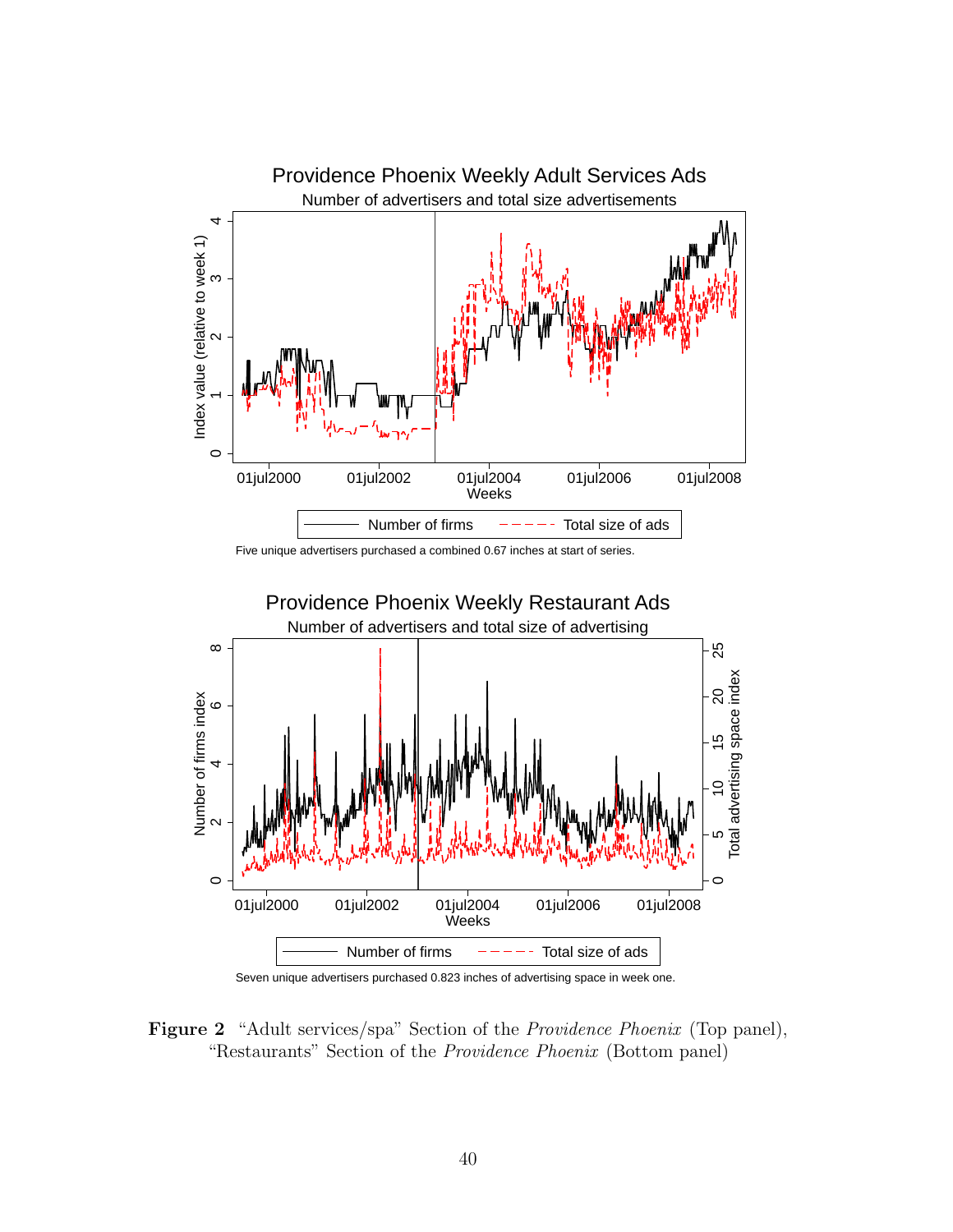

Figure 3 Providence Phoenix Advertising Before (Top panel) and After Decriminalization (Bottom panel)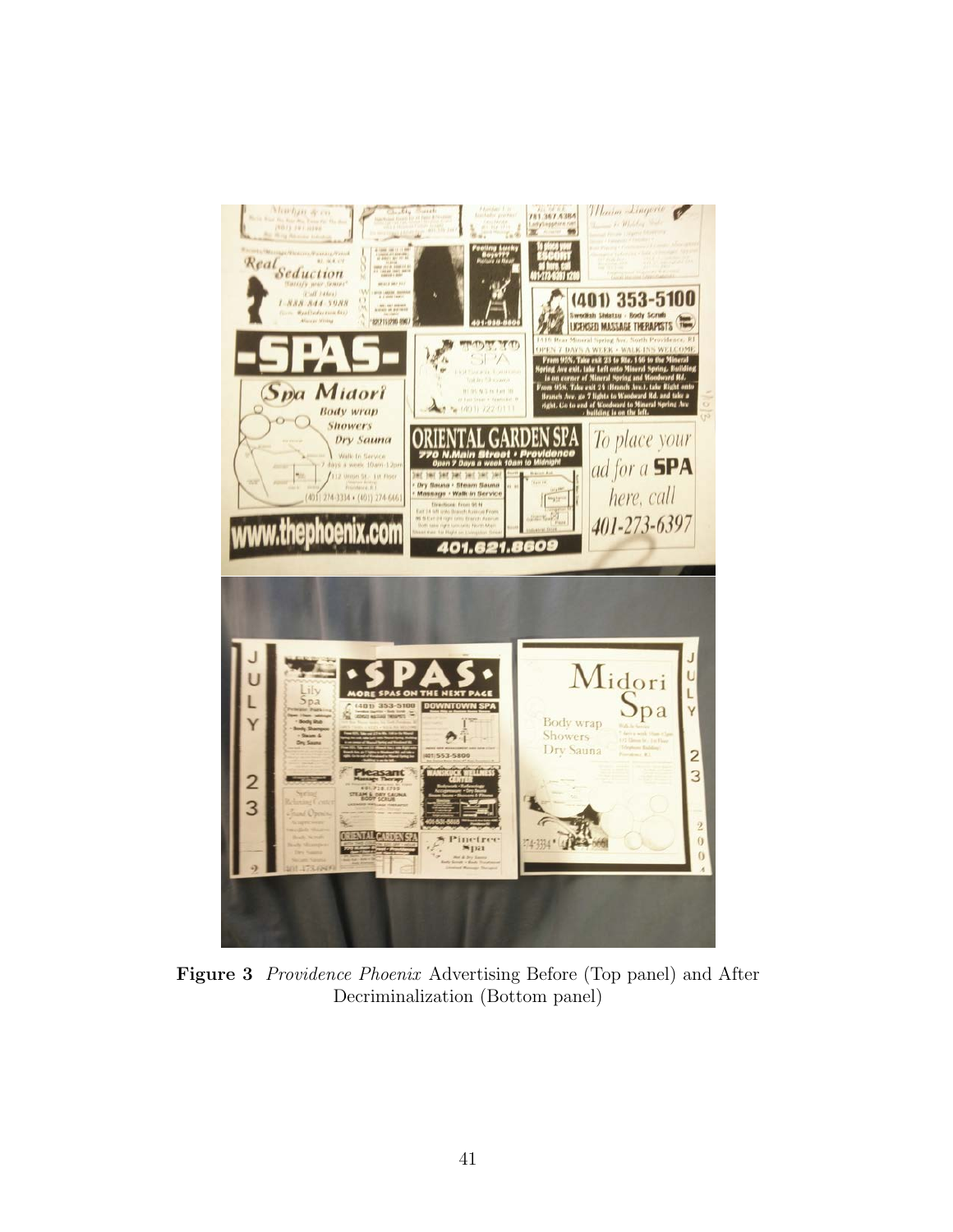

Figure 4 Rape, Robbery, and Murder (per capita), Rhode Island and the US



Figure 5 Other Crimes (per capita), Rhode Island and the US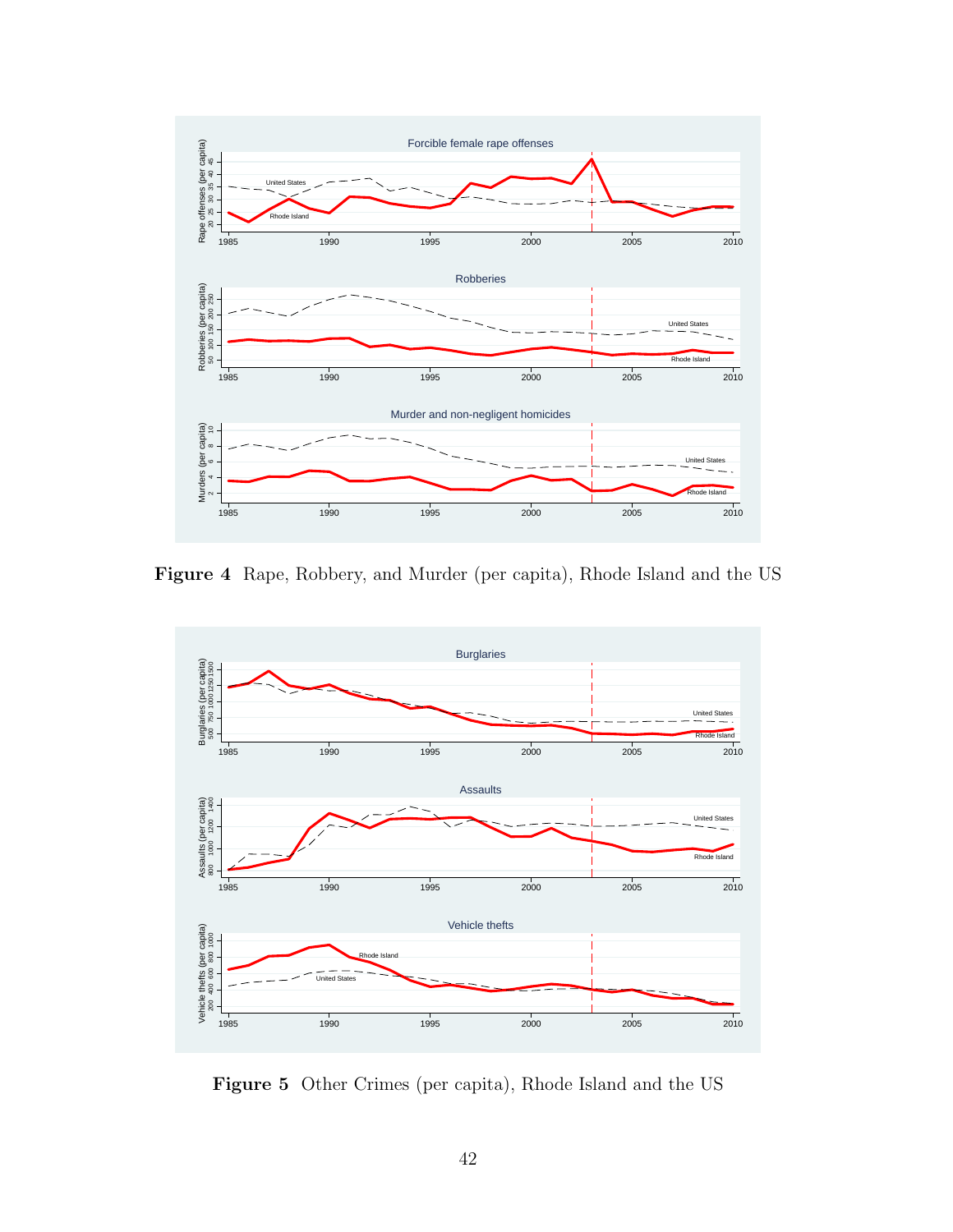

Figure 6 Female and male per capita gonorrhea incidence, Rhode Island and the US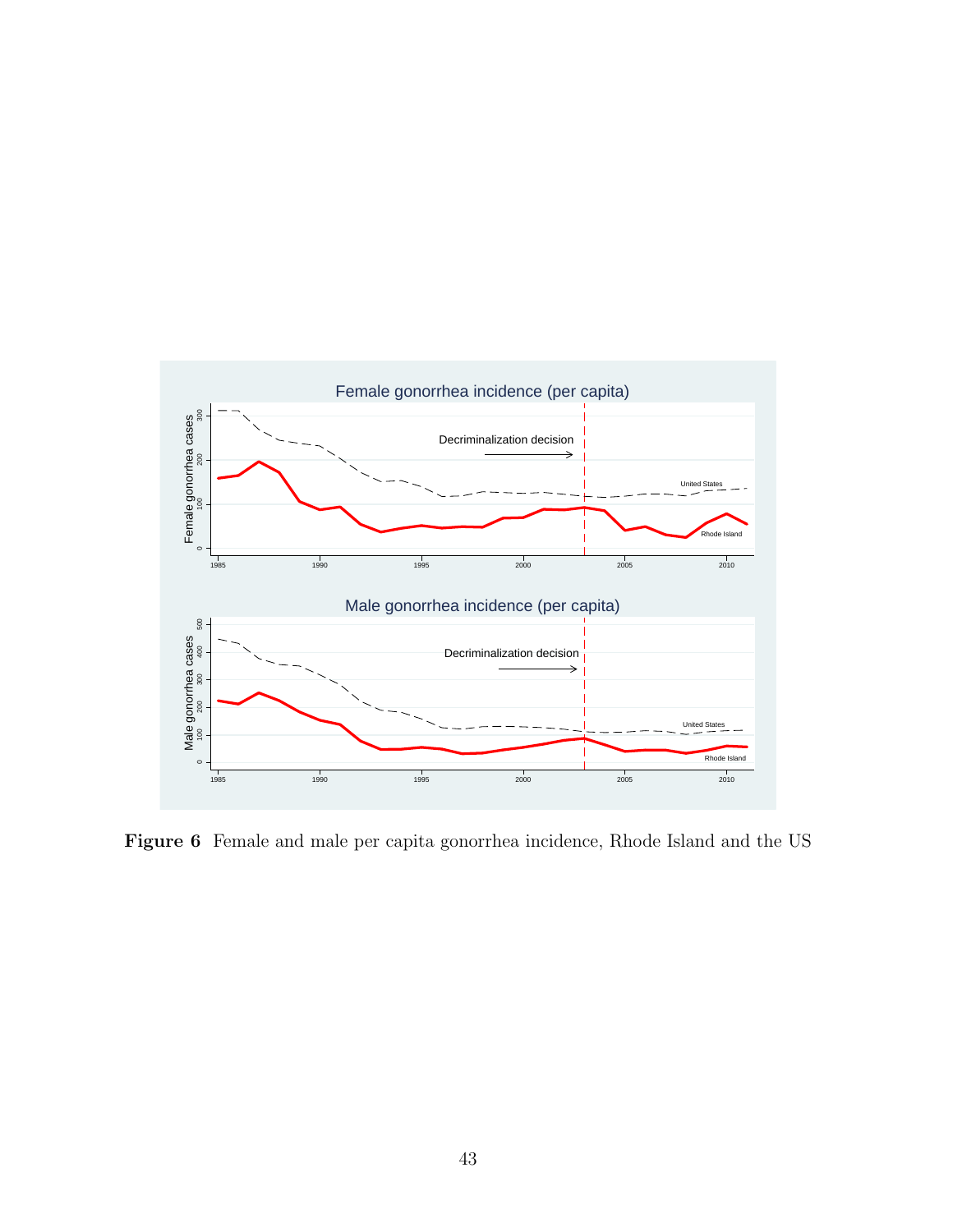

Figure 7 Top panel: Trends in per capita rape: RI and synthetic RI Bottom panel: Per capita rape gap between RI and synthetic RI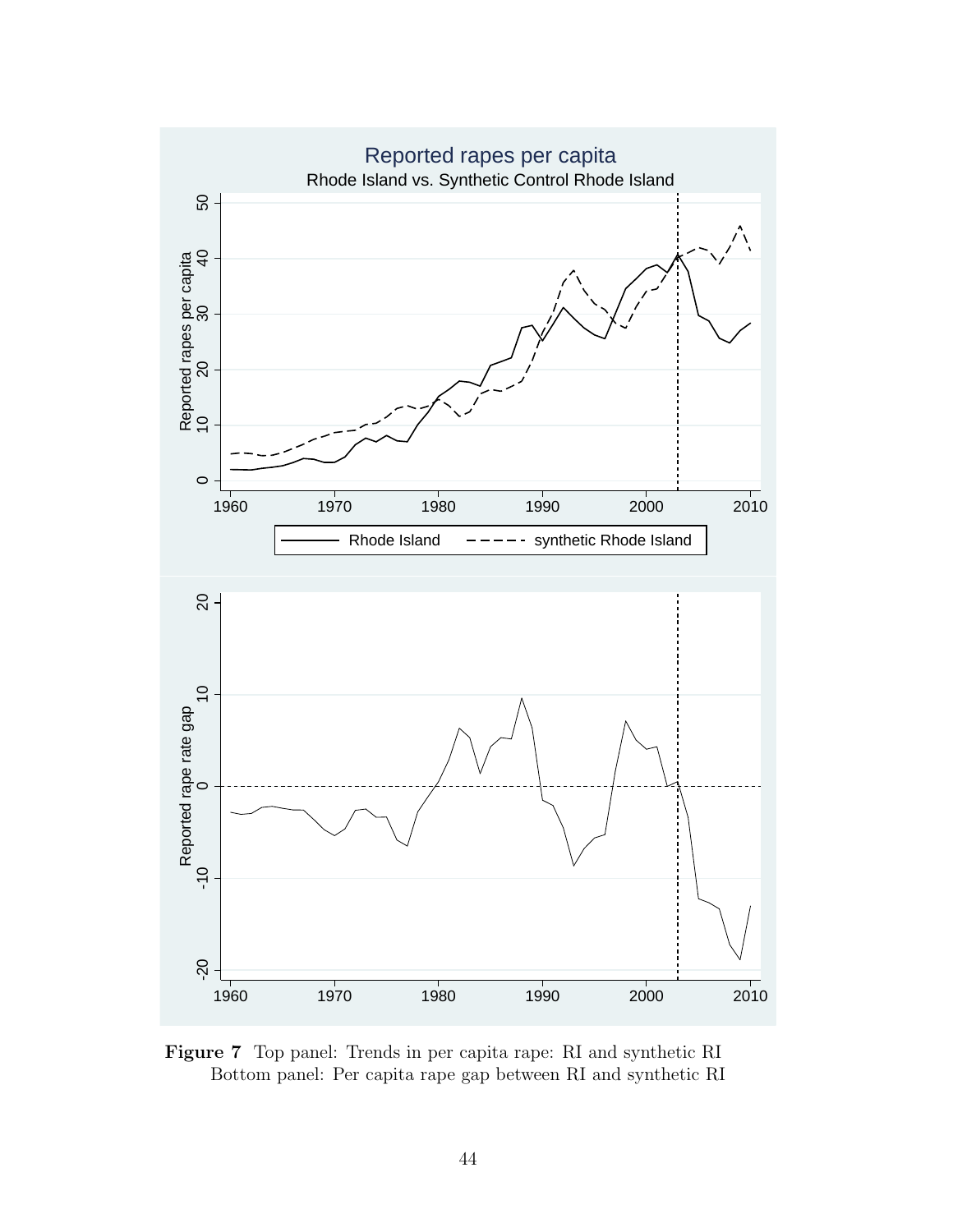

Figure 8 Top panel: Trends in per capita female gonorrhea: RI and synthetic RI Bottom panel: Per capita gonorrhea gap between RI and synthetic RI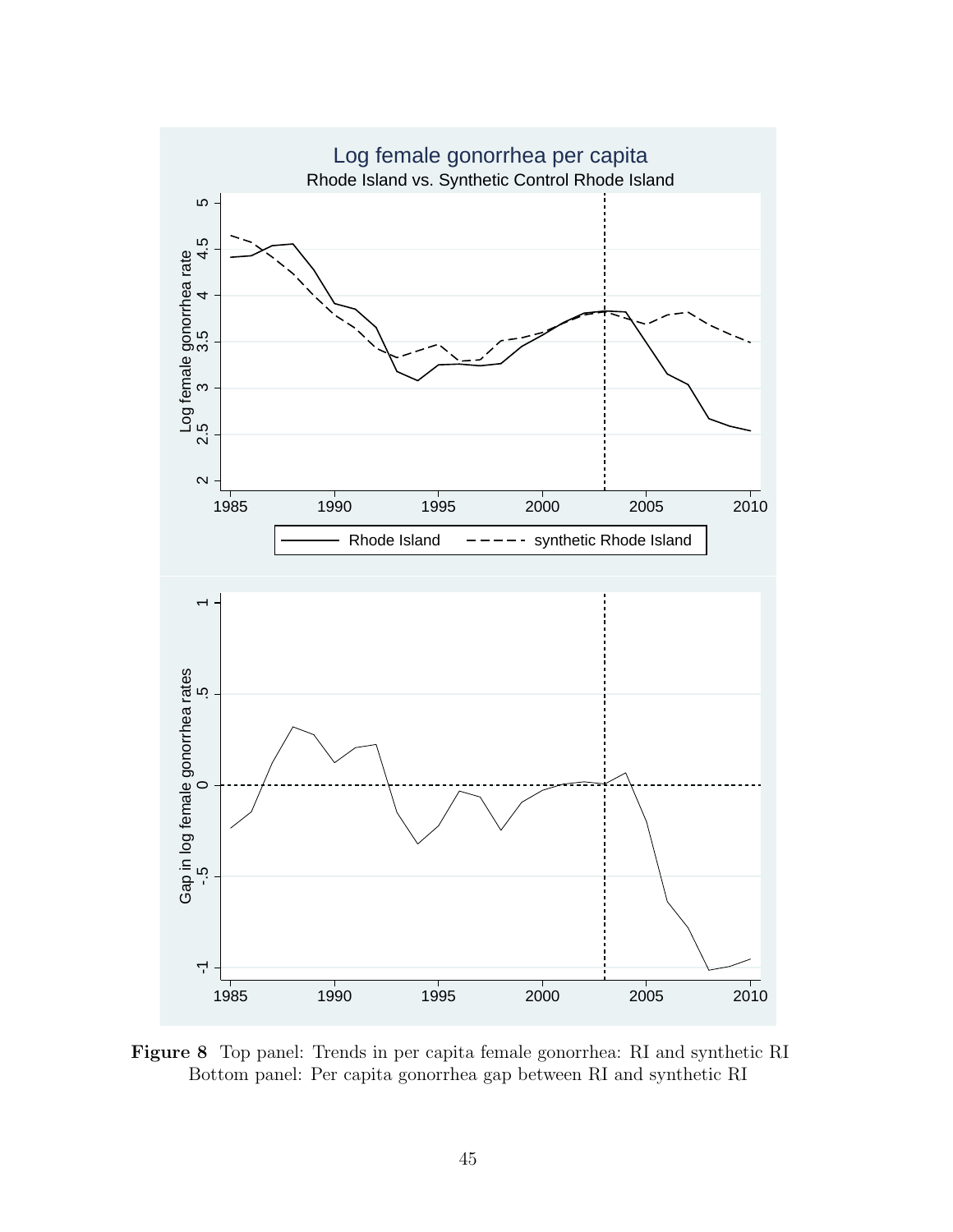

Figure 9 Ratio of post–decriminalization and pre-decriminalization RMSPE for per capita rape: Rhode Island and 41 control states



Figure 10 Ratio of post–decriminalization and pre-decriminalization RMSPE for per capita gonorrhea: Rhode Island and 51 control states



Figure 11 Police employment does not change post–decriminalization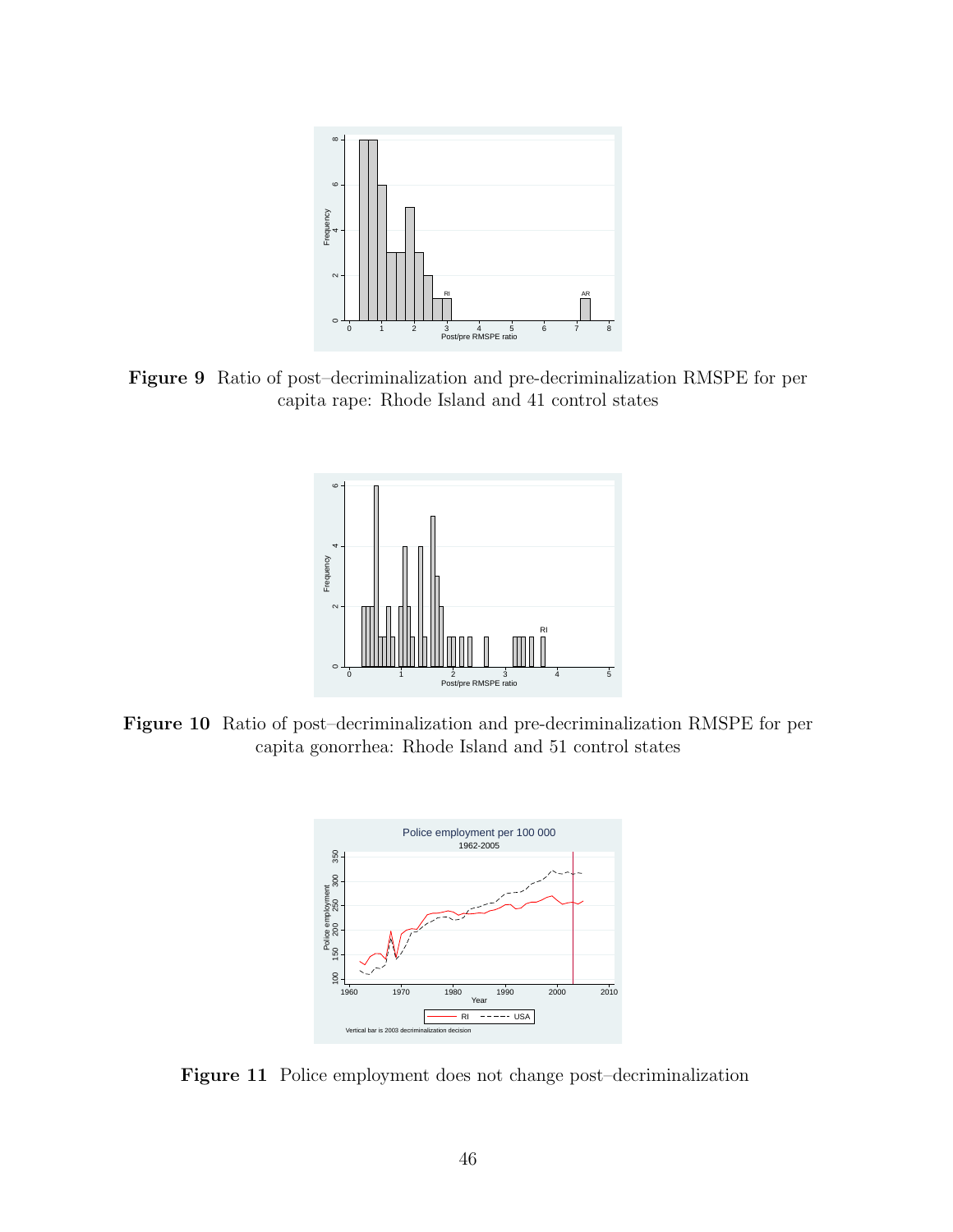# A Appendix Tables and Figures—For Online Publication

| Dependent variable:                                                                                  | ln(Male gonorrhea per capita)            |                                   |                                          |  |  |  |
|------------------------------------------------------------------------------------------------------|------------------------------------------|-----------------------------------|------------------------------------------|--|--|--|
| Panel A: Clustered Standard Errors                                                                   |                                          |                                   |                                          |  |  |  |
| RI effect post-decriminalization                                                                     | $-0.065$<br>(0.097)                      | $-0.128$<br>(0.079)               | $-0.460***$<br>(0.054)                   |  |  |  |
| Panel B: Placebo-based Confidence Intervals                                                          |                                          |                                   |                                          |  |  |  |
| RI effect post-decriminalization<br>5 <sup>th</sup> percentile<br>95th percentile                    | $-0.065$<br>$-0.473$<br>0.785            | $-0.128$<br>$-0.459$<br>0.771     | $-0.460$<br>$-0.511$<br>0.364            |  |  |  |
| N<br>Mean of dependent variable<br>State and year FE<br>State linear trends<br>Time variant controls | 1203<br>4.96<br>Yes<br><b>Yes</b><br>No. | 1203<br>4.96<br>Yes<br>Yes<br>Yes | 1203<br>4.96<br><b>Yes</b><br>Yes<br>Yes |  |  |  |
| State quadratic trends                                                                               | No                                       | No                                | Yes                                      |  |  |  |

Table A1 Does Decriminalization Impact Public Health Outcomes?

These are OLS regressions using CDC Gonorrhea Surveillance Program Data,<br>1985-2009 where the dependent variable is In gonorrhea incidence per capita for<br>males. State population is used as analytical weights. Time-variant c clude state population by gender, unemployment rates, white sex ratios, share of white, black, young, married, single, employed by military, and share of house-holds below the poverty line. Panel A presents clustered stan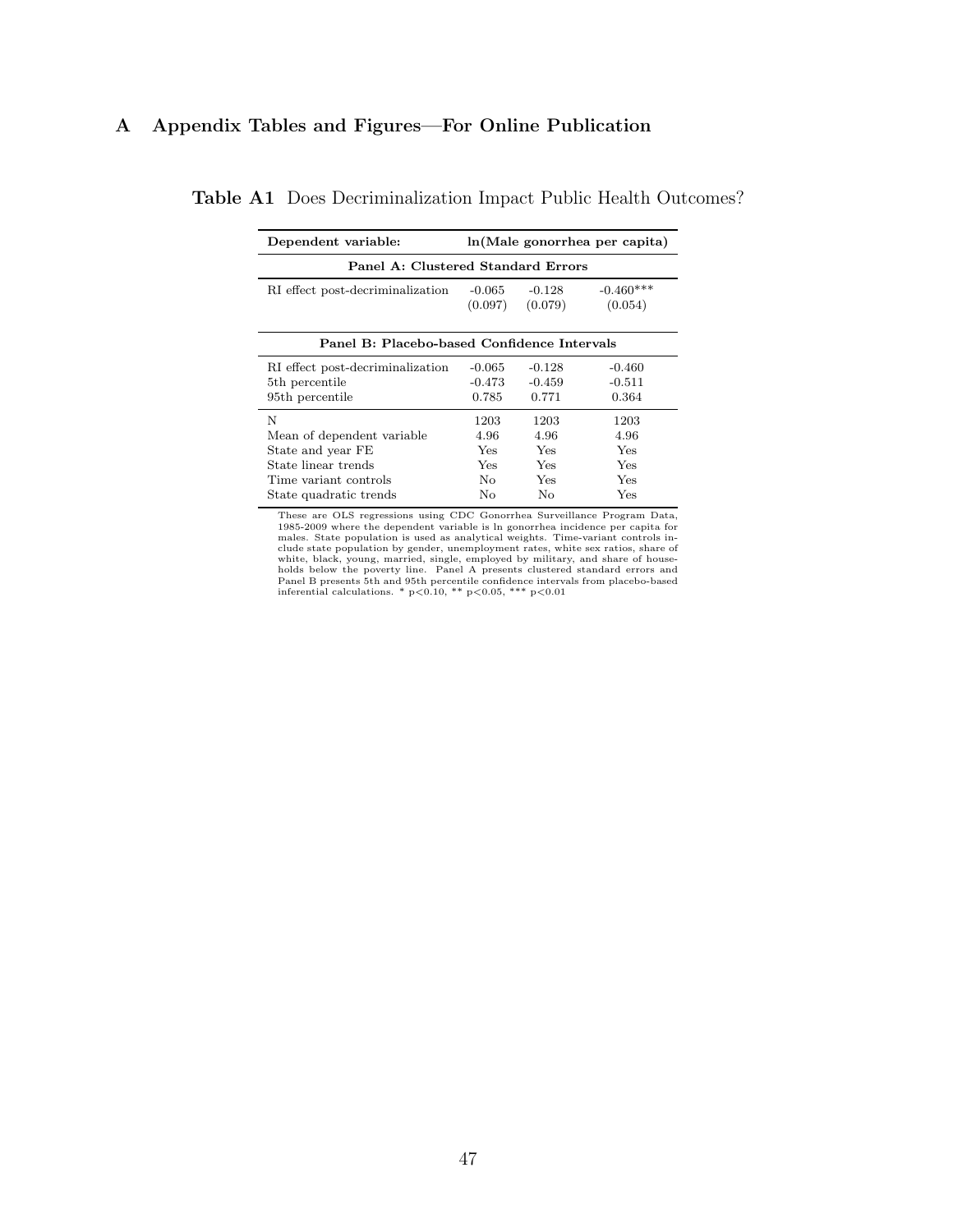| Dependent variable:<br>Rape offenses per capita                                                       |                                          |                                          |                                    |  |  |  |
|-------------------------------------------------------------------------------------------------------|------------------------------------------|------------------------------------------|------------------------------------|--|--|--|
| Panel A: Clustered Standard Errors                                                                    |                                          |                                          |                                    |  |  |  |
| Providence effect post-decriminalization                                                              | $-10.75***$                              | $-23.78***$<br>$(2.402)$ $(1.131)$       | $-23.31***$<br>(1.158)             |  |  |  |
| Panel B: Placebo-based Confidence Intervals                                                           |                                          |                                          |                                    |  |  |  |
| Providence effect post-decriminalization<br>5 <sup>th</sup> percentile<br>95 <sup>th</sup> percentile | $-10.75$<br>$-27.64$<br>28.96            | $-23.78$<br>$-32.61$<br>33.51            | $-23.31$<br>$-24.43$<br>18.68      |  |  |  |
| N<br>Mean of dependent variable<br>State and year FE<br>State linear trends<br>State quadratic trends | 2975<br>51.11<br><b>Yes</b><br>No.<br>No | 2975<br>51.11<br>Yes<br><b>Yes</b><br>No | 2975<br>51.11<br>Yes<br>Yes<br>Yes |  |  |  |

# Table A2 Does Decriminalization Impact Rape Offenses? (City Level)

These are OLS regressions using UCR city level data, 1985-2009. City population is used as analytical weights. Time-variant controls include state population by gender, unemployment rates, white sex ratios, share of white, black, young, married, single, employed<br>by military, and share of households below the poverty line. Panel A presents clustered<br>standard errors and Panel B presents 5th an

# Table A3 Does Decriminalization Impact Rape Offenses? (City Level, 14 Northeastern states only)

| Dependent variable:<br>Rape offenses per capita |           |             |             |  |  |  |  |
|-------------------------------------------------|-----------|-------------|-------------|--|--|--|--|
| Panel A: Clustered Standard Errors              |           |             |             |  |  |  |  |
| Providence effect post-decriminalization        | $-12.39*$ | $-22.91***$ | $-21.30***$ |  |  |  |  |
|                                                 | (4.198)   | (1.444)     | (1.370)     |  |  |  |  |
| Panel B: Placebo-based Confidence Intervals     |           |             |             |  |  |  |  |
| Providence effect post-decriminalization        | $-12.39$  | $-22.91$    | $-21.30$    |  |  |  |  |
| 5 <sup>th</sup> percentile                      | $-20.78$  | $-29.36$    | $-23.66$    |  |  |  |  |
| 95 <sup>th</sup> percentile                     | 19.77     | 20.87       | 26.03       |  |  |  |  |
| N                                               | 350       | 350         | 350         |  |  |  |  |
| Mean of dependent variable                      | 35.52     | 35.52       | 35.52       |  |  |  |  |
| State and year FE                               | Yes.      | <b>Yes</b>  | Yes         |  |  |  |  |
| State linear trends                             | No.       | Yes         | No.         |  |  |  |  |
| City linear trends                              | No        | No.         | Yes         |  |  |  |  |

These are OLS regressions using UCR city level data, 1985-2009. City population is used as analytical weights. Time-variant controls include state population by gender, unem-<br>ployment rates, white sex ratios, share of white, black, young, married, single, employed<br>by military, and share of households below t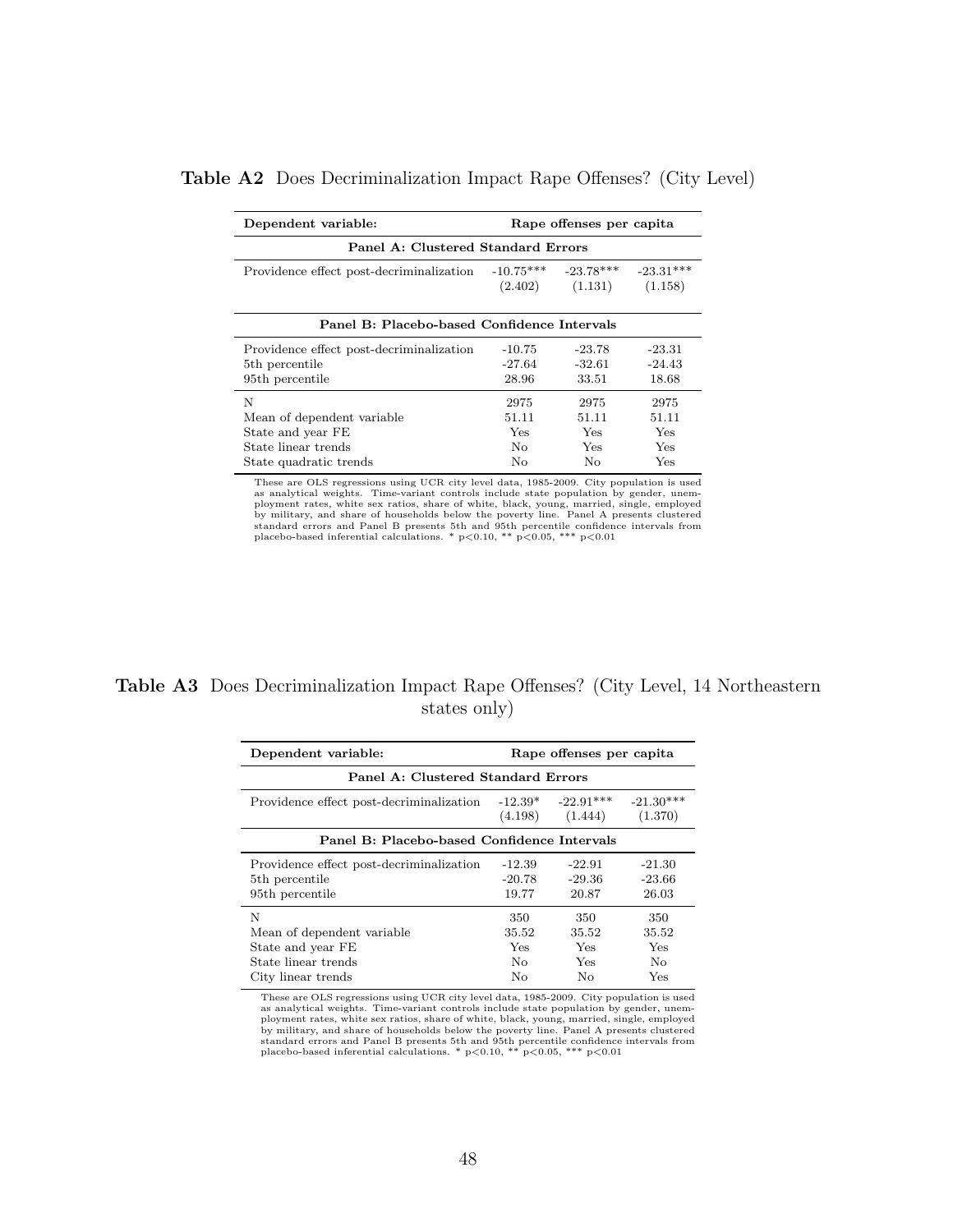| Dependent variable:              | White Provider | Asian Provider | Hispanic Provider | Black Provider |
|----------------------------------|----------------|----------------|-------------------|----------------|
| RI effect post-decriminalization | $0.070***$     | $0.076***$     | $-0.039***$       | $-0.014$       |
|                                  | (0.023)        | (0.022)        | (0.009)           | (0.008)        |
| N                                | 85,984         | 85,984         | 85,984            | 85,984         |
| Mean of dependent variable       | 0.55           | 0.16           | 0.13              | 0.11           |

Table A4 Impact of Decriminalization on Sex Worker Race

These are OLS regressions where the dependent variable in each model is a 0/1 for race of the worker, using Total Erotic Review Data,<br>1999–2008. Standard errors are heteroskedastic robust and clustered at the city level.

|  |  |  | Table A5 Correlation between Participation in Sex Markets and STIs |  |  |  |  |
|--|--|--|--------------------------------------------------------------------|--|--|--|--|
|--|--|--|--------------------------------------------------------------------|--|--|--|--|

| Depvar: STI Diagnosis Ever           |           | Females   | Males      |           |  |
|--------------------------------------|-----------|-----------|------------|-----------|--|
|                                      | Gonorrhea | Chlamydia | Gonorrhea  | Chlamvdia |  |
| Ever engaged in compensation for sex | $0.113**$ | 0.054     | $0.145***$ | 0.011     |  |
|                                      | (0.056)   | (0.047)   | (0.033)    | (0.013)   |  |
| N                                    | 1,654     | 1,649     | 1,229      | 1,223     |  |
| Mean of dependent variable           | 0.03      | 0.04      | 0.08       | 0.02      |  |

These are OLS regressions using the NHSLS 1992 data where dependent variable in each model is dichotomous variable equalling 1 if the respondent has ever had gonorrhea or chlamydia. Heteroskedastic robust standard errors in parenthesis. All models use household size sampling weights as analytical weights and included census division<br>regional fixed effects both in 1992 (year of survey) and their residence at age 14. \* p<0.10, \*\* p<0.05, \*\*\*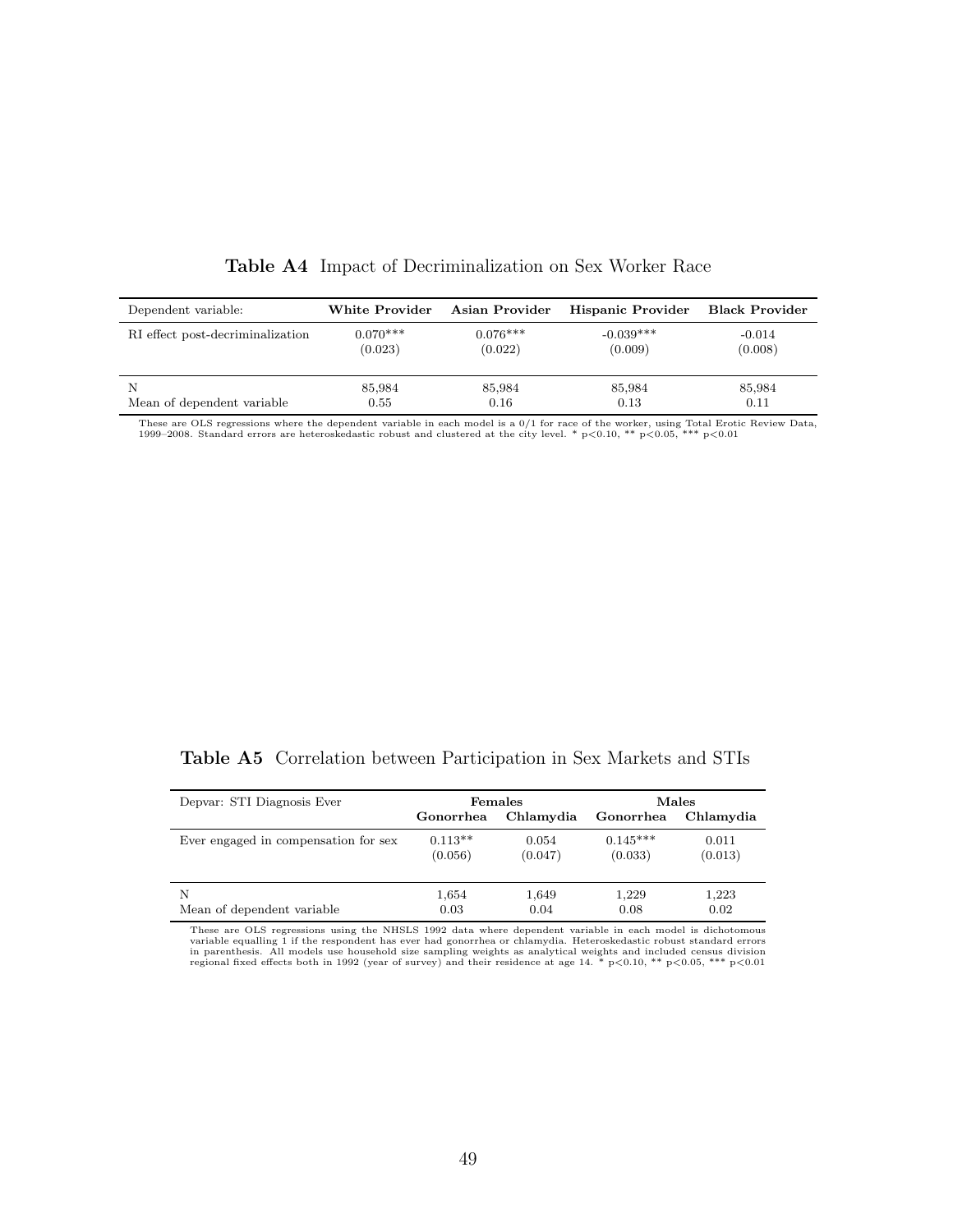

Figure 12 State Effects from Placebo Tests (Rape, Col 3 Table 6)



Figure 13 State Effects from Placebo Tests (Female Gonorrhea, Col 3 Table 7)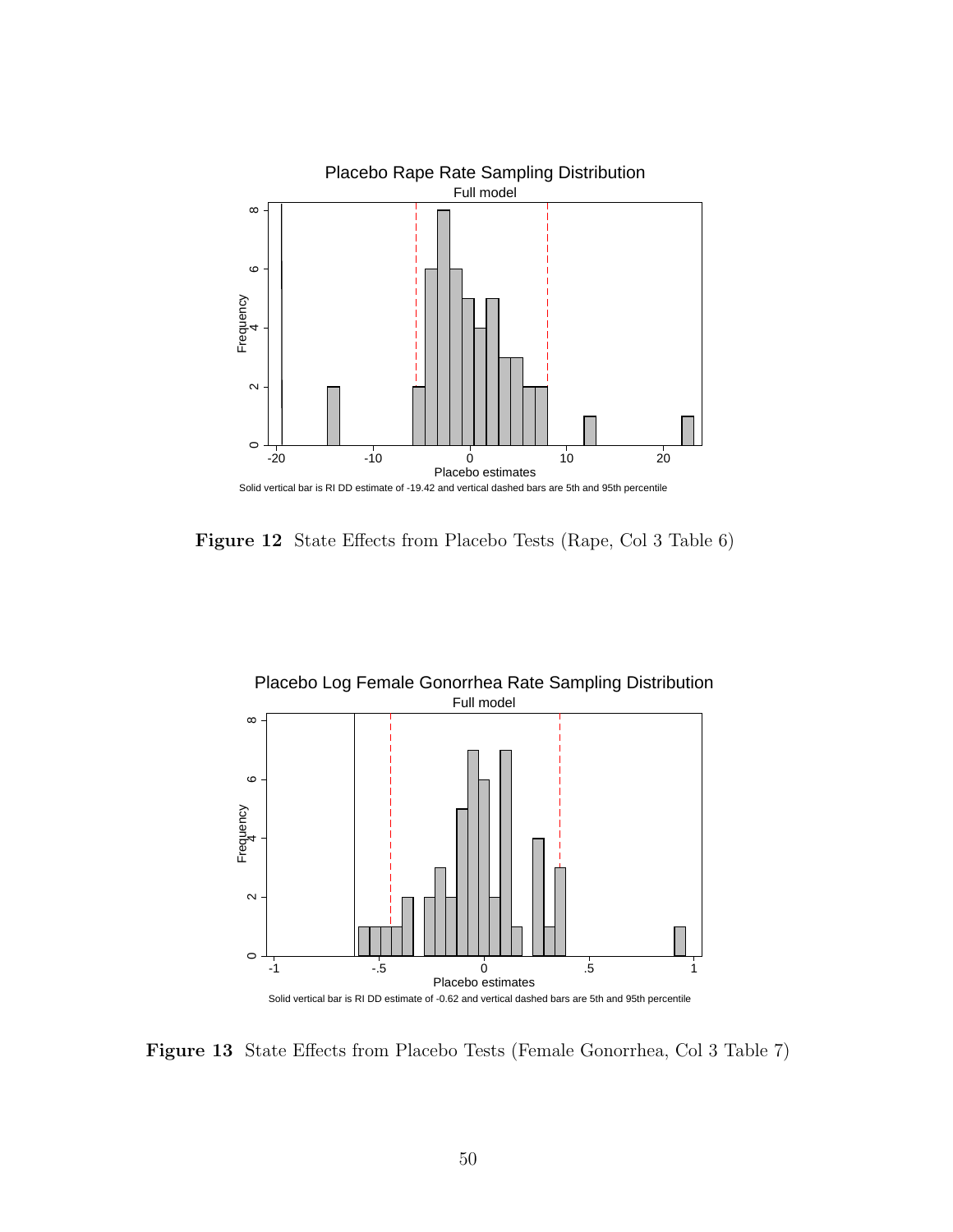

Figure 14 Per capita rape gaps in Rhode Island and placebo gaps in all 41 control states



Figure 15 Per capita rape gaps in Rhode Island and placebo gaps in all 41 control states (discards states with pre-decriminalization RMSPE 2 times higher than RI's)



Figure 16 Per capita rape gaps in Rhode Island and placebo gaps in all 41 control states (discards states with pre-decriminalization RMSPE 1.5 times higher than RI's)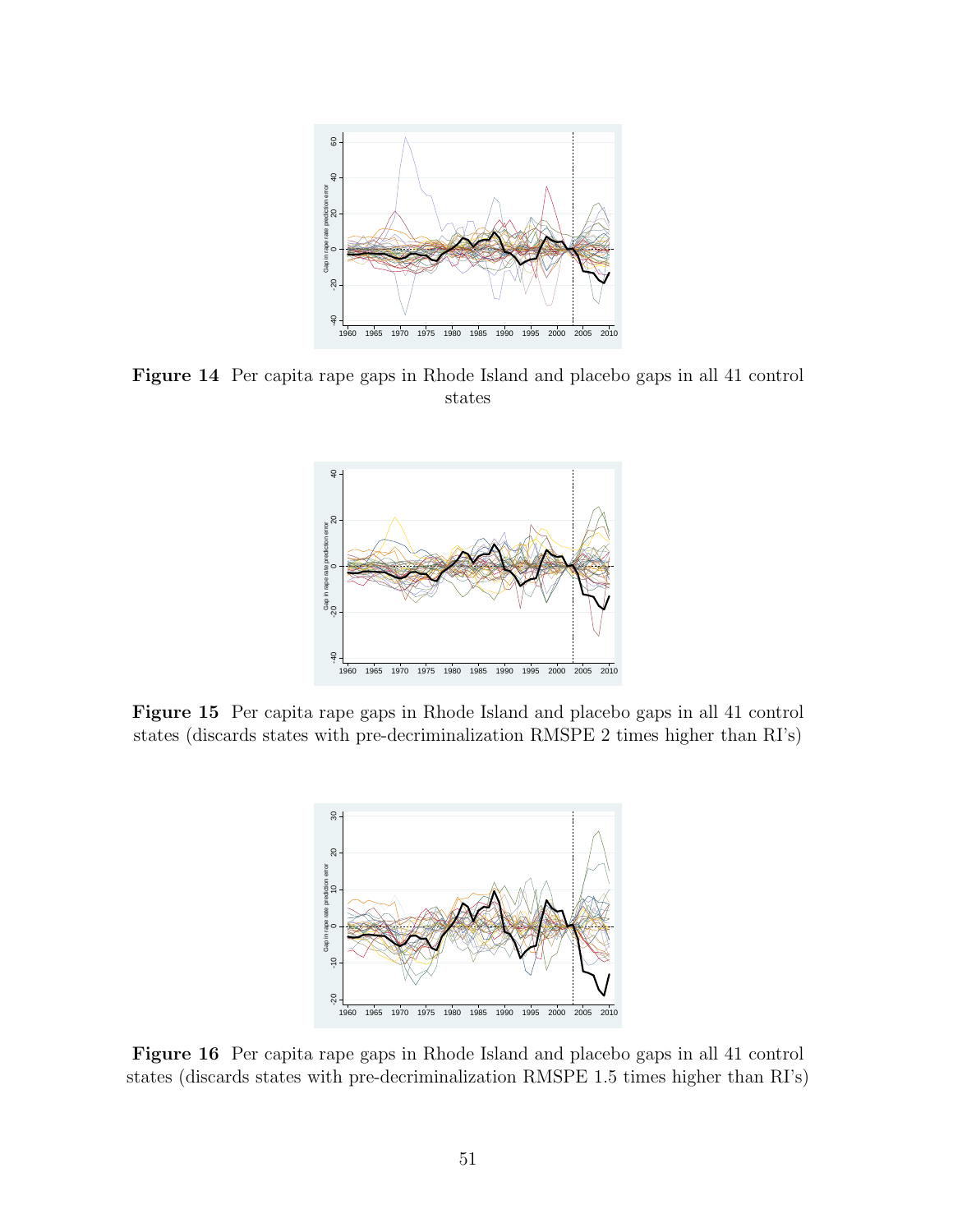

Figure 17 Per capita rape for Rhode Island and synthetic control Rhode Island states



Figure 18 Per capita rape offenses for Arkansas and synthetic control Arkansas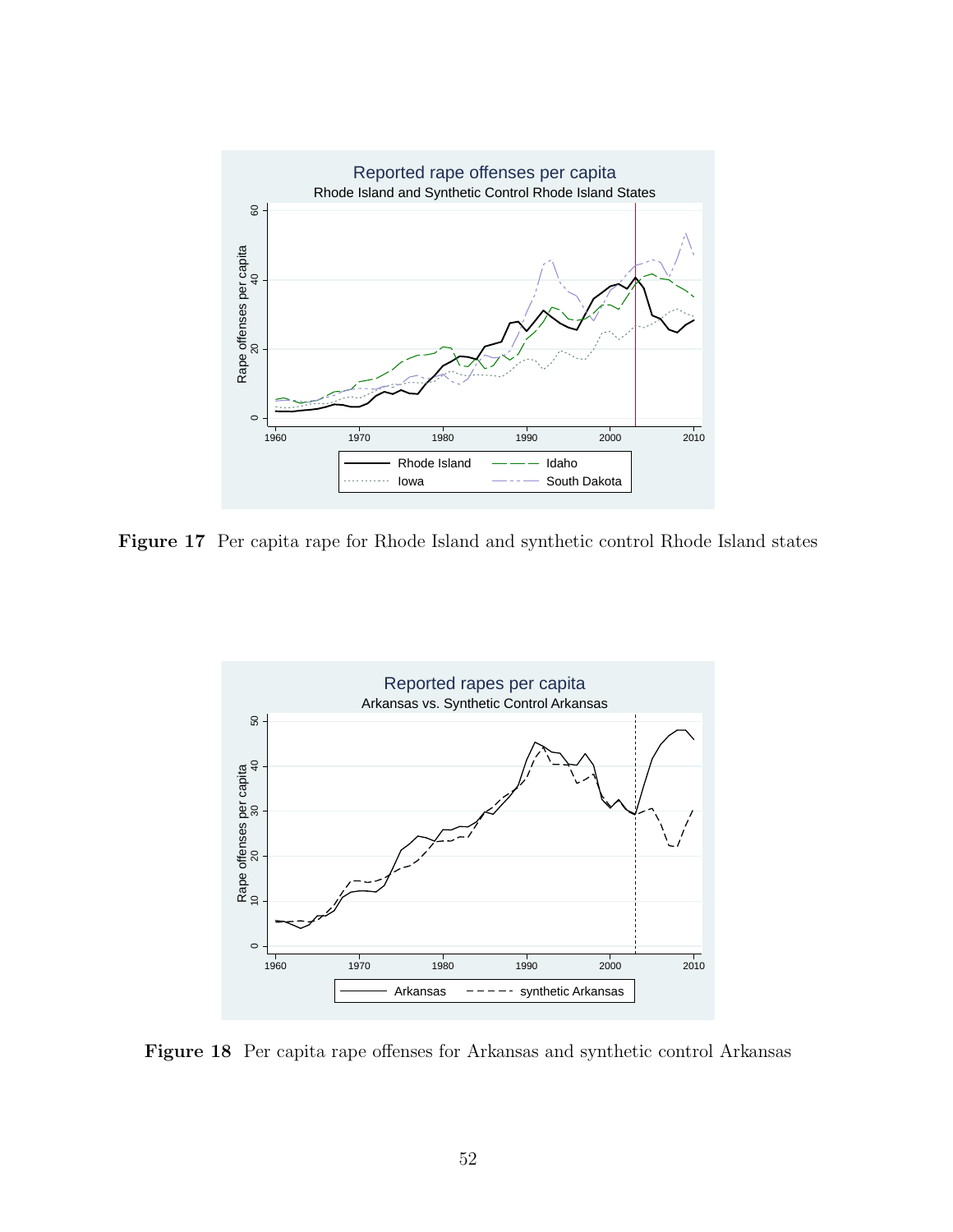

Figure 19 Per capita gonorrhea gaps in Rhode Island and placebo gaps in all 51 control states



Figure 20 Per capita gonorrhea gaps in Rhode Island and placebo gaps in all 51 control states (discards states with pre-decriminalization RMSPE 2 times higher than RI's)



Figure 21 Per capita gonorrhea gaps in Rhode Island and placebo gaps in all 51 control states (discards states with pre-decriminalization RMSPE 1.5 times higher than RI's)